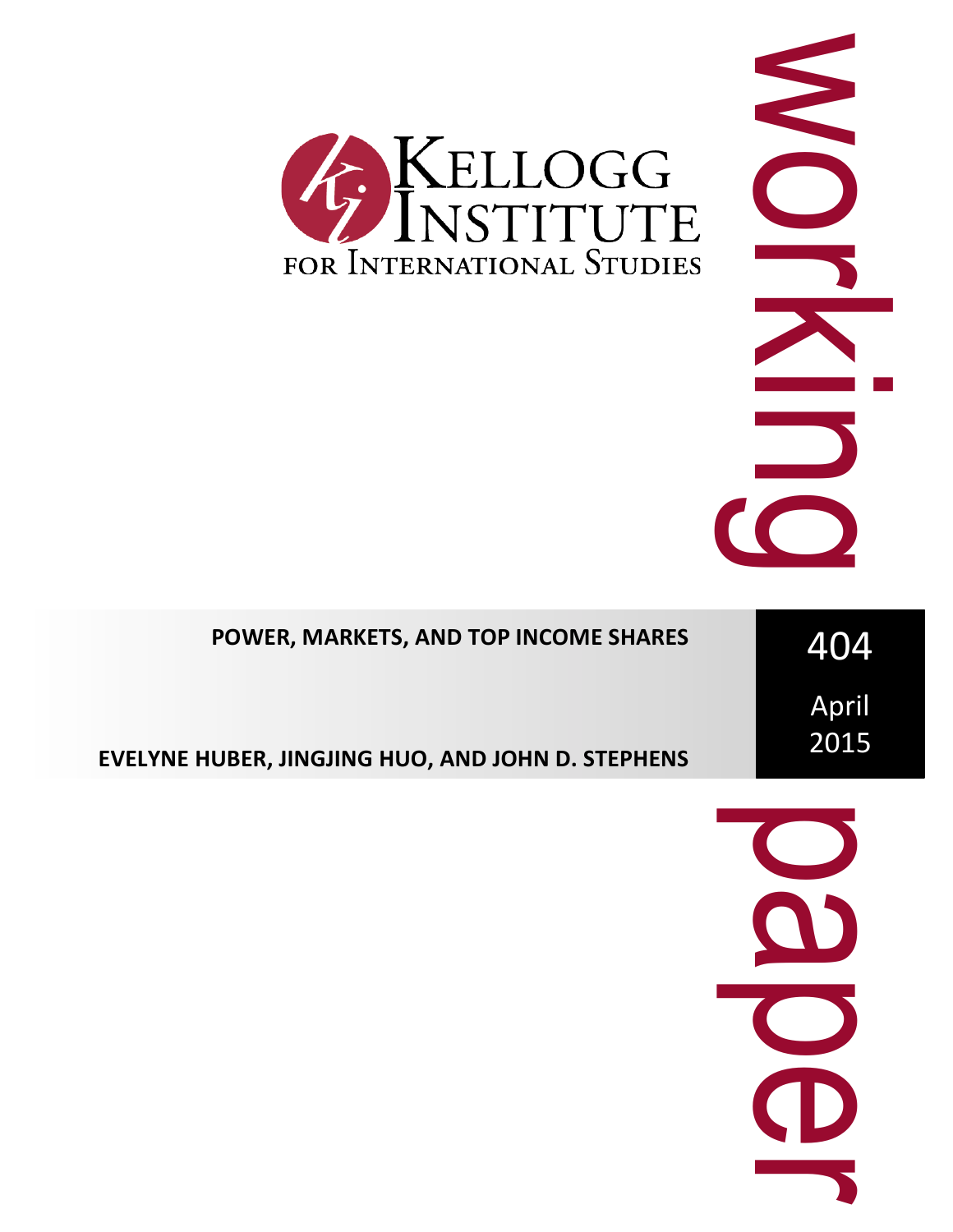

The Kellogg Institute for International Studies University of Notre Dame 130 Hesburgh Center for International Studies Notre Dame, IN 46556-5677 Phone: 574/631-6580 Web: kellogg.nd.edu

The Kellogg Institute for International Studies at the University of Notre Dame has built an international reputation by bringing the best of interdisciplinary scholarly inquiry to bear on democratization, human development, and other research themes relevant to contemporary societies around the world. Together, more than 100 faculty and visiting fellows as well as both graduate and undergraduate students make up the Kellogg community of scholars. Founded in 1982, the Institute promotes research, provides students with exceptional educational opportunities, and builds linkages across campus and around the world.

## **The Kellogg Working Paper Series**:

- **. Shares work-in-progress in a timely way before final publication in scholarly books and journals**
- **Includes peer-reviewed papers by visiting and faculty fellows of the Institute**
- **Includes a Web database of texts and abstracts in English and Spanish or Portuguese**
- **I** is indexed chronologically, by region and by research theme, and by author
- ! Most full manuscripts downloadable from kellogg.nd.edu

**Contacts**: Elizabeth Rankin, Editorial Manager erankin3@nd.edu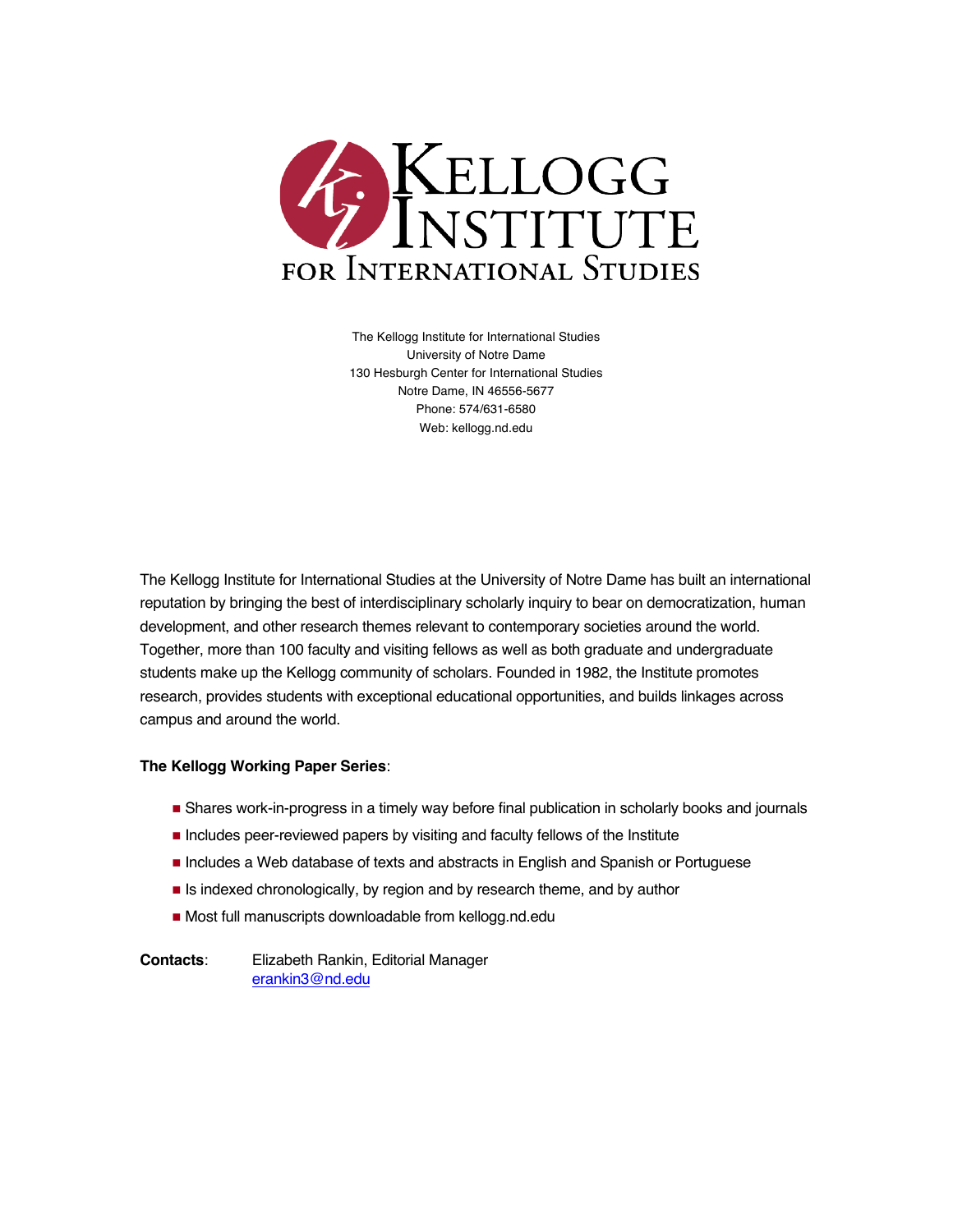# **POWER, MARKETS, AND TOP INCOME SHARES**

**Evelyne Huber, Jingjing Huo, and John D. Stephens**

**Working Paper #404 – April 2015**

**Evelyne Huber** is Morehead Alumni Distinguished Professor of Political Science and chair of the Department of Political Science at the University of North Carolina, Chapel Hill. She is the author and co-author of several award-winning books, including *Capitalist Development and Democracy* (with Dietrich Rueschemeyer and John D. Stephens, 1992); *Development and Crisis of the Welfare State* (with John D. Stephens, 2001); *Democracy and the Left: Social Policy and Inequality in Latin America* (with John. D. Stephens, 2012). She has also contributed articles to a wide variety of journals in political science and sociology. A former Kellogg visiting fellow, she received an honorary doctorate from the University of Bern in 2010 and is a former president of the Latin American Studies Association.

**Jingjing Huo** is associate professor in the Political Science Department at the University of Waterloo. His main interests are the political economy of advanced industrialized countries and political parties. He is the author of *Third Way Reforms: Social Democracy after the Golden Age* (Cambridge University Press, 2009) and articles in journals such as *Comparative Political Studies*, the *Journal of European Social Policy*, and the *Canadian Journal of Political Science*.

**John D. Stephens** is Gerhard E. Lenski, Jr., Distinguished Professor of Political Science and director of the Center for European Studies at the University of North Carolina, Chapel Hill. His main interests are comparative social policy and political economy, with area foci on Europe, the Antidopes, Latin America, and the Caribbean. A former Kellogg visiting fellow, he is the author or coauthor of five books, including *Capitalist Development and Democracy* (with Evelyne Huber and Dietrich Rueschemeyer, Polity Press/University of Chicago Press 1992), *Development and Crisis of the Welfare State* (with Evelyne Huber, University of Chicago Press, 2001), and *Democracy and the Left: Social Policy and Inequality in Latin America* (with Evelyne Huber, University of Chicago Press, 2012), and numerous journal articles.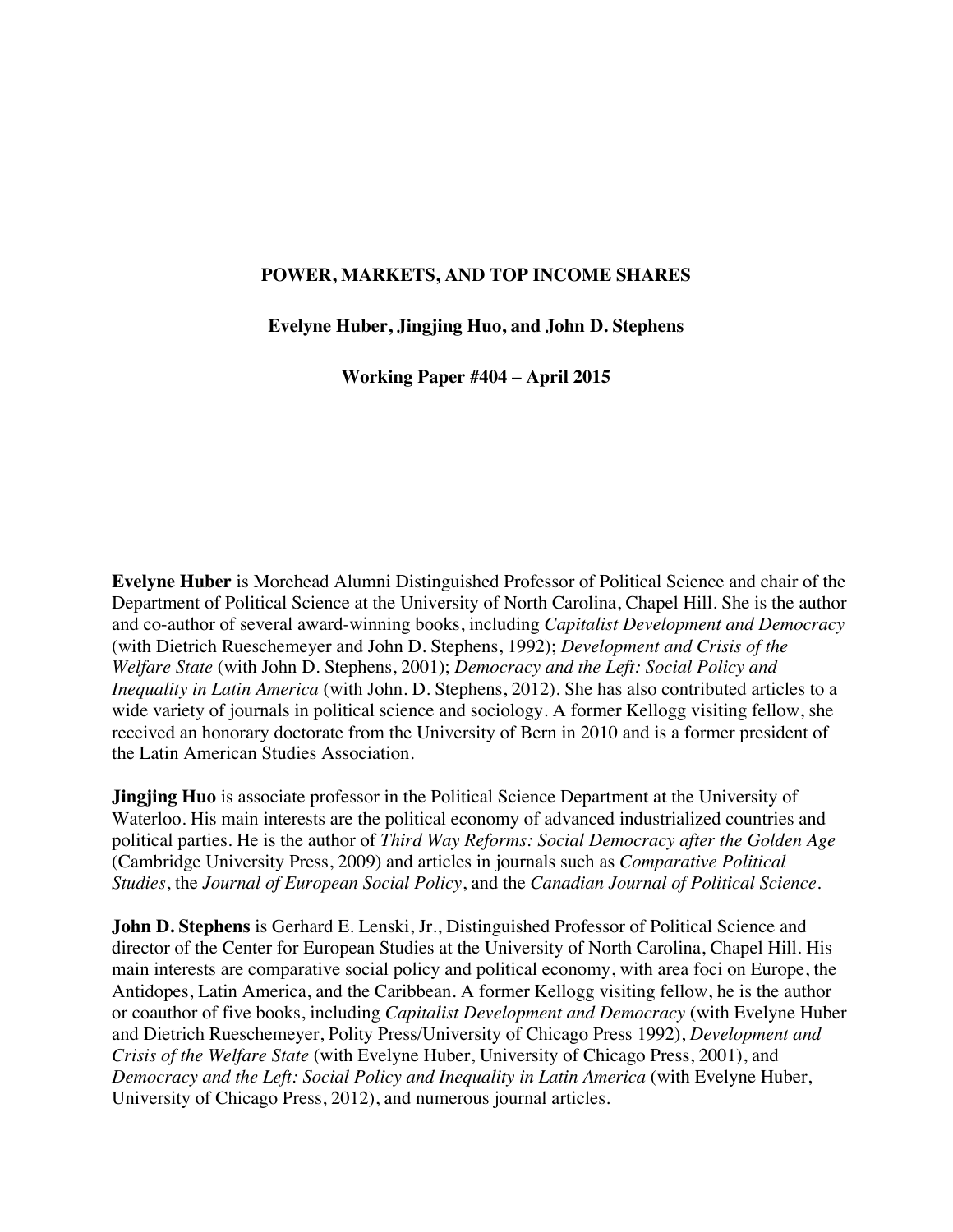## **ABSTRACT**

The rise of the super-rich has attracted much political and academic attention in recent years. However, to date there have been few attempts to explain the cross-national variation in the recent rise of very top incomes. Drawing on the World Top Incomes Database, we study the income share of the top 1% in almost all current postindustrial democracies from 1975 to 2012. We find that extreme income concentration at the very top is a predominantly political phenomenon, not the outcome of economic changes. Top income shares are largely unrelated to economic growth, increased knowledge-intensive production, export competitiveness, market size, financialization, and wealth accumulation. Instead, they are driven by various political and policy changes that reflect a decline in the relative power and resources of labor, such as union density and centralization, secular-right governments, and cuts in top marginal income tax rates as well as in public spending on education.

#### **RESUMEN**

En los últimos años, el ascenso de los super-ricos atrajo mucha atención política y académica. Sin embargo, hasta el momento se hicieron pocos intentos de explicar la variación internacional en el crecimiento reciente de los ingresos más altos. Tomando información de la Base Mundial de Datos sobre los Ingresos más Altos (World Top Incomes Database) estudiamos la porción del ingreso del 1% superior en casi todas las democracias postindustriales actuales desde 1975 hasta 2012. Encontramos que la extrema concentración del ingreso en la cúspide es un fenómeno predominantemente político y no resulta de cambios económicos. La participación de los ingresos superiores no está relacionada en ninguna medida significativa con el crecimiento económico, un aumento en la producción que hace un uso intensivo del conocimiento, la competitividad de las exportaciones, el tamaño de los mercados, el desarrollo del sector financiero o la acumulación de riqueza. En cambio, está guiada por varios cambios en la política y en las políticas que reflejan una declinación en el poder relativo y en los recursos de los trabajadores, tales como la densidad sindical y la centralización, los gobiernos seculares de derechas y las reducciones tanto en las tasas marginales superiores de impuestos sobre los ingresos como en el gasto público en educación.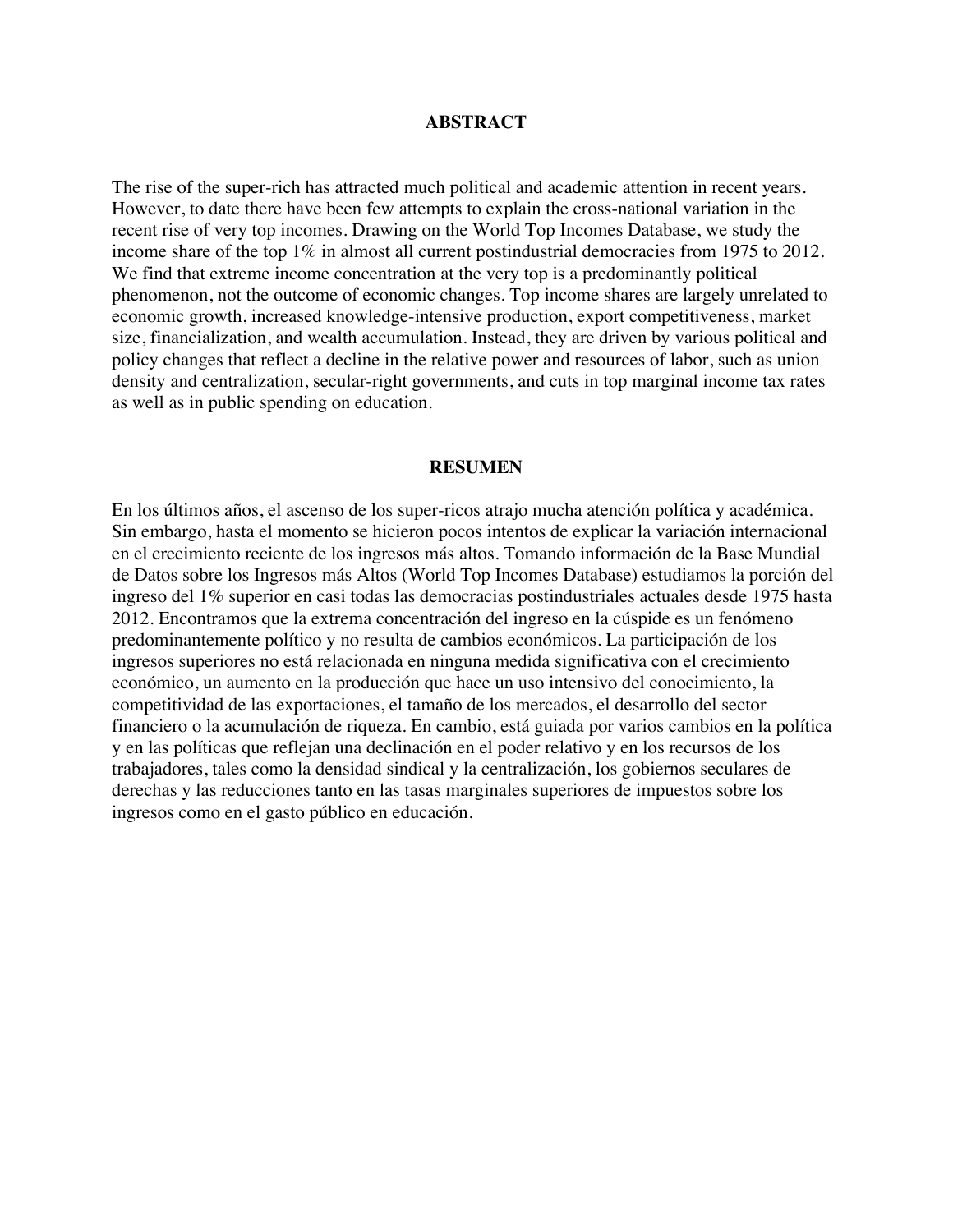#### **INTRODUCTION**

The growth of inequality, particularly the growth of incomes at the very top, has attracted much political and academic attention in recent years. The "Occupy Wall Street" movement has politicized the steeply rising income shares of the top 1% of income earners in the United States. In his 2015 State of the Union Address, President Obama brought income inequality in the United States into focus and suggested counter measures such as increased taxation of the very rich. In academics, the debate was fueled by the monumental data collection efforts of Thomas Piketty and his colleagues, who assembled a huge comparative and historical database on the top income shares in almost all current postindustrial democracies as well as a number of other countries (Alvaredo et al. 2013; Atkinson 2005; Atkinson and Piketty 2007, 2010; Piketty 2001, 2003). This scholarly work culminated in the publication of Piketty's (2014) *Capital in the Twenty-First Century*, a 600-page academic tome which became a worldwide best seller and made its author into an academic celebrity.

Given the academic and political attention to the growth of inequality at the top end and the availability of the World Top Incomes Database (hereafter WTID), it is surprising that there have been no attempts to date to explain the cross-national variation in the rise in top incomes in the past four decades. Atkinson, Piketty, and Saez (2011) note that the rise in top incomes is primarily an Anglo-American phenomenon, as one can readily see from Figure 1 which groups countries in geographical/historical clusters that roughly correspond to different types of political economies.<sup>1</sup> As Figure 1 indicates, there is some increase in a number of other countries, so a complete account would explain these modest increases as well as the sharp increase in the Anglo-American countries. To date, this has not been attempted. To our knowledge, there are only two pooled time series analyses of the determinants of the top income shares and neither of these focuses on the recent rise in top income shares (Scheve and Stasavage 2009; Roine, Vlachos, and Waldenström 2009). Volscho and Kelly (2012) do provide a time series analysis of

1

<sup>&</sup>lt;sup>1</sup> We discuss the typology of political economies below. The groupings also correspond to welfare state regimes as originally developed by Esping-Anderson (1990) and amended by Ferrera (1996). Following Huber and Stephens (2001), one can attach political names to the original three regimes, Nordic–social democratic, Continental European–Christian democratic, and Anglo-American–liberal, but the Southern European regime defies easy labeling. The placement of Japan in the regime classification remains controversial among comparative welfare state scholars. We place it with the Continental countries, for lack of a better placement.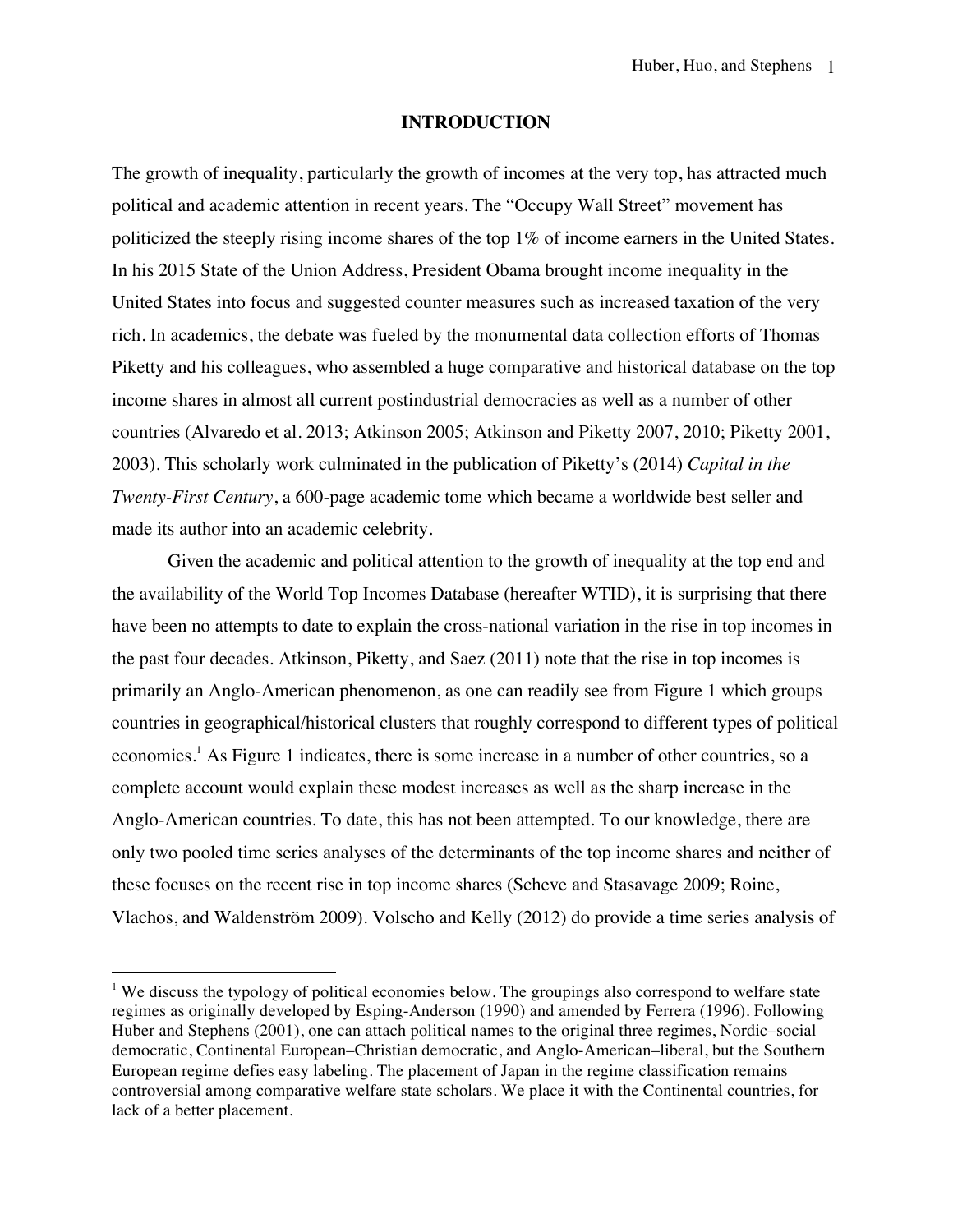the rise in top income shares in the United States since 1949 which suggests some variables to be explored in a comparative analysis, but this analysis by its very nature cannot explain why top income shares rise very little in Denmark and not at all in France, for example (see Figure 1).

# **FIGURE 1**

# **TOP 1% INCOME SHARE BY PRODUCTION REGIME AND COUNTRY**

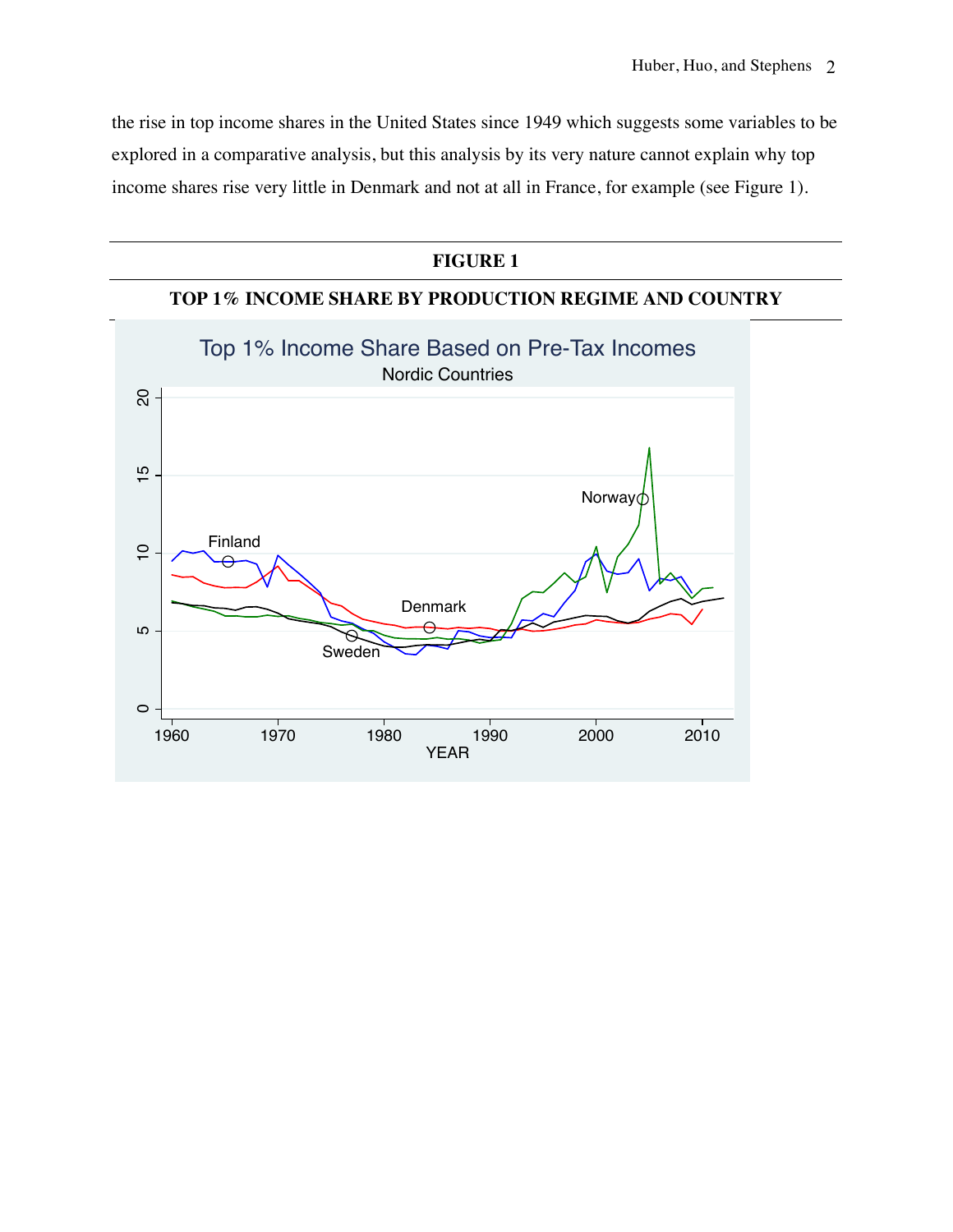

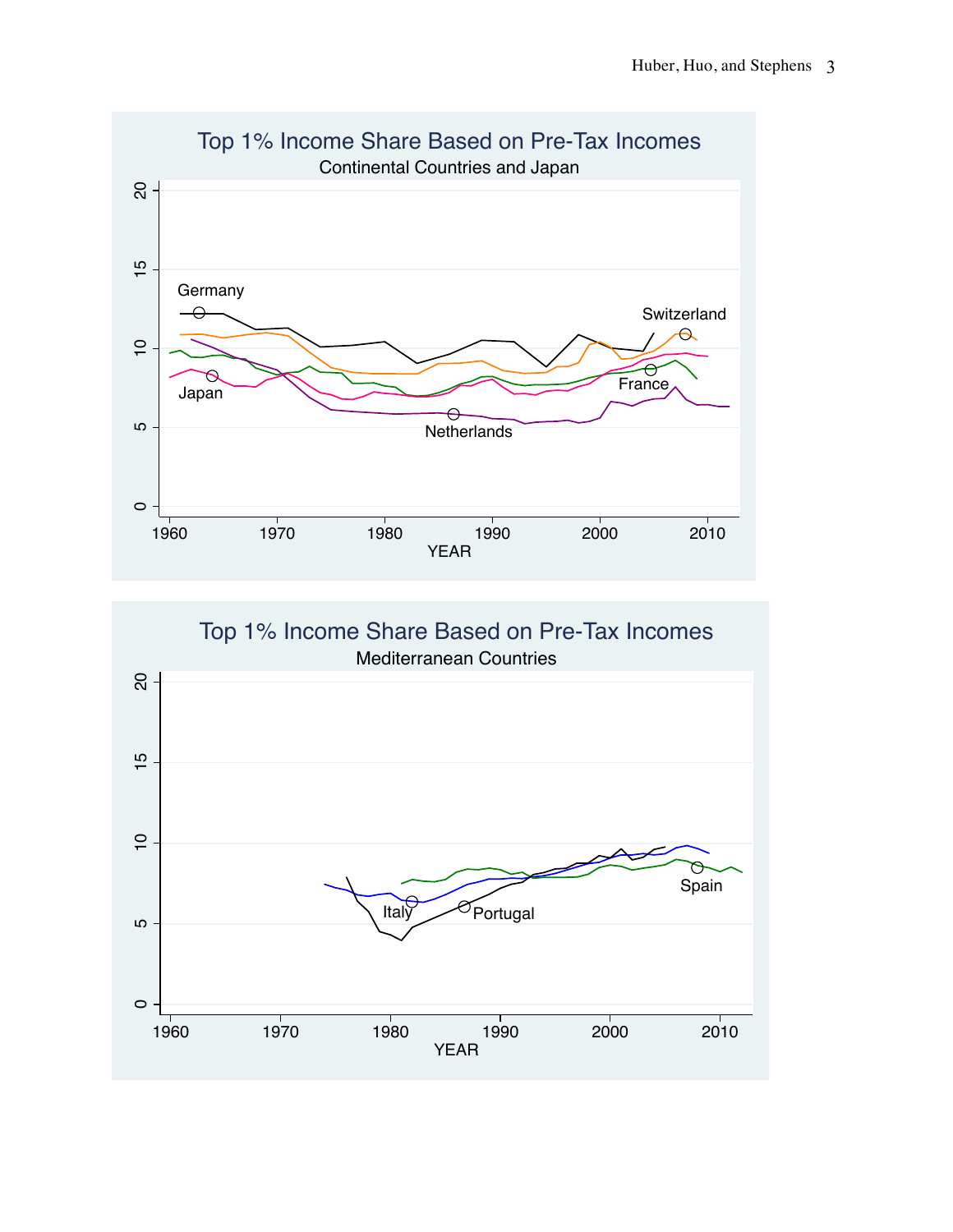

We build on the literature on inequality in advanced industrial democracies, keeping in mind that the share of the top  $1\%$  is a special case that may not have determinants identical to those of Gini coefficients or wage ratios (e.g., Bradley et al. 2003; Huber and Stephens 2014; Pontusson, Rueda, and Way 2002; Wallerstein 1999). Nevertheless, political power distributions and institutions that have been shown to shape household income distribution and wage dispersion can be expected also to shape the top 1% share. Our insistence on politics, labor market institutions, and policies is an important corrective to a number of economic theories that explain and essentially justify the rise of the top 1% share with reference to the presumably rising productivity of top managers (e.g., see Kaplan and Rauh 2013). We find no evidence supporting these explanations.

We agree with Soskice (2014: 661) who argues that an account of the rise of the top income shares has to begin with an account of why the Anglo-American countries stand out in terms of the enormous rise there. Thus, we begin with an examination of the political economies of the Anglo-American in comparison with the Nordic and Continental countries. The former political economies are liberal market economies, in contrast to the coordinated market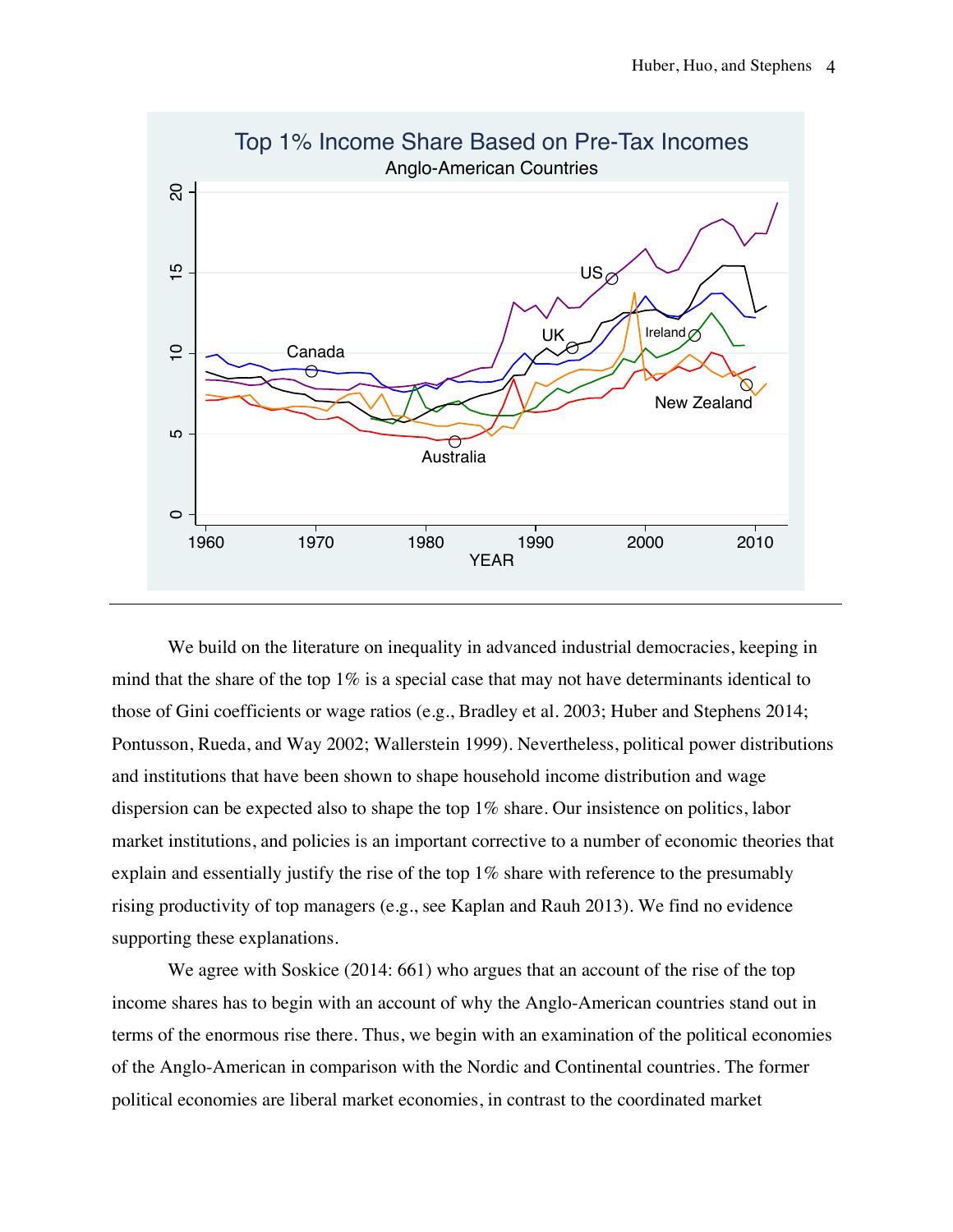economies in Continental and Northern Europe. They have undergone particularly steep declines in union density, have labor market institutions that do not extend contracts to nonunion members, and have neglected investment in public education.

We build on Power Resources Theory (PRT) (Korpi 1983; Stephens 1979) to develop our explanations. PRT tells us that wealth is both an economic and a political power resource, but that organization of those without wealth can be a counterweight in the power balance in society. The more unified such organizations are, the more easily they can overcome collective action problems and act strategically in the pursuit of their interests. In democracies, organization also works as a counterweight to wealth in influencing election outcomes, and election outcomes are crucial because partisan composition of government heavily shapes policies that set the parameters for the distribution of income and wealth. Accordingly, strong and centralized unions constitute a check on the rise of the 1% share. In contrast, center-right governments pass policies that support income concentration at the top, such as low marginal tax rates.

We show that union density and union and bargaining centralization, along with partisan composition of government and policies such as marginal tax rates are the crucial determinants of the top 1% share. They trump economic developments such as globalization and the transition to the knowledge economy. The distribution of income is an inherently political issue. Economic laws such as supply and demand determining the price, or in this case the supply and demand of talent shaping the top 1% share, ignore the fact that supply is politically determined and that price is also potentially subject to political constraints.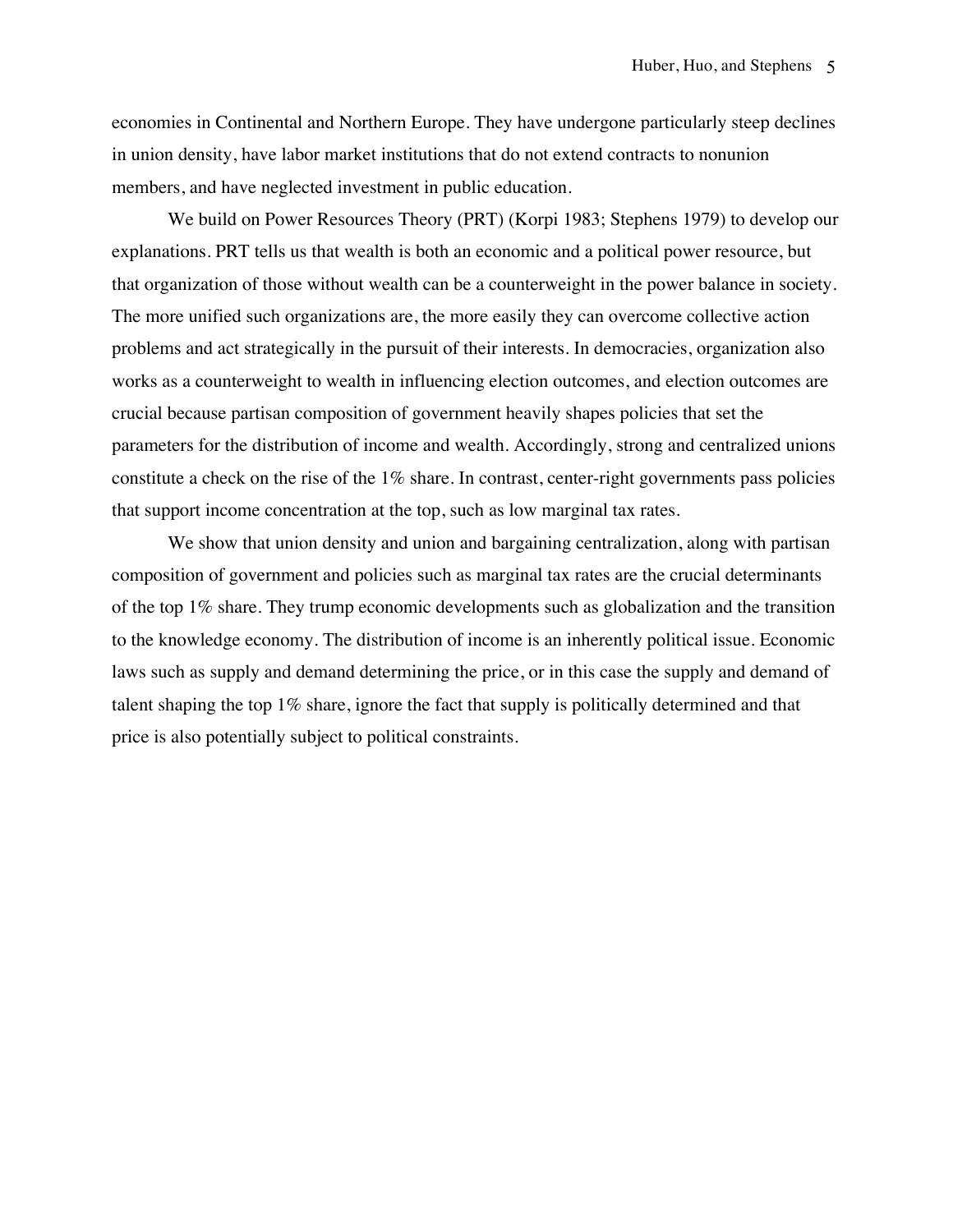## **LITERATURE AND HYPOTHESES**

## **Power, Politics, and Policies**

#### *Power Relations in Domestic Society and Polity*

The literature identifies two sets of determinants of top income shares: politics and economics. Political science as the study of "who gets what, when, and how" (Lasswell 1936) has generated some solid findings on the impact of power distributions on the distribution and redistribution of income that should be applicable to top income shares. Key determinants of pretax and transfer income distributions are unions and labor market institutions, along with policies and therefore partisan incumbency (Bradley et al. 2003; Huber and Stephens 2014; Kenworthy and Pontusson 2005; Pontusson, Rueda, and Way 2002; Wallerstein 1999). Unions have a dual role; they are not only wage bargainers but also political actors.

The role of unions, labor market institutions, and policies varies systematically across what Hall and Soskice (2001) have called production regimes or varieties of capitalism. They distinguish between liberal market economies and coordinated market economies. The two types differ in the degree of organization of employers and in the degree of coordination among firms and between employers and labor on a variety of issues, including vocational training. Coordinated market economies are characterized by coordinated industrial-level bargaining or centralized bargaining and contract extension, by long-term close relationships between banks and firms and between firms and their suppliers and clients. In contrast, liberal market economies are characterized by fragmented employer organizations, decentralized bargaining, lack of contract extension, stock market financing of firms, and arms-length transactions between firms and banks, suppliers, and clients. The Nordic countries along with the Benelux countries and Germany, Austria, and Switzerland are coordinated market economies, whereas the United States, the United Kingdom, and Canada are liberal market economies, and Australia and New Zealand have converged on the liberal type since the 1980s. The rest of the countries in our figures have mixed characteristics.

To begin with the liberal market economies, analyses of the steep rise of the top 1% share in the United States highlight political determinants. Volscho and Kelly (2012) find that rightward shifts in Congress, declines in union power, and reductions in marginal income and capital gains taxes all helped fuel the recent rise of the super-rich in the United States. In a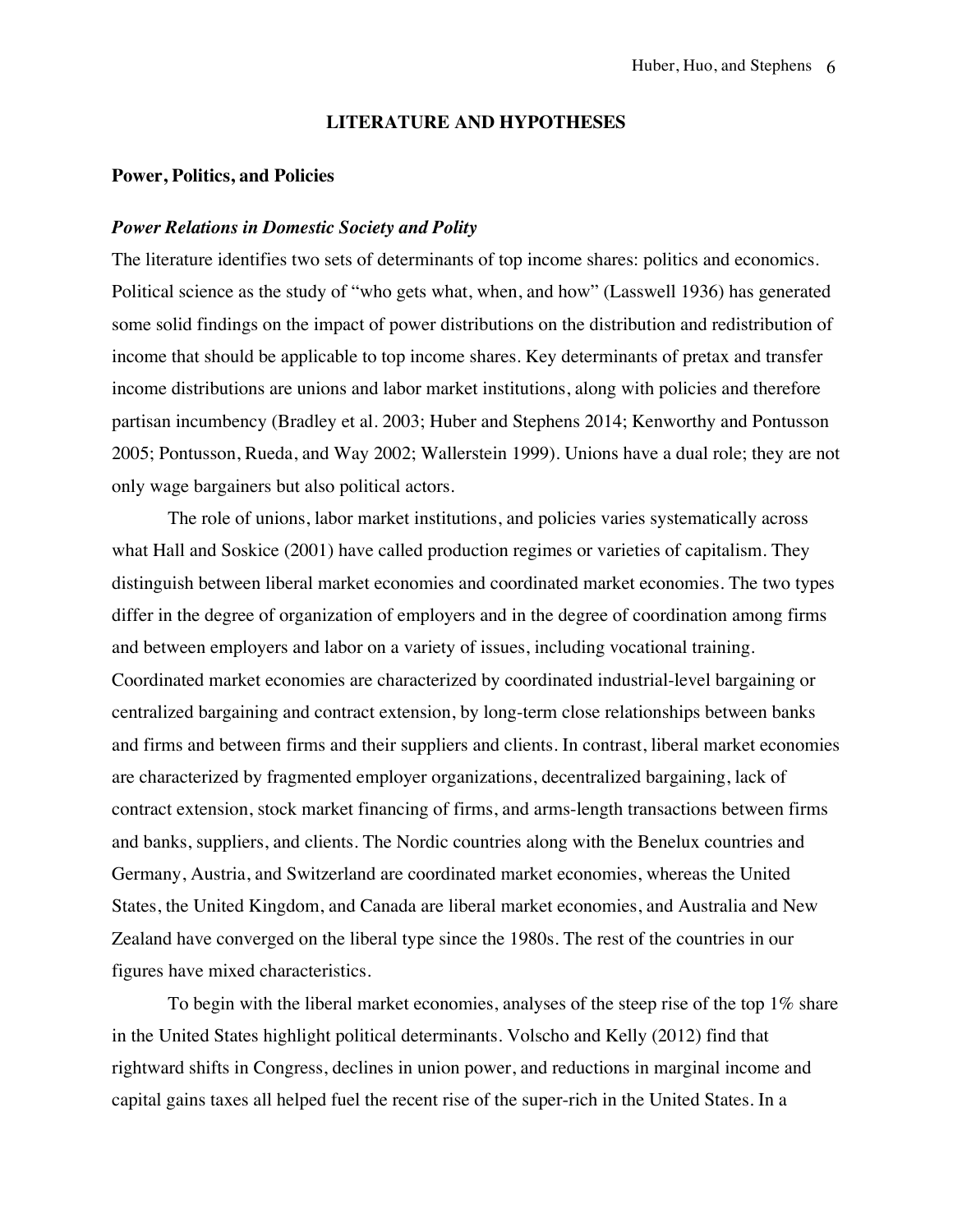similar vein, Kristal (2013) finds that the decline in union bargaining power is the crucial channel through which technological innovation in the United States drove up capital's share of income since the late 1970s.

According to Enns et al. (2014), the failure of US governments to take steps in addressing widening top inequality reflects a majoritarian "status quo bias" built into US political institutions such as the Senate, which causes policies to drift out of sync with income inequality realities in society. As the authors point out, the impact of such institutional veto points may be especially sharp when Democrats and Republicans are polarized in their policy disagreement and when top inequality is already substantial in society. Similarly, Hacker and Pierson (2010a) suggest that the rise of the super-rich in the United States reflects a "winner-take-all" effect of US political institutions, which failed to shore up "market-conditioning" policies that protect the labor share of market income. The authors highlight in particular policy drift in industrial relations, where the erosion of union power removed one of the key antidotes to managers' drive towards top corporate compensation. While Hacker and Pierson believe that the root of policy drift is political (mobilization by business interests), Kenworthy (2010) suggests that policies to avert top inequality are also thwarted by evolution of the US economy, such as changing corporate practices, rise in stock values, and a recent downward economic cycle.

In contrast to these studies with a focus on the United States, Scheve and Stasavage (2009) in their study of thirteen countries over the period 1916–2000 argue that in the long run partisan politics and labor market institutions do not matter. Since we are interested in the variation in the recent rise in the top income shares, we focus on their findings for the post-1976 period. They do find that trade union density has a statistically significant negative effect on top income shares for the entire period. In their initial analysis of the data for 1976–2000 they present an analysis with four variables, three of which are insignificant (union density, left executive, and centralized wage bargaining), while one, decentralized wage bargaining, is statistically significant (2009: 236). They then report a robustness test with a cumulative measure of left government, measuring the proportion of years in the last twenty that countries had a left executive, which shows a statistically significant effect on the top 1% share, but they emphasize that "the substantive magnitude of this effect remains very small" (2009: 238). In further analyses they find that this weak partisanship effect holds primarily for the post-1975 period. They conclude that political factors and labor market institutions have had little influence on the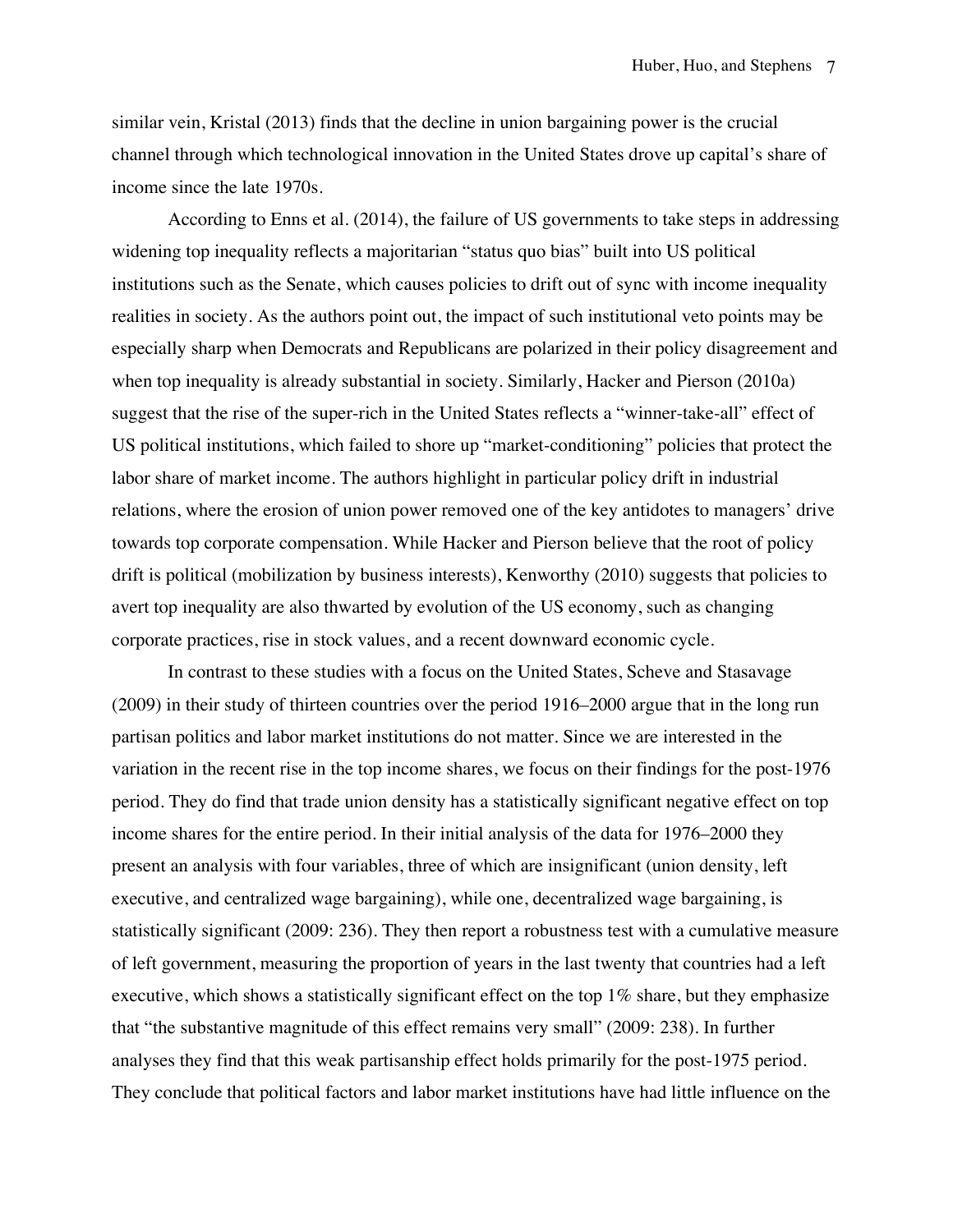evolution of income inequality over the long run and suggest instead that income inequality has been driven by underlying economic forces such as the race between technology and education or economic crises. They do not test these hypothesized alternatives. We shall test these alternatives and show that for the steep recent increase in the top 1% share the decline of union density was indeed of crucial importance.

Finally, we test the partisan incumbency hypothesis. Starting again from the experience of the Anglo-American countries, the right-wing governments of Reagan and Thatcher stand out for their radical attacks on unions and their slashing of top marginal tax rates. Huber and Stephens (2001) showed that long-term incumbency of secular center and right parties has been historically constitutive of liberal welfare states, which have been built in the same countries that are classified as liberal market economies in the Hall and Soskice (2001) typology. Thus, we hypothesize that long-term incumbency of secular center and right parties has supported the rise of the top 1% income share.

#### *Conceptualizing Union Effects on Top Income Shares*

With regard to union density, Figure 2 does show that all of the liberal political economies experienced a steep decline, though union density also declined in most other countries, albeit less steeply. However, linking declining union density to top 1% income shares is not straightforward. In their discussion of the effect of labor market institutions on top income shares, Scheve and Stasavage (2009) take the literature on the determinants of wage dispersion as a point of departure (e.g., see Wallerstein 1999; Pontusson, Rueda, and Way 2002). The dependent variable in this literature is generally the ratio of the income of a wage and salary earner at the 90th percentile to income of a wage earner at the 10th percentile, the 90–10 ratio. Either implicitly or explicitly, the wages of employees in this range are assumed to be determined by the wage bargaining process and therefore characteristics of unions and wage bargaining institutions. For the top 1%, it is not a plausible assumption that their compensation is determined through the collective bargaining process. In our dataset, in only two country-years does contract coverage exceed 95%, so the compensation for the top 1% is not directly subject to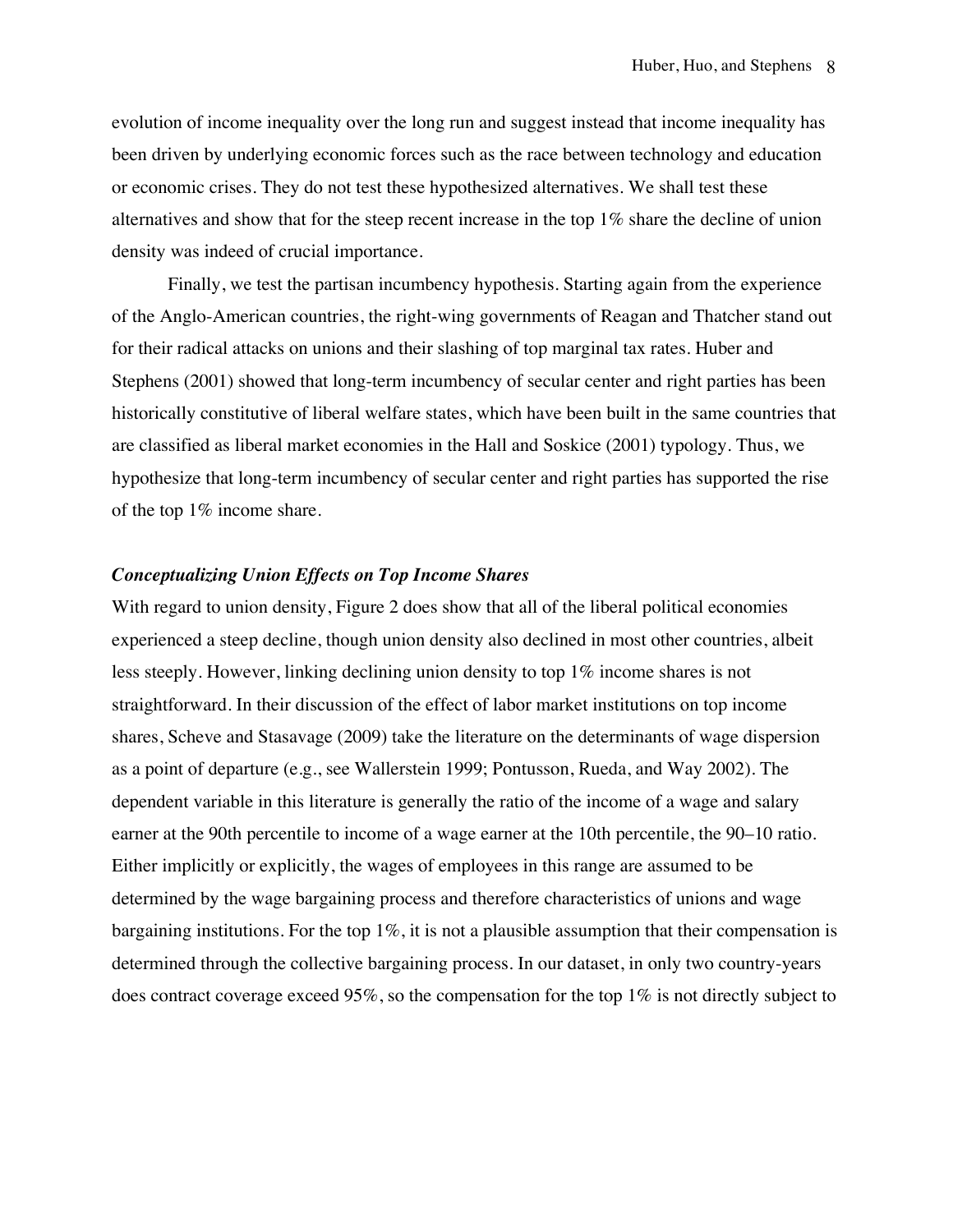union wage bargaining.<sup>2</sup> For this reason, we highlight some more subtle mechanisms through which union strength may shape top income shares.



1

 $2$  The Visser (2013: 23) codebook defines the coverage variable as "Employees covered by collective (wage) bargaining agreements as a proportion of all wage and salary earners in employment with the right to bargaining, expressed as a percentage, adjusted for the possibility that some sectors or occupations are excluded from the right to bargain (removing such groups from the employment count before dividing the number of covered employees over the total number of dependent workers in employment)." That is, the divisor is not all employees but only a subset of them, so it is likely that actual coverage is lower than the figures indicate.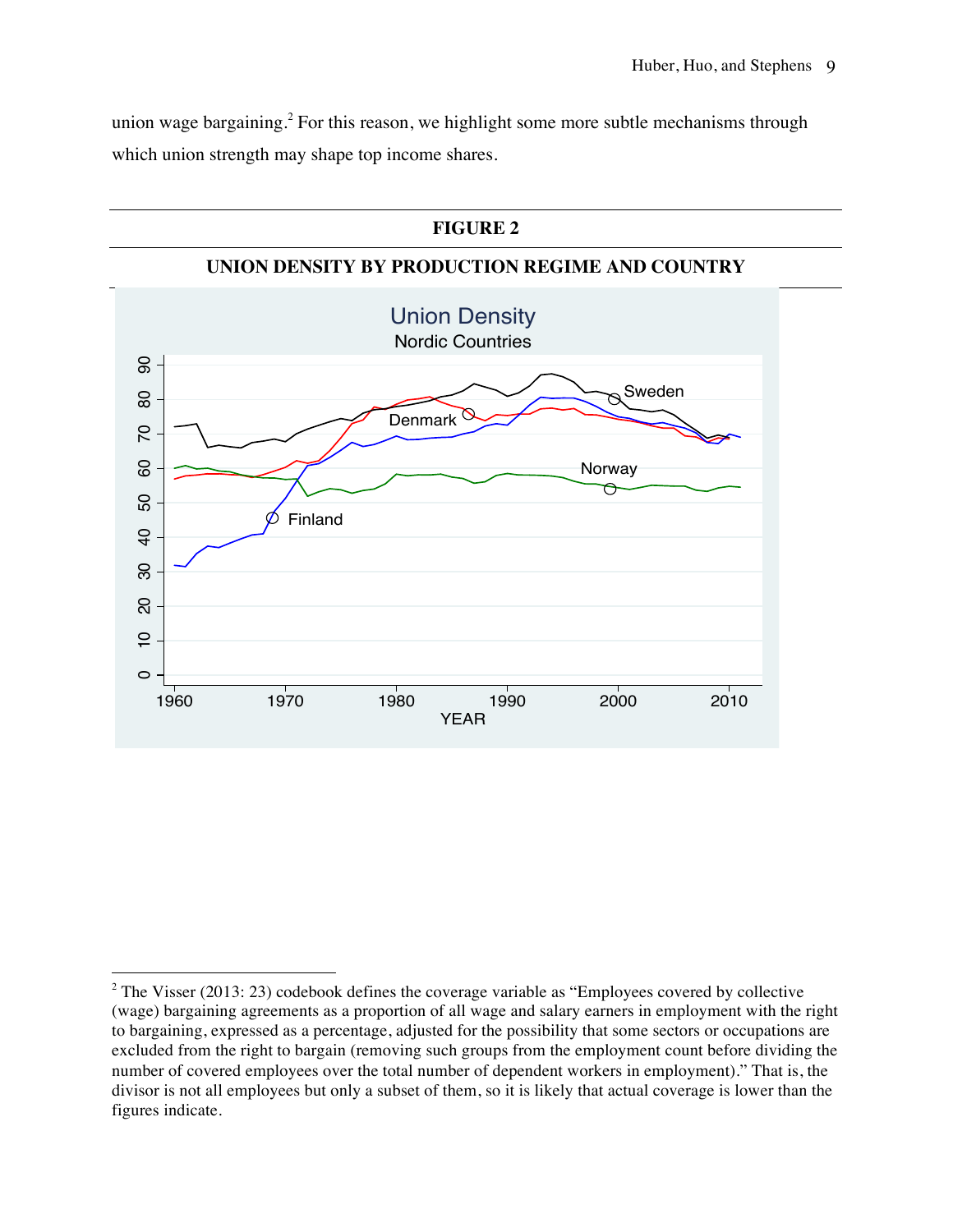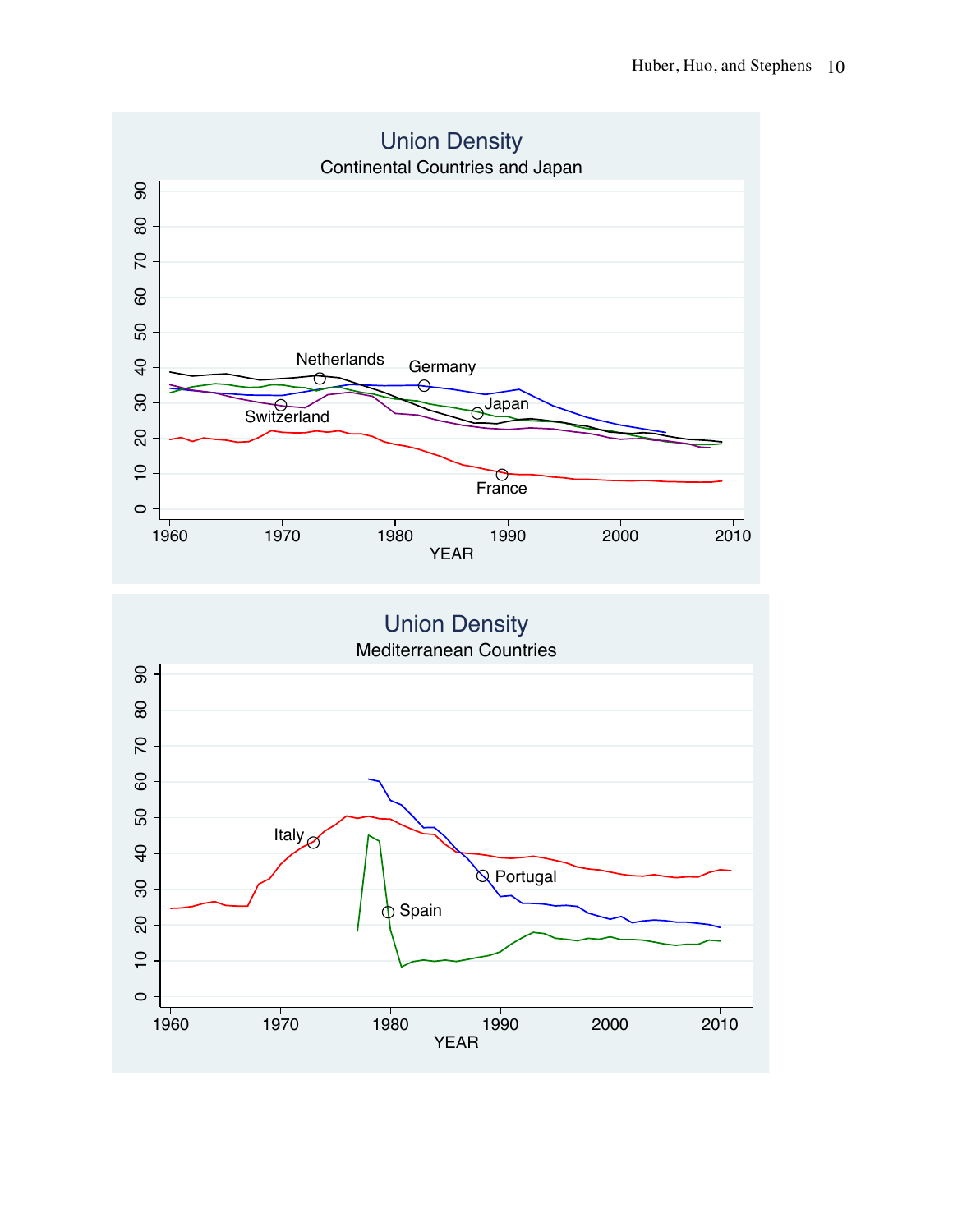

**Implicit Regulation:** Analyzing 1,049 corporations and 1,688 CEOs from 1974 to 1986 in Forbes' Executive Compensation Surveys, Jensen and Murphy (1990) find that each \$1,000 of variation in shareholder wealth is associated with only \$2.5 variation in CEO stock options compensation (\$3.5 in total compensation including stocks, bonuses, and cash pay). Instead of being pegged strictly to performance, CEO pay leaves considerable room for rent bargaining between managers and their shareholders. Because CEO pay is by law public information, managerial labor contracts are not "private" (to managers and their shareholders) but instead open to public scrutiny and pressure. As a result, third parties such as labor unions or journalists play an important role in constraining executive pay, which the authors refer to as "implicit regulation." For example, although CEO pay is not directly subject to union *wage bargaining*, it is affected by union *presence*, because when unions actively publicize information on "what the boss makes" (Jensen and Murphy 1990: 254), they influence worker demand for their own pay as well as worker morale.

Several other scholars echo Jensen and Murphy's "implicit regulation" thesis. For example, citing Joskow et al.'s (1993, 1996) finding that CEO pay is lower in more regulated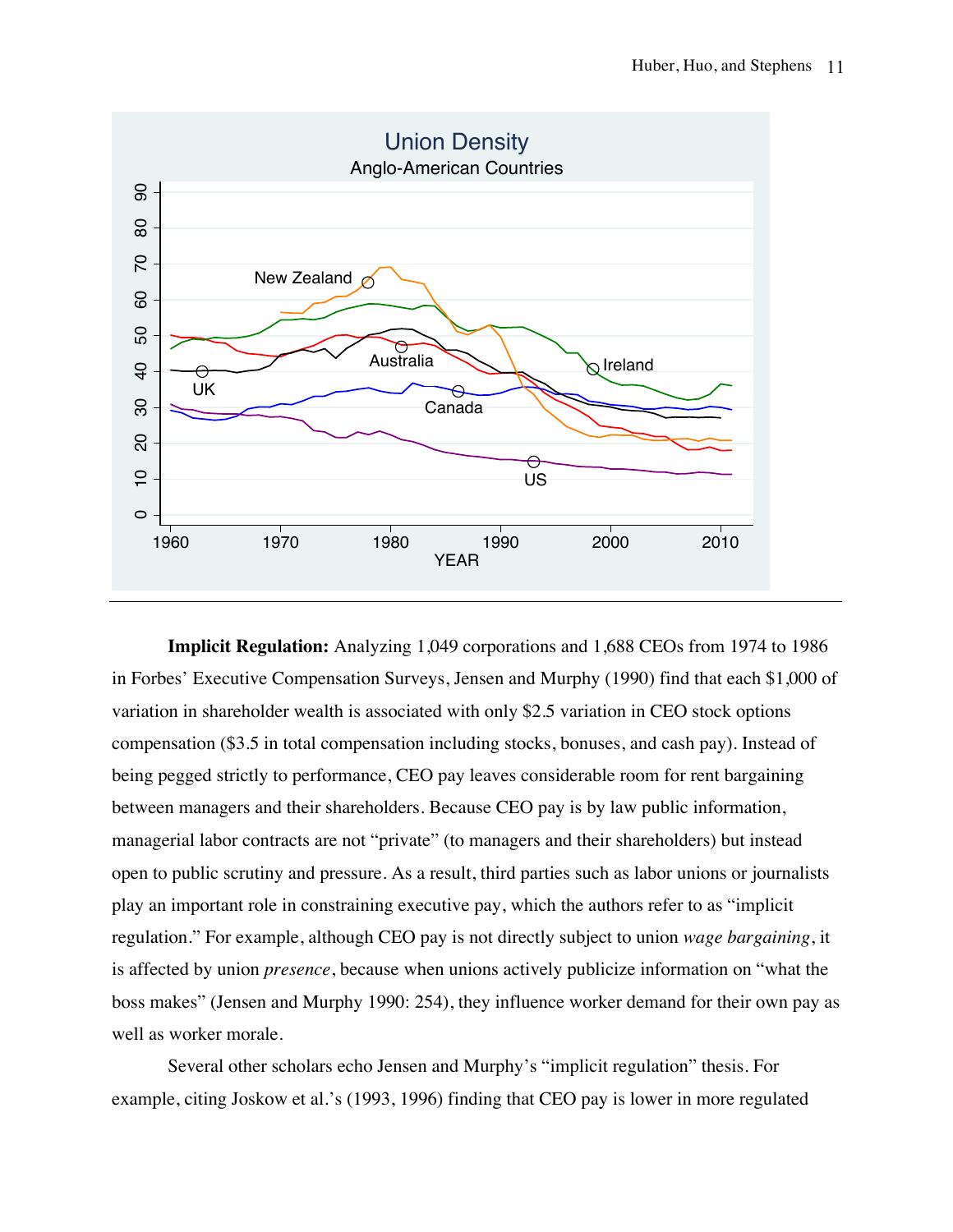industries, DiNardo, Hallock, and Pischke (2000) suggest that union presence is "akin to regulation" (4), safeguarding the welfare of those company "stakeholders" outside the circle of shareholders and executives. When executive pay is perceived to be excessive, unions may voice their equity and fairness concerns not only directly through industrial disputes but also indirectly through local stewards, public awareness campaigns, and shareholder activism by unioncontrolled pension funds to constrain executive pay via expensing, future repricing, or performance-based vesting conditions (Gomez and Tzioumis 2013; Katz, Batt, and Keefe 2003). For example, Ertimur, Ferri, and Muslu's (2011) study of 1,198 compensation-related shareholder proposals between 1997 and 2007 finds that 48.2% of these proposals stem from union pension funds. In a similar vein, DeAngelo and DeAngelo's (1991) study of laborcorporate negotiation in the US steel industry finds that, in industrial disputes, unions often make CEO pay a visible issue, which forces the management to take its own pay cut before negotiating pay concession from workers. Because inequity aversion lies at the heart of "implicit regulation" by unions, one distinct implication is that union presence may be associated with pay compression not only across labor and management but also *for management*, *across firms*. Consistent with this implication, Gomez and Tzioumis's (2013) study of more than one million CEO compensation packages (1992–2001) from Standard and Poor's Executive Compensation database finds that the cash pay Gini coefficient for CEOs is .317 for union firms and .381 for nonunion firms (and respectively .311 and .337 regarding non-CEO executive pay).

**Resource Constraint**: While the "implicit regulation" mechanism allows unions to *increase* a company's political and publicity *cost* of giving high management pay, unions can also *reduce* the company's *financial resources* for high executive compensation. Because neither executive nor worker pay is pegged strictly to marginal product, the surplus is divided between worker and management. As unions enable workers to raise pay, working conditions, and other benefits, more surplus is redistributed to workers at the expense of management (Addison and Hirsch 1989; Chiles and Stewart 1993). Consistent with this notion of management-labor contest for firm surplus, Clark (1984) finds that profits are lower in unionized firms, and Abowd (1989) finds that union wealth increases dollar-to-dollar with the decline of shareholder wealth. Similarly, Fallick and Hassett (1999) find that the impact of union certification in such surplus contest is equivalent to a doubling of the firm's profit tax (Banning and Chiles 2007). Besides contestable surplus, unions may also constrain resources for top executive pay through their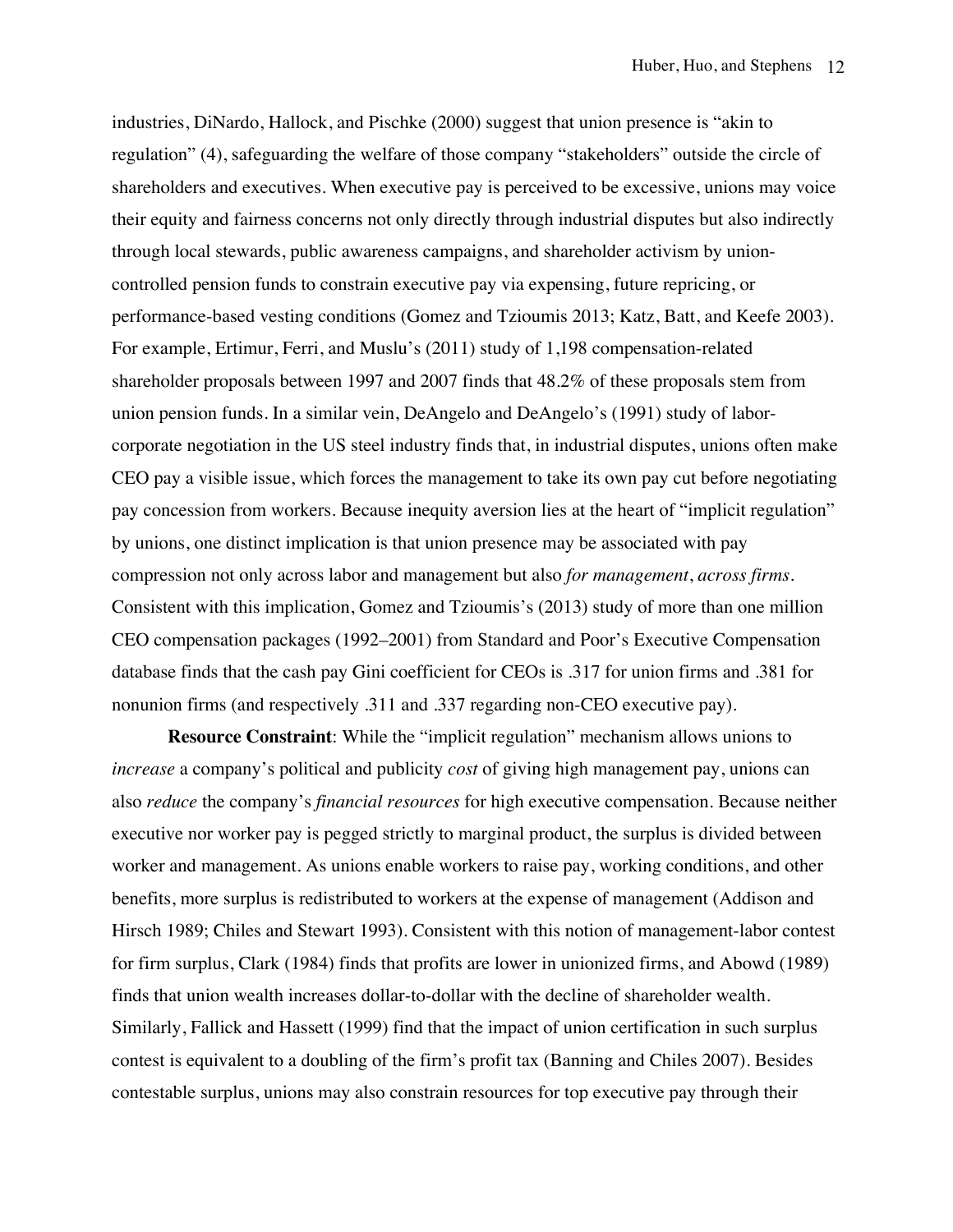influence on stock prices, and hence the valuation of stock options compensation for executives. This channel of influence is important because stock valuation depends on financial market performance, and financial markets tend to react negatively to union presence. For example, Abowd (1989) finds that share price movements in the United States react negatively to union activity, and Ruback and Zimmerman (1984) find that the decline in firm equity after union victories in National Labor Relations Board elections is three times as large as the case of union defeats (Gomez and Tzioumis 2013). Although an increased union presence may reduce firm market valuation, it does not necessarily reduce firm productivity. As Gomez and Tzioumis point out, because steep stock options compensation distorts management incentives (towards shortterm valuation at the expense of long-term investment and production), union constraint on stock valuation may mitigate such allocative inefficiency.

Unlike the "implicit regulation" thesis, the "resource constraint" interpretation understands lower executive pay as an indirect consequence of union presence rather than a direct union objective. To this extent, unions may actually be willing to compensate for lower *level* of executive pay with lower *risk* (variation) in executive compensation. Consistent with this implication from the "resource constraint" mechanism, both Banning and Chiles (2007) and Jensen and Murphy (1990) find empirically that executive compensation variability is lower when union presence is stronger.

**Organizational Constraint**: Finally, union presence may also constrain top executive pay by affecting the firm's organizational strategy, which in turn affects the firm's demand for CEO services. Unlike that of production workers, the main responsibility of management is supervision. The greater the need for supervision, the more complex the firm's hierarchy, and the higher pay for top executives (Garicano 2000). However, when union activism allows workers to increase their own pay, conditions, and autonomy on the job, monitoring by management becomes less necessary for enforcing high workforce performance (DiNardo, Hallock, and Pischke 2000; Acemoglu and Newman 2002). Extensive laboratory evidence (Bartling, Fehr, and Schmidt 2012; Fehr, Herz, and Wilkening 2013) shows that higher worker autonomy and pay are complementary in raising workforce motivation and performance, a finding also echoed by the knowledge-intensive employment literature (Arundel et al. 2007; Lundvall and Lorenz 2011). In turn, as Garicano and Rossi-Hansberg (2006) prove formally, higher worker performance leads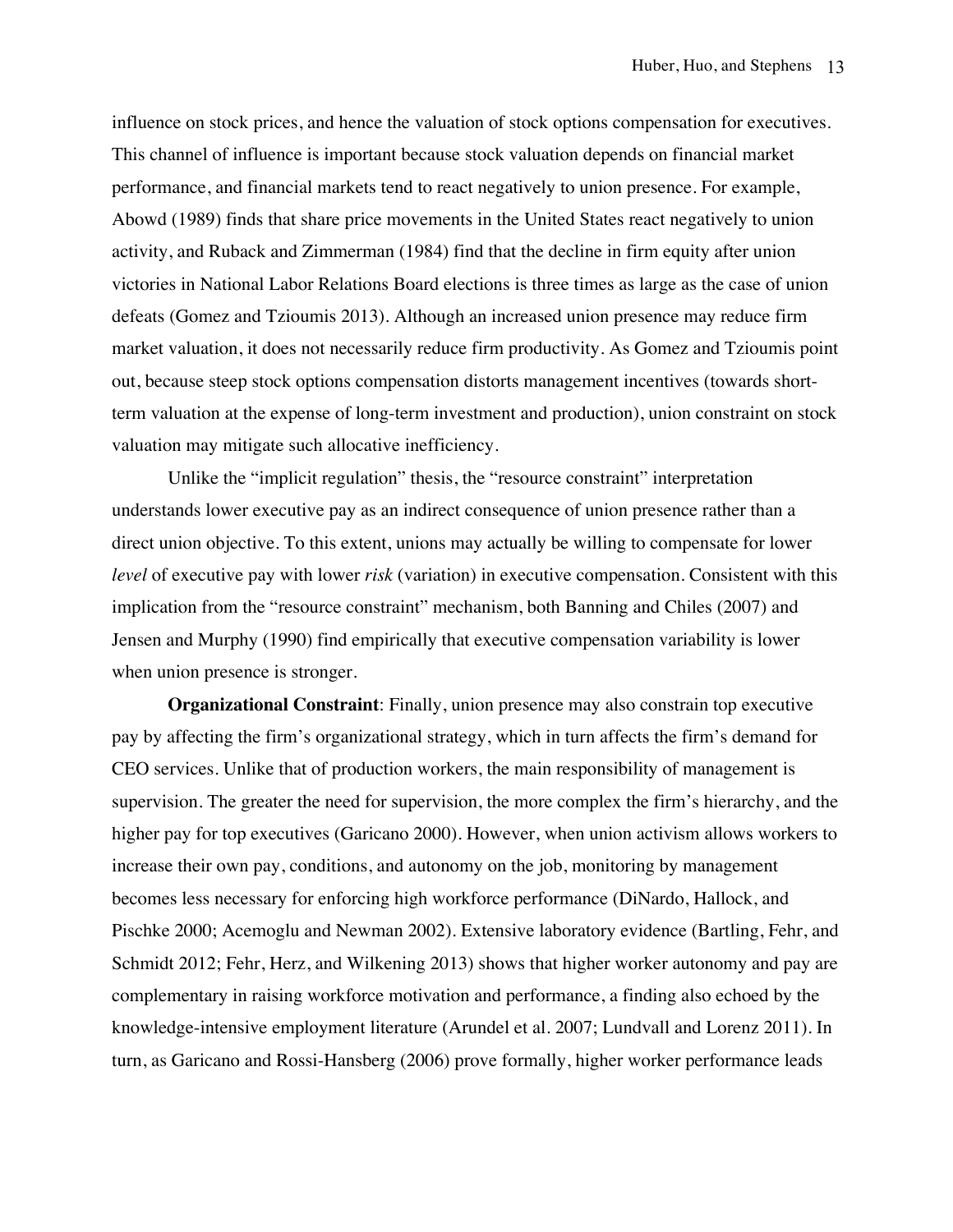to a flatter firm hierarchy, where managers comprise a smaller fraction of the workforce, and pay at the top is less steep.

Although the "organizational" interpretation is similar to the "implicit regulation" and "resource" interpretations in predicting lower executive *pay*, it is distinct in its implication that union density will also reduce the fraction of managers *employed*. Furthermore, with fewer posts in higher corporate tiers, there will be less room for firms to change the number of managers, placing more weight on management pay as the main margin of adjustment to reduced demand for supervision services. In other words, the pay impact of union density should be sharper for higher-level executives. Consistent with these implications, DiNardo, Hallock, and Pischke's (2000) study of corporate employment in sixteen OECD countries between 1970 and 1993 finds that a 10% increase in union density reduces the fraction of managers hired by up to 0.9%, management pay by up to  $0.7\%$ , and CEO pay by more than 2.5%.

Above, we outlined three mechanisms by which unions may affect top incomes, each backed by empirical evidence from the literature. While each mechanism has some distinct aspect, they are mutually complementary in reinforcing two arguments central to how we hypothesize the impact of unions on top inequality. First, because executive pay is not directly subject to collective bargaining, union constraint on top inequality may be more effectively understood through union *presence* (i.e., union density) than bargaining institution characteristics. Second, because executive pay leaves considerable room for rent seeking (see evidence in Jensen and Murphy 1990), top income share will not be strongly driven by genuine economic or knowledge growth, and to this extent, union density's impact on top income share can be understood as an "implicit tax" on rents.

Union and bargaining centralization can be seen as a feature of bargaining institutions but can also be conceptualized as a dimension of labor movement strength (Garrett 1998). The logic behind this conceptualization is that centralization eliminates collective action problems. Centralized unions are able to act in a unified fashion both in wage bargaining and in politics. With regard to the effect on top income shares, we argue that the same mechanisms by which union density affects top income shares are also operative in the case of union centralization. A good example of "implicit regulation" by central organizations of unions is the annual report of LO, the Swedish Trade Union Confederation, on the incomes of the "power elite" of Sweden (LO 2014), with a special focus on the incomes of the CEOs of the fifty largest Swedish firms.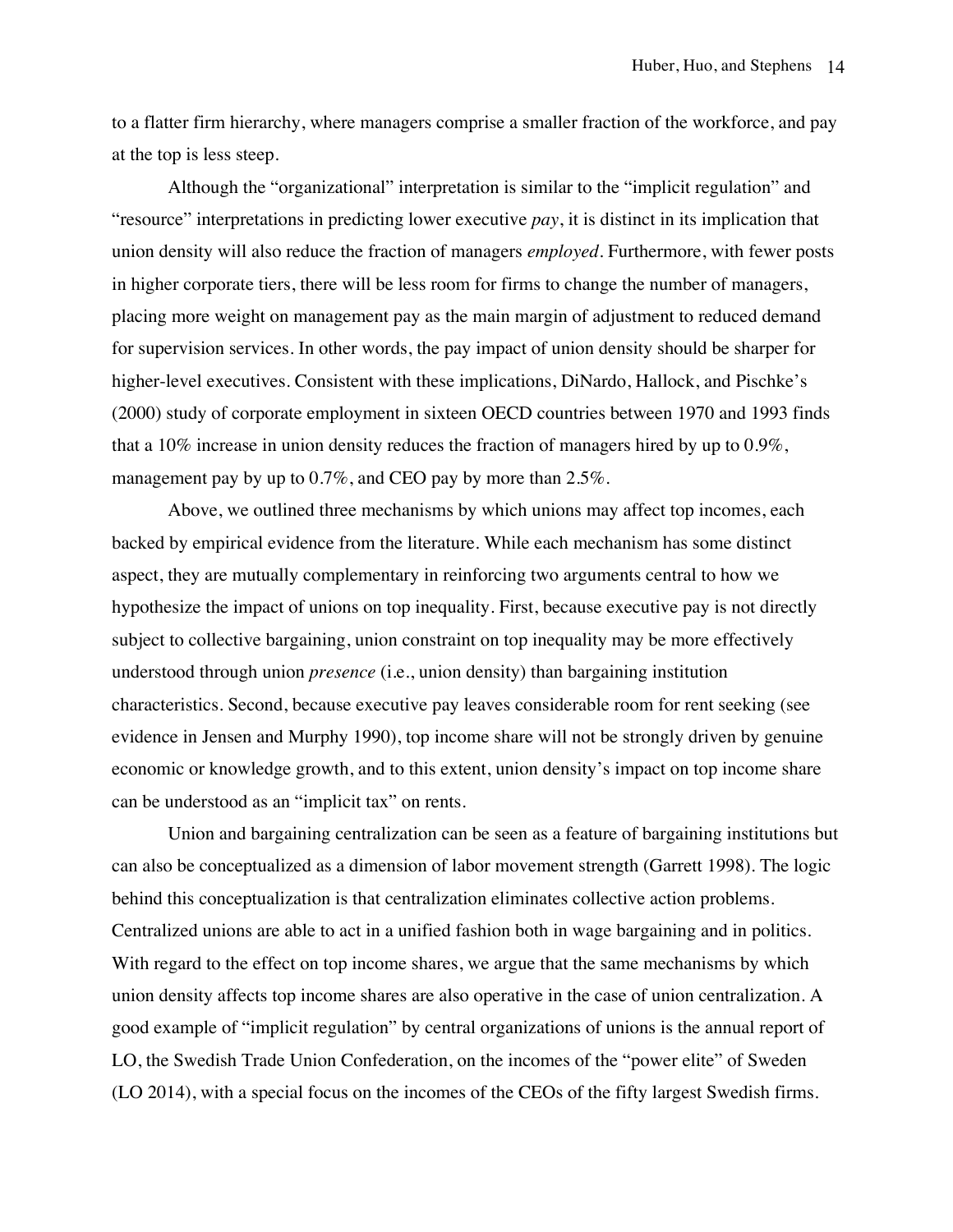The report is widely covered in the press (e.g., see http://www.dn.se/ekonomi/sa-mangaarbetarloner-gar-det-pa-en-direktorslon/).

The exercise of power is mediated by institutions. Political systems with many veto points, such as presidentialism, strong bicameralism, judicial review, and popular referenda, make majoritarian exercise of power difficult and facilitate policy blockage by special interests (Immergut 1992; Huber, Ragin, and Stephens 1993). Thus, veto points work against policy change and lead to policy drift (Hacker and Pierson 2010a).

## *Policy*

Marginal tax rates are a key instrument for governments to shape income distribution. They not only influence redistribution but also shape pretax income distribution. They figure prominently not only in Volscho and Kelly (2012) but also in Roine, Vlachos, and Waldenström (2009) and Atkinson, Piketty, and Saez's (2011) overview of findings. Roine, Vlachos, and Waldenström (2009) also look at developments over the entire twentieth century in sixteen countries, focusing on economic and policy variables. They find that the top marginal tax rate reduces the share of the top  $1\%$ , along with that of the next  $9\%$ .

We adopt the hypothesis that higher marginal tax rates reduce the pretax income share of the top 1%. As to the mechanisms through which marginal tax rates have this effect, the literature identifies three options. First, the increased tax rates may stimulate more tax avoidance and evasion, so the tax returns show lower incomes. Second, higher tax rates may do the opposite of what lower tax rates are assumed to do, that is, the opposite of improving work incentives of top managers and thus stimulating entrepreneurial innovation and raising marginal productivity (Feldstein 1995). This is the standard supply-side argument. Third, they may reduce the incentive for top income earners to bargain aggressively (Alvaredo et al. 2013).

The first of these mechanisms can be observed, for instance, in certain spikes in declared income before announced increases in tax rates. Its extent over the longer run will depend on the quality of the tax code in the form of the absence of opportunities for tax avoidance (Piketty, Saez, and Stantcheva 2014). If the standard supply-side argument was correct, then we would see higher growth in countries with lower top marginal tax rates. In their study of three elasticities, Piketty, Saez, and Stantcheva (2014) do not find such a result. However, their evidence is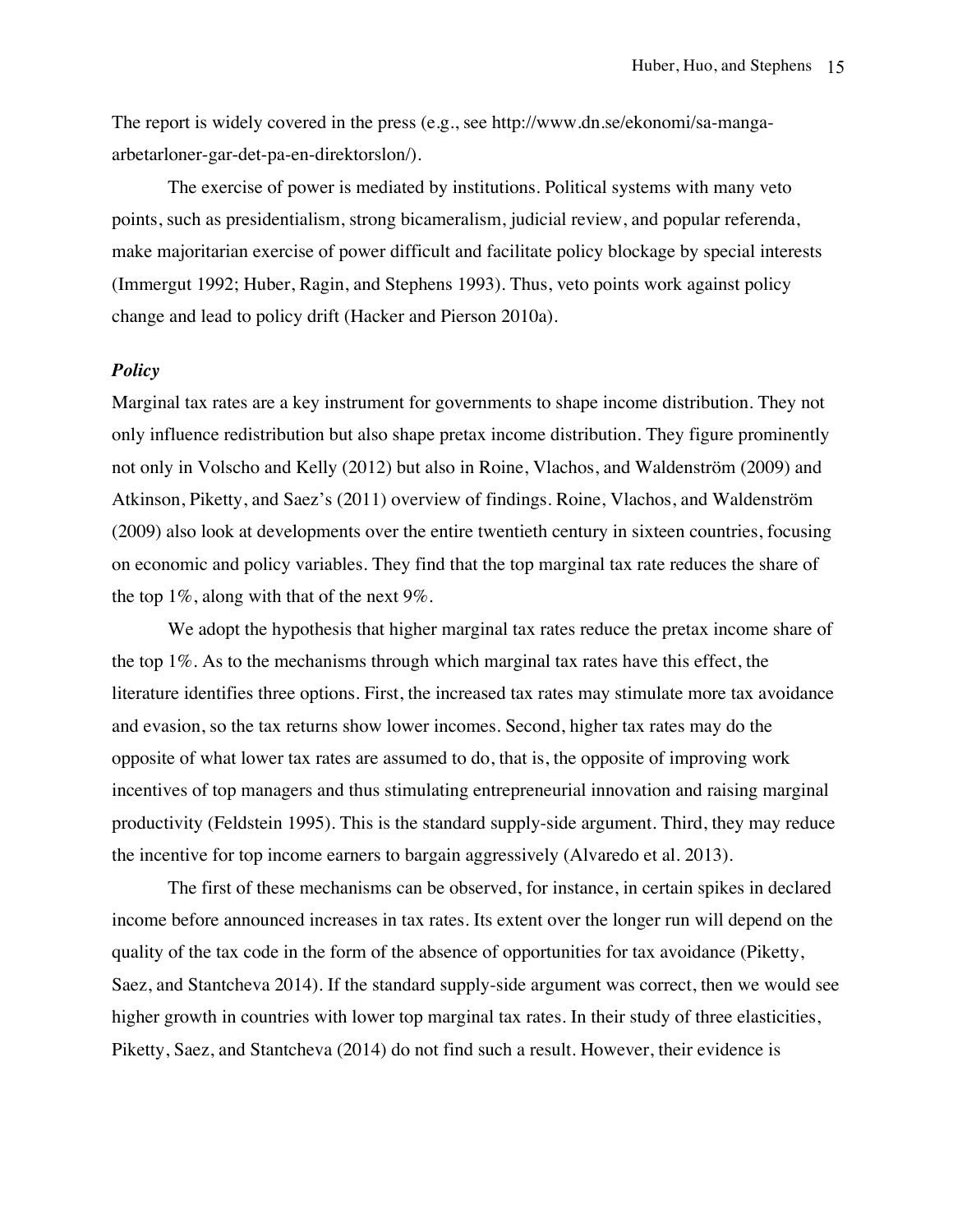consistent with the third interpretation, the incentive for aggressive bargaining on the part of top income earners.

Roine, Vlachos, and Waldenström (2009) test the hypothesis that the size of government affects the top income share. Their hypothesis is that it will have a negative effect on top income shares. They find the simple correlation between the two variables is negative and significant, but in the multiple regressions it is wrongly signed and insignificant. Atkinson, Piketty, and Saez (2011) also consider politics and political economy, and they highlight wars, regime forms, and partisanship as potential determinants of top incomes but note the lack of conclusive findings regarding the latter two variables.

Skill-biased technological change is a common explanation for the postwar increase in top inequality. Goldin and Katz (2008), for example, argue that inequality has increased in the United States since 1980 because technological change has increased the demand for high levels of education and the supply has not kept up in this period, in contrast to the first three-quarters of the twentieth century, when educational expansion exceeded or at least kept up with technological change. They suggest that this might be a factor in rising inequality in other countries. Card and Lemieux's (2001) finding, that in Canada, the United Kingdom, and the United States the slowdown in the expansion of education after 1970 raised the education wage premium, supports this view, suggesting that failure to expand higher education in pace with technological change may well explain the increase in top income shares in the Anglo-American countries that one observes in Figure 1. In a pooled time series analysis on market (pretax and pre-transfer) income inequality of seventeen postindustrial democracies, Huber and Stephens (2014) test this hypothesis and find that one reason for the increasing inequality in the Anglo-American countries was the large decline in spending on education in all of these countries, except Australia where the decline was small. They find that education spending does have a negative effect on inequality measured by the market income Gini, which argues that it should be included in the present analysis, despite the skepticism of Atkinson, Piketty, and Saez (2011) (see below).

## **Economic Determinants**

Among economic determinants, the literature identifies the distribution of assets (wealth and skills), economic growth, share of the financial sector, and expansion of scale due to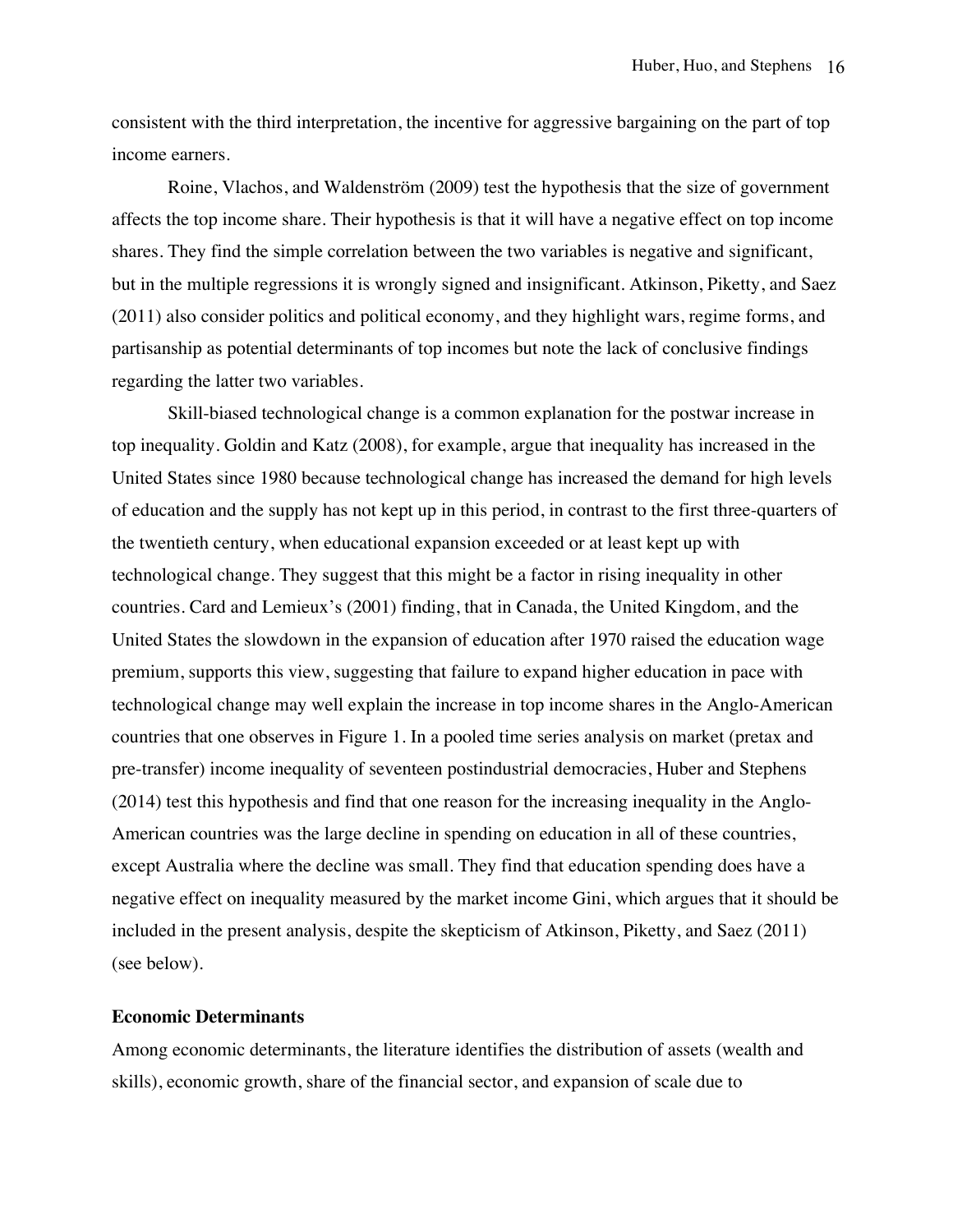globalization and the information and communications technology (ICT) revolution. Kaplan and Rauh (2013) and Mankiw (2013) argue that the recent increase in the income share of the top  $1\%$ in the United States has been largely a product of the normal operation of competitive markets resulting in compensation in line with the marginal productivity of holders of marketable assets, capital, or skill. They are particularly eager to defend the high incomes of top managers and entrepreneurs, arguing that globalization and technological change, especially the ICT revolution, enable "highly talented individuals…to manage or perform on a larger scale, applying their talent to greater pools of resources and reaching larger numbers of people…[and thus receiving] higher compensation" (Kaplan and Rauh 2013: 35). Interestingly, both Kaplan and Rauh (2013) and Mankiw (2013) approvingly cite Goldin and Katz (2008) on the effects of skill-biased technological change, contrasting it to the "political" sources of rising inequality cited by leftist critics (Mankiw 2013: 23). In fact, skill-biased technological change is only half of the argument of Goldin and Katz; the other half is very political, the failure of the US government to invest in education sufficiently to keep the human capital stock increasing at a pace that matches technological change. If the arguments of Kaplan and Rauh and Mankiw are correct, one should expect top income shares to be related to measures of globalization; technological success, especially in ICT; economic growth; and export competitiveness.

An examination of the Nordic model suggests a diametrically opposed set of hypotheses. These economies are highly globalized; they have been highly trade open for a long time and they run trade surpluses. They have also been highly successful in technological innovation in ICT. Yet, they have seen only moderate increases in the top 1% shares, and their levels of the top 1% shares are among the lowest. Accordingly, we adopt nondirectional hypotheses for our globalization and technological change variables. The Nordic model does support the hypothesis about the race between technological change and educational investment. In contrast to the Anglo-American countries, the Nordic countries intensified their public investment effort in education over the past half century, which contributed to dampening increases in inequality (Huber and Stephens 2014).

At its core, Piketty's (2014) explanation for the resurgence in top inequality in the twenty-first century is capital: when economic growth slows down, wealth (through savings and hence capital accumulation) increases relative to output, pushing up the income of the very wealthy. His measure of wealth concentration is the ratio of total wealth to national income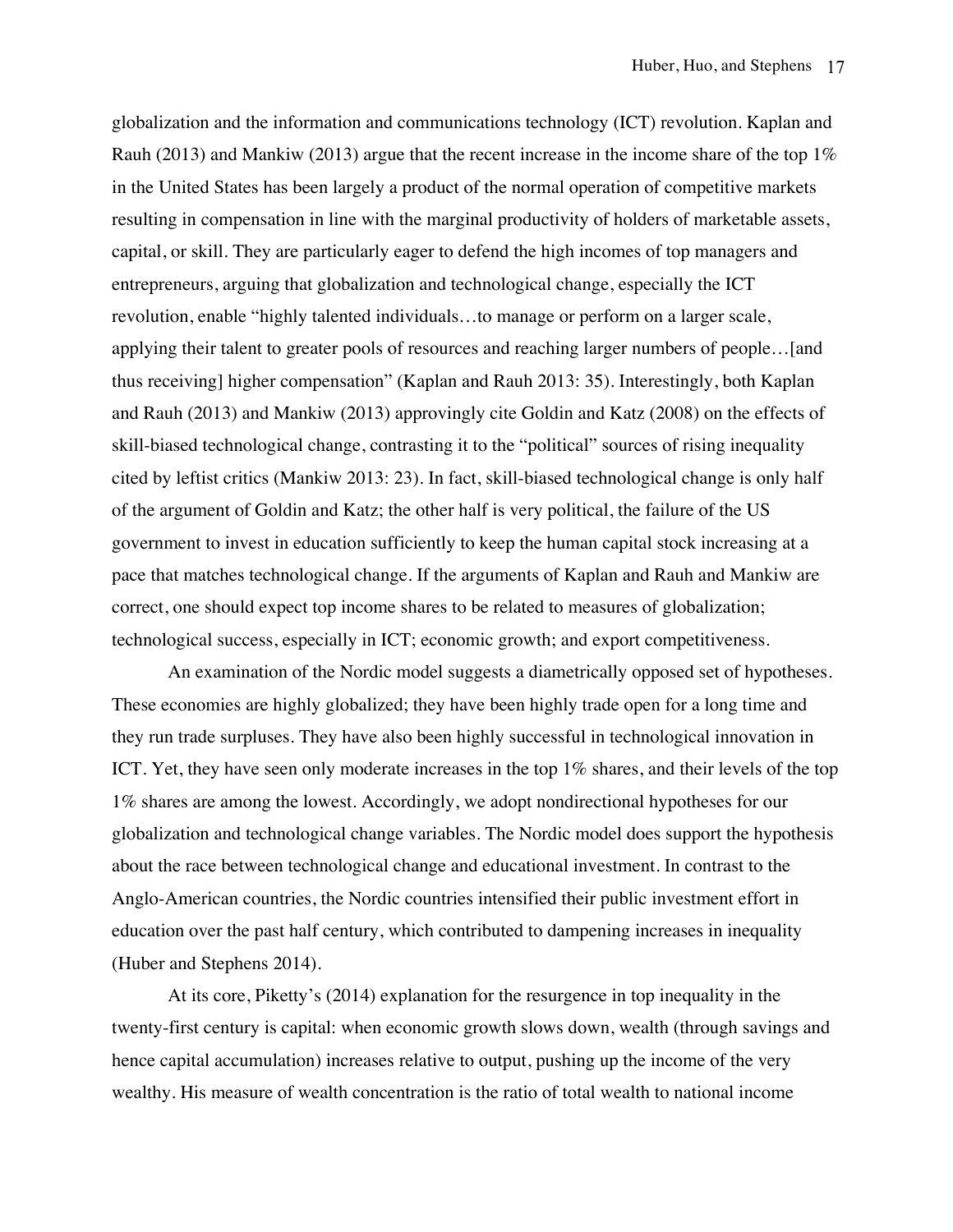$(\beta=K/Y)$ . Although extremely elegant, this explanation leaves some unanswered questions in both empirics and theory. Empirically, Bonnet et al. (2014) and Soskice (2014) highlight that Piketty's measure of wealth does not parse out the inflationary effect of housing prices, and may therefore overstate inequality. Theoretically, as Soskice points out, the capital-based explanation rests on the strong assumption that all household savings are mechanically converted into business capital accumulation, which ignores how businesses may be shaped by the economic and political context they operate in. This suggests that, in addition to testing Piketty's total wealth ratio, one should also test the wealth ratio with housing wealth subtracted from the numerator. We shall do so.

Atkinson, Piketty, and Saez (2011) identify the expansion of scale associated with globalization and advances in information technology as potentially important determinants of top shares. In contrast, they argue that skill-biased technological change has little to do with the rise of the top 1% share because great changes have taken place within the top 10%, most of whom have completed tertiary education. Roine, Vlachos, and Waldenström (2009) find that periods of high economic growth and a higher share of the banking and stock market sectors in the economy are associated with an increase in the income share of the top 1%. We analyze these relationships.

#### **MEASUREMENT**

With regard to partisan incumbency, following Huber and Stephens (2001) our measure is the cumulative share of parliamentary seats of secular center and right parties as a proportion of the seats of all governing parties (see Table 1). We measure constitutional structure veto points with an additive index of presidentialism, bicameralism, federalism, and referenda. Union density is measured as net union membership as a percentage of wage salary earners. The union and bargaining centralization index was developed by Iversen (1999: 48–57) and updated by Visser (2013). It combines a measure of the level of bargaining (firm/plant; industry/sector; national) with the concentration of union membership at each level. It is essentially a weighted Herfindahl index.

Top marginal tax rates are the actual marginal tax rates on the highest income group. Data from Roine, Vlachos, and Waldenström (2009) were supplemented with data from the OECD Tax Database (Section B1: Personal Income Tax) (OECDa) and the 2014 Economic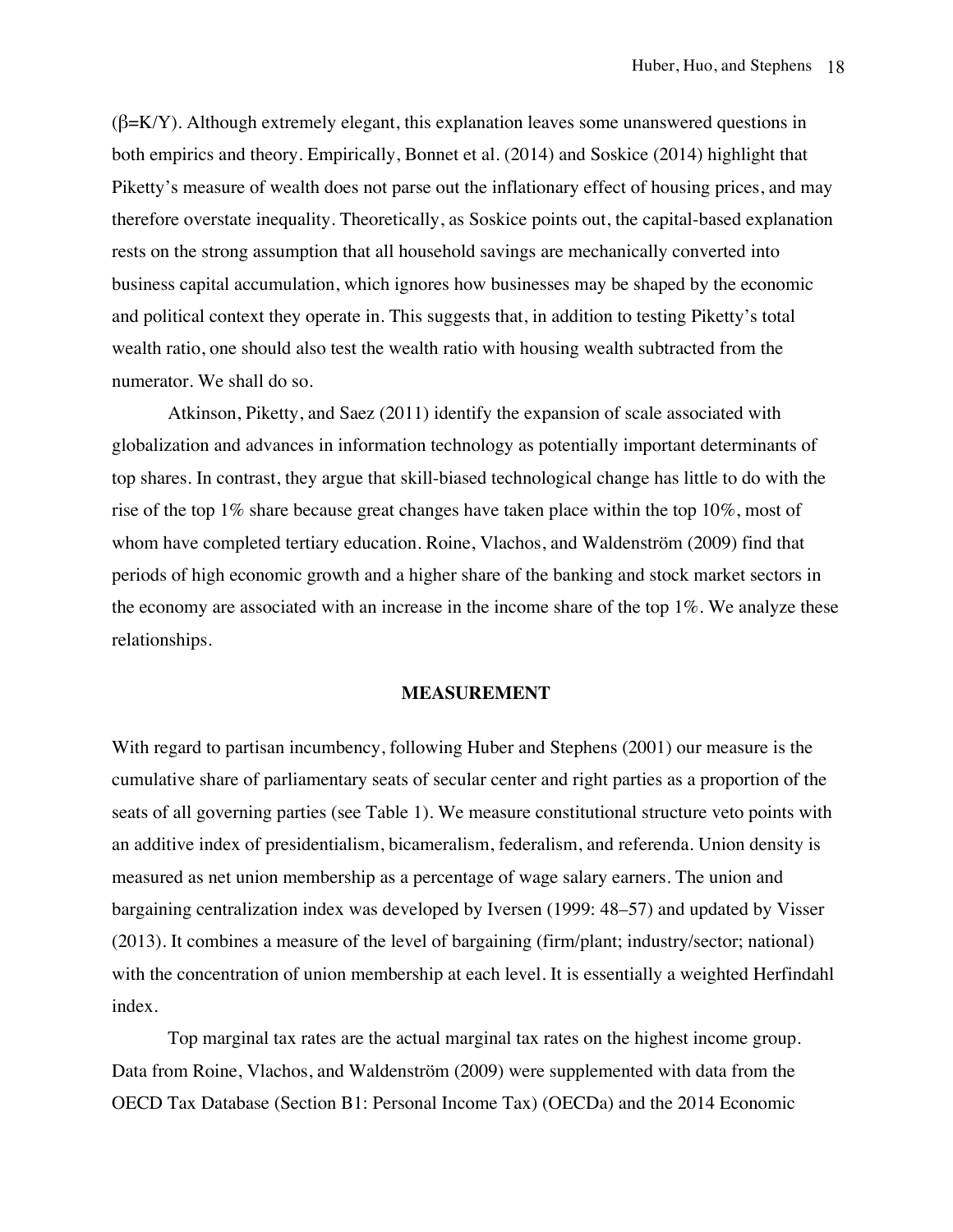Freedom Dataset (Gwartney, Lawson, and Hall 2014). Piketty, Saez, and Stantcheva (2014) use statutory tax rates. The correlation between the statutory and effective tax rates is .62, since statutory tax rates "have been binding to quite varying degrees" (Roine, Vlachos, and Waldenström 2009: 979). Conceptually, actual tax rates are more appropriate, but we get very similar results with statutory rates.

In measuring the size of government, we depart from Roine, Vlachos, and Waldenström (2009). In the postwar period, the main variations in the size of government are due to the size of the welfare state. We measure the transfer side of the welfare state with social security transfers as a percent of Gross Domestic Product (GDP). We measure the service side of the welfare state with government service employment as a percent of the working-age population.

Stock market capitalization is measured as market value of publicly listed stocks as a percentage of GDP. Data from Roine, Vlachos, and Waldenström (2009) were supplemented with data for recent time points from Beck, Demirgüç-Kunt, and Levine (2009) and Čihák et al. (2012). Roine, Vlachos, and Waldenström (2009) interpolate the data for 1961–69 and 1971–74. One might object to this since stock market values fluctuate from year to year. We deal with this problem in the next section.

For financial sector size we took value added from the line "financial intermediation" from the national accounts from the EU KLEMS database. For country years not in EU KLEMS, we took data from the OECD STAN database (OECDb). We divided value added by financial intermediation by GDP taken from the OECD, both in national currency units.

Our globalization variables are outward direct foreign investment as a percentage of GDP, trade openness measured as imports plus exports as a percentage of GDP, and capital controls. Outward direct foreign investment comes from International Financial Statistics (IMF); trade openness comes from the Penn World Tables 8.0 (Feenstra et al. 2013); and capital controls come from Karcher and Steinberg (2013).

Trade surplus is calculated as exports minus imports, as a percentage of GDP, from the Penn World Tables. Economic growth is calculated as annual growth in GDP per capita in constant currency, from the Penn World Tables. Knowledge-intensive service (KIS) employment is calculated as the percentage of the working-age population employed in knowledge-intensive services, from EU KLEMS. The Brady, Huber, and Stephens (2014) database contains two measures for KIS employment; we are using the more restrictive measure here.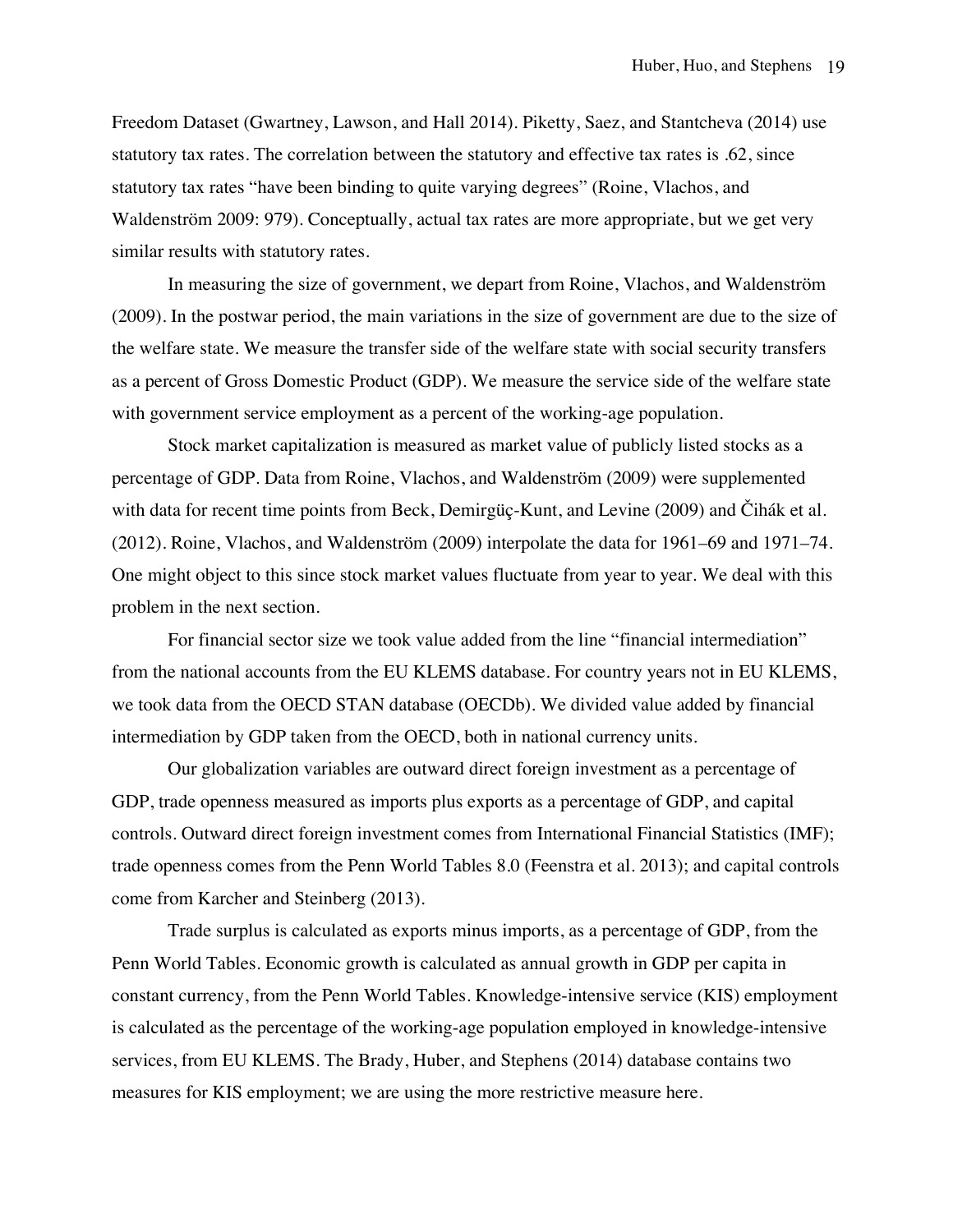Education spending is total public spending on education as a percentage of GDP, taken from World Development Indicators (World Bank). Private wealth is total private wealth divided by GDP, and non-housing private wealth is total private wealth minus housing wealth divided by GDP, both from Piketty and Zucman (2014). There are data for only nine countries: Australia, Canada, France, Germany, Italy, Japan, Spain, the United Kingdom, and the United States. All variables except for stock market capitalization, top marginal tax rates, and private wealth are available in the Brady, Huber, and Stephens (2014) database.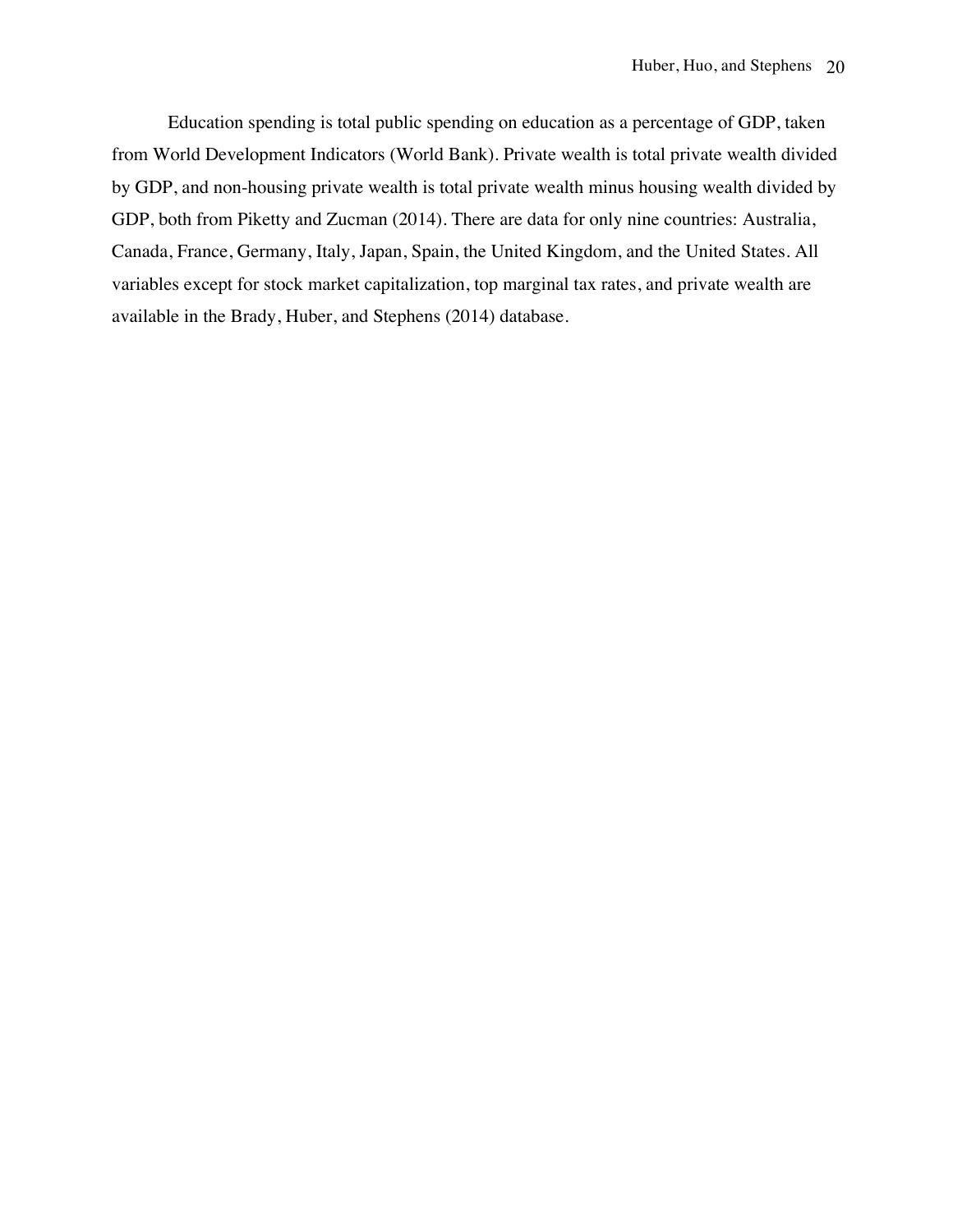Huber, Huo, and Stephens 21

# **TABLE 1**

## **VARIABLE DEFINITIONS AND SOURCES**

|                                          | Definition                                                                                                                                         | Original data source                   |                                                     |
|------------------------------------------|----------------------------------------------------------------------------------------------------------------------------------------------------|----------------------------------------|-----------------------------------------------------|
| Dependent variable                       |                                                                                                                                                    |                                        |                                                     |
| Top 1% income shares                     | Income of the top $1\%$ as a % of total income                                                                                                     | <b>WTID</b>                            | hypothesized<br>top income<br>shares<br>relation to |
| <b>Independent variables</b>             |                                                                                                                                                    |                                        |                                                     |
| Secular center and right government      | Seats of secular right and center parties as a proportion of the<br>seats of all governing parties, cumulative from 1945 to date of<br>observation | Brady et al. $(2014)$                  | $+$                                                 |
| Veto points                              | Index of presidentialism, bicameralism, federalism, and<br>referenda                                                                               | Brady et al. (2014)                    | $^{+}$                                              |
| Union density                            | Union membership as a $%$ of employed wage and salary earners                                                                                      | Visser $(2011)$                        |                                                     |
| Centralizations of unions and bargaining | Index of bargaining and union centralization                                                                                                       | Iversen (1999), Visser (2013)          | $\overline{\phantom{0}}$                            |
| Top marginal tax rates                   | Top marginal income tax rates                                                                                                                      | Roine et al. (2009)                    |                                                     |
| Civilian government employment           | Civilian government employment as a $%$ of the working-age<br>population                                                                           | Brady et al. (2014)                    |                                                     |
| Social security transfers                | Social security transfers as a % of GDP                                                                                                            | <b>OECD</b>                            |                                                     |
| <b>Education</b> spending                | Education spending as a $%$ GDP                                                                                                                    | World Development Indicators           | $\overline{\phantom{m}}$                            |
| Stock market capitalization              | Market value of publicly listed stocks as a % of GDP                                                                                               | Roine et al. (2009), Beck et al.(2009) | $+$                                                 |
| GDP per capita                           | GDP per capita in thousands of 2005 US dollars, PPP                                                                                                | Penn World Tables                      | $-/+$                                               |
| Financial sector size                    | Value added by the financial intermediation sector as a $%$ of<br><b>GDP</b>                                                                       | EU KLEMS, OECD                         | $+$                                                 |
| <b>Outward FDI</b>                       | Outward foreign direct investment as a % of GDP                                                                                                    | <b>IMF</b>                             | $-/+$                                               |
| Capital market openness                  | Capital market openness                                                                                                                            | Karcher and Steinberg (2013)           | $-\sqrt{+}$                                         |
| Trade openness                           | Exports plus imports as a % of GDP                                                                                                                 | Penn World Tables                      | $-\sqrt{+}$                                         |
| Trade surplus                            | Trade surplus (deficit) as a % of GDP                                                                                                              | Penn World Tables                      | $-\sqrt{+}$                                         |
| Economic growth                          | Annual growth in GDP per capita in constant currency                                                                                               | Penn World Tables                      | $-\sqrt{+}$                                         |
| Knowledge-intensive services             | Employment in knowledge-intensive services as a $%$ of the<br>working-age population                                                               | <b>EU KLEMS</b>                        | $-\sqrt{+}$                                         |
| Private wealth                           | Total private wealth divided by GDP                                                                                                                | Piketty and Zucman (2014)              | $^{+}$                                              |
| Non-housing private wealth               | Total private wealth minus housing wealth divided by GDP                                                                                           | Piketty and Zucman (2014)              | $+$                                                 |

All variables except stock market capitalization, top marginal tax rates, and private wealth are available in Brady et al. (2014).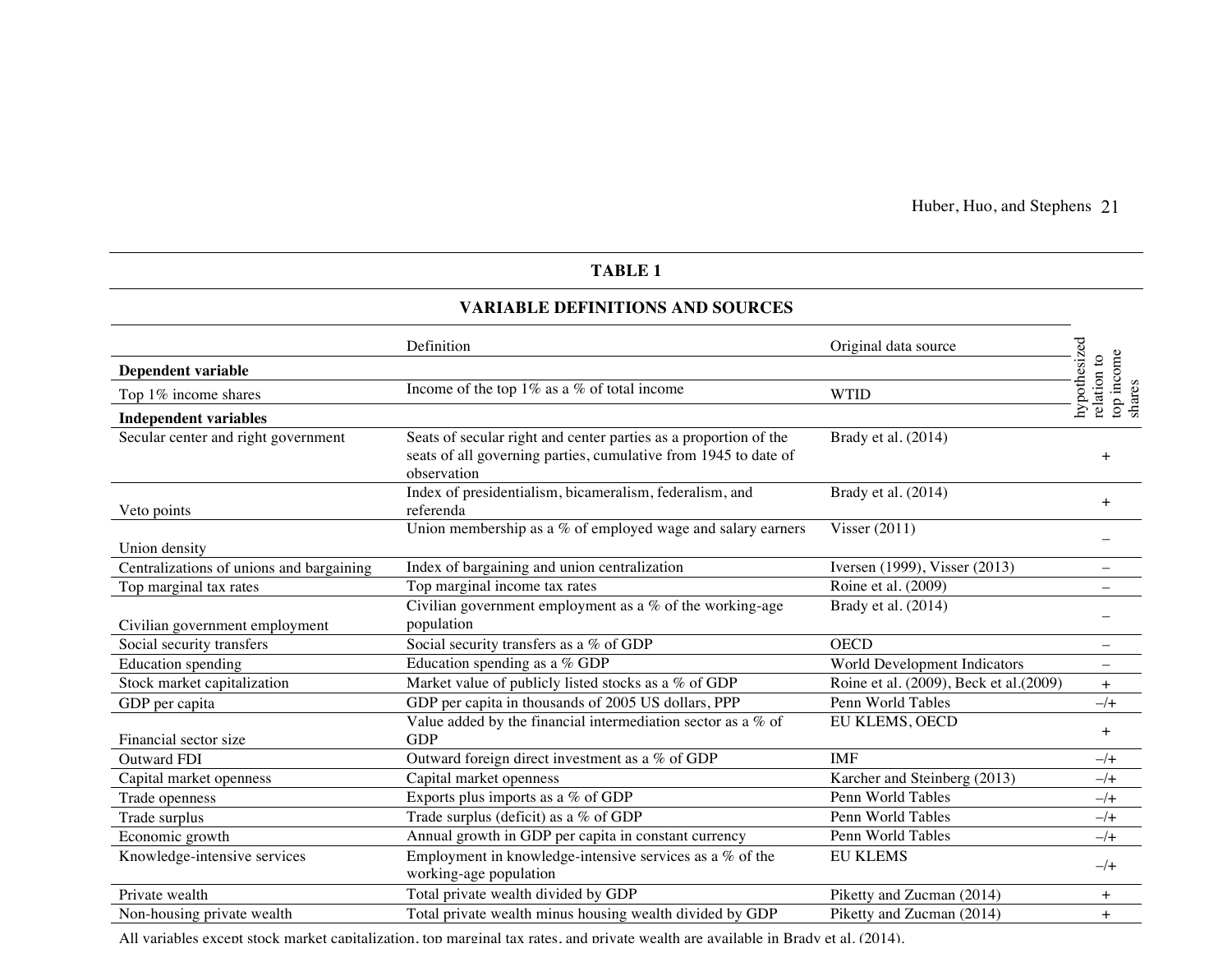#### **STATISTICAL ESTIMATION**

Hicks (1994: 172) notes that "errors for regression equations estimated from pooled data using OLS [ordinary least squares regression] procedures tend to be (1) temporally autoregressive, (2) cross-sectionally heteroskedastic, and (3) cross-sectionally correlated as well as (4) conceal unit and period effects and (5) reflect some causal heterogeneity across space, time, or both." We follow Beck and Katz's (1995) recommended procedure, using panel-corrected standard errors, corrections for first-order auto-regressiveness, and imposition of a common rho for all crosssections. Since there is some trend in our data, we do not include a lagged dependent variable as recommended by Beck and Katz (1996) because in this situation the lagged dependent variable inappropriately suppresses the power of other independent variables, as Achen (2000) has shown. Beck and Katz (2004: 16–17) have shown that correcting for first-order autoregressiveness actually does include a lagged dependent variable on the right-hand side of the equation (known as Prais-Winsten estimations). Thus, it does deal with the problem of serial correlation but without, as our results show, suppressing the power of other independent variables.

Beck and Katz (1996) and others have argued for the inclusion of country dummies in order to deal with omitted variable bias. Plümper, Troeger, and Manow (2005: 330–34) have countered that inclusion of country dummies does much more than eliminate omitted variable bias. It also (1) eliminates any variation in the dependent variable that is due to time invariant factors such as difference in constitutional structures, (2) greatly reduces the coefficients of factors that vary mainly between countries (e.g., union and bargaining centralization), (3) eliminates any differences in the dependent variable due to differences at t1 in the time series, and (4) "completely absorb(s) differences in the level of the independent variables across the units" (331). Elaborating on this last point, they argue that if one hypothesizes that the level of the independent variable has an effect on the level of the dependent variables (e.g., union density and top income shares), "a fixed effects specification is not the model at hand. If a theory predicts level effects, one should not include unit dummies. In these cases, allowing for a mild bias resulting from omitted variables is less harmful than running a fixed effects specification" (334). We do hypothesize (#3) effects in the levels of our independent variables (primarily union density) prior to t1 on the level of the dependent variable at t1, and (#4) effects of levels of the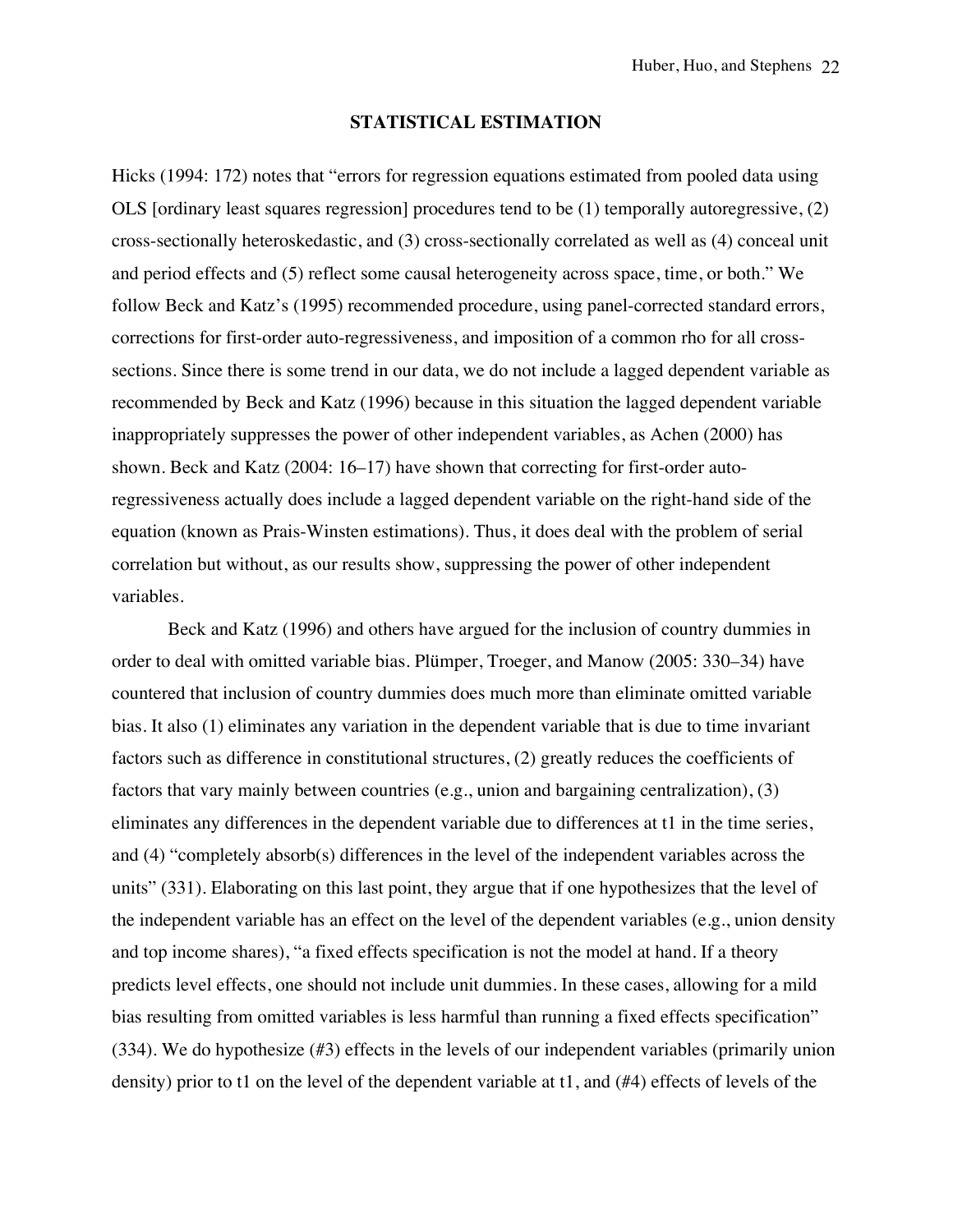independent variables on levels of the dependent variable. Nevertheless, fixed effects estimation is useful in demonstrating change over time within the countries, and we shall include a table in the Appendix with fixed effects results.

Prais-Winsten estimations are our preferred estimation technique, but we also present random effects estimations as a robustness check. A number of our variables, particularly financial sector size, KIS employment, and the private wealth variables have many missing observations. If all variables are entered in one equation, we are left with only 202 observations. Therefore, we proceed by constructing a baseline model and then entering clusters of related variables or single variables testing particular theoretical arguments. The baseline model contains variables with relatively complete data that emerged as significant and strong in preliminary analyses.

As noted above, the stock market data series contains interpolated values for the periods 1961–69 and 1971–74. We ran the baseline model with and without the interpolated observations, and the results remained substantially the same. Therefore, we have retained the interpolated data in order not to lose observations with data for the other independent variables.

## **RESULTS**

The results of our analyses are displayed in Tables 2 and 3; Table 2 shows the results of the Prais-Winsten estimations and Table 3 the results of the random effects estimations. The baseline model (Model 1) contains our main political and policy variables (government partisan composition, veto points, union density, centralization of unions and bargaining, and top marginal tax rates), along with two control variables (stock market capitalization and GDP per capita). In Model 2 we enter two welfare state variables that capture the service side and the transfer side of the welfare state (civilian government employment and social security transfers), in Model 3 investment in public education, in Model 4 value added by the financial sector, in Model 5 the complex of globalization and growth variables (outward direct foreign investment, capital market openness, trade openness, trade surplus, and economic growth), in Model 6 an indicator of the knowledge economy (employment in knowledge-intensive services), and in Models 7 and 8 Piketty's master variables (private wealth and non-housing private wealth).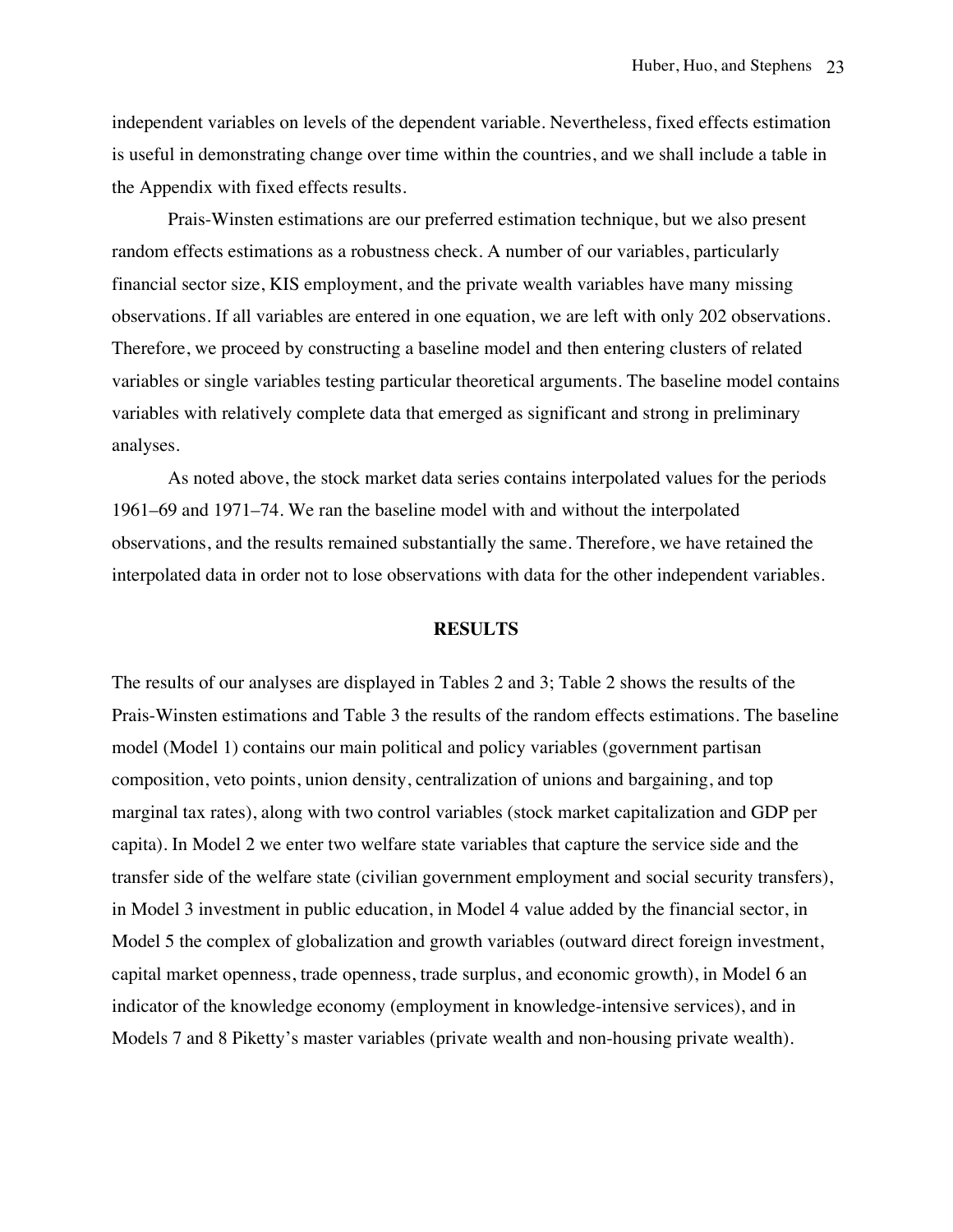Our most consistently significant variables are union density and stock market capitalization. Union density is significant in all models except for the random effects estimations of the two models with private wealth and private non-housing wealth. Union density is not only highly significant but also substantively important. To assess the substantive importance of our independent variables, we calculated the effect of a two standard deviation of change on the dependent variable. We calculated this effect on the basis of the average of the coefficients in the models with 500 or more observations. In the case of union centralization, we dropped the coefficient for Model 2 because it deviates so strongly from the other coefficients. We used the coefficients from the Prais-Winsten models for the calculations for all variables except for government composition; for center-right government we used the coefficients from the random effects estimations.

As Figure 3 shows, a two standard deviation change in union density reduces the share of the top 1% by 1.6 percentage points. Stock market capitalization is significant in every single model with both estimation techniques. However, its impact is substantively smaller, with a two standard deviation change increasing the share of the top 1% by some 0.7 percentage points.

Figures 1 and 2 help in the interpretation of these results. Union density varies both over time and among countries. It declines markedly over time in the liberal countries except for Canada and ends up below 30% (11% in the United States), whereas it rises in the Nordic countries from 1970 to the early 1990s and declines somewhat thereafter, to stabilize at a comparatively very high level of around 70%. These changes parallel the steep rise of the top 1% income shares in the liberal countries and the fall until the early 1990s and moderate rise thereafter of the top 1% shares in the Nordic countries. The share of the top 1% in the Nordic countries remains below 8%, compared to a range of 8% to 18% in the liberal countries. In the Continental countries we also see a decline in union density from between 30% and 40% to around 20% (except for France that declined from 20% to below 10%), but union and bargaining centralization remained higher in these coordinated market economies than in the liberal market economies.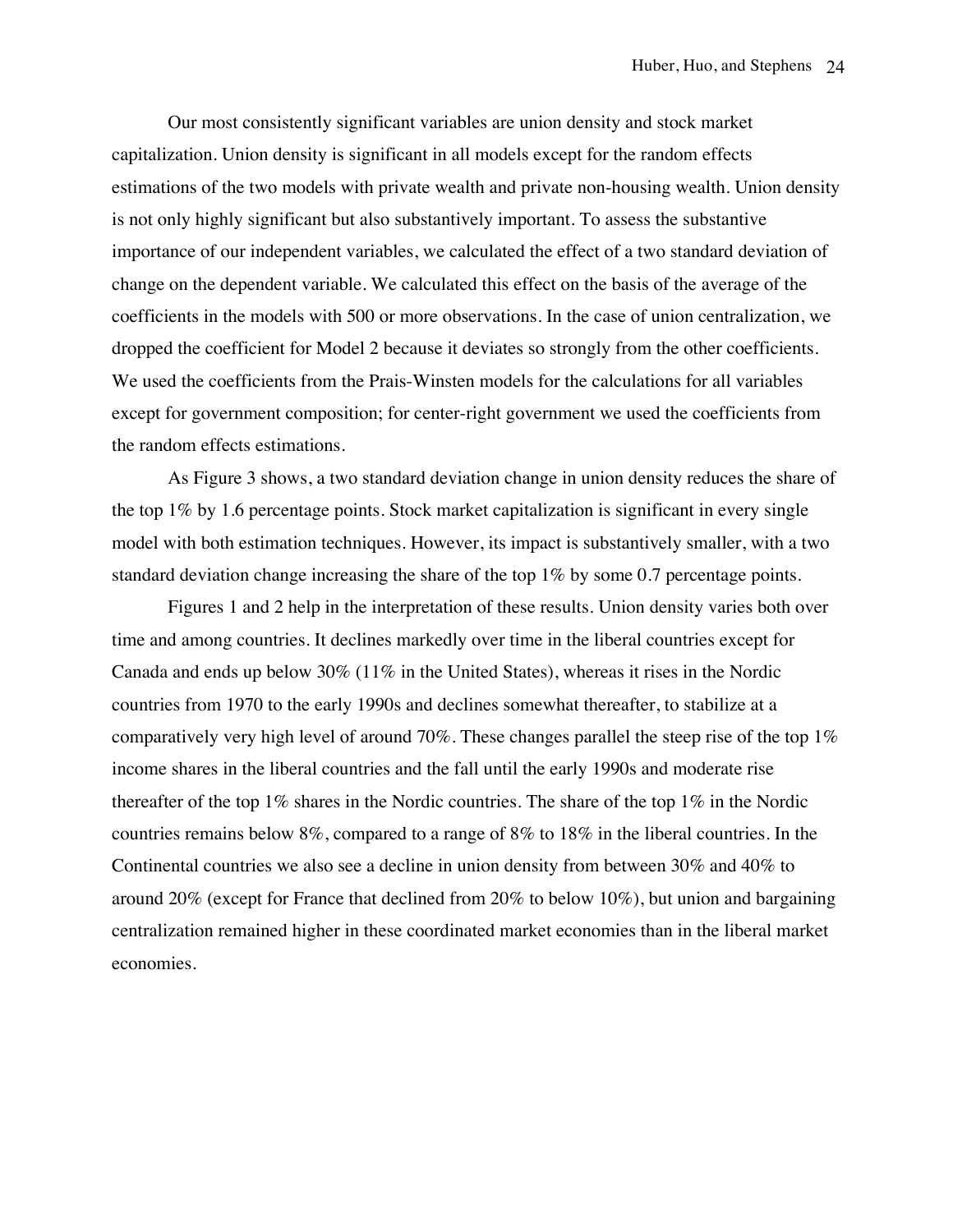Huber, Huo, and Stephens 25

# **TABLE 2**

# **DETERMINANTS OF TOP 1% INCOME SHARES (PRAIS-WINSTEN REGRESSIONS)**

|                                                                                                                     | Model 1  |        | Model 2  |            | Model 3  |            | Model 4  |        | Model 5  |            | Model 6 |       | Model 7  |           | Model 8  |            |
|---------------------------------------------------------------------------------------------------------------------|----------|--------|----------|------------|----------|------------|----------|--------|----------|------------|---------|-------|----------|-----------|----------|------------|
| Secular center and right<br>government                                                                              | .012     |        | $-.002$  |            | .012     |            | .025     |        | .013     |            | .011    |       | $-.013$  |           | $-.019$  |            |
| Veto points                                                                                                         | .180     |        | .108     |            | .207     | $\ast$     | .241     | $\ast$ | .389     | $\ast\ast$ | .593    | ***   | .436     | $**$      | .541     | ***        |
| Union density                                                                                                       | $-.041$  | ***    | $-.036$  | $***$      | $-.039$  | ***        | $-.048$  | ***    | $-.032$  | ***        | $-.036$ | ***   | $-.036$  | $\ast$    | $-.040$  | $\ast$     |
| Centralizations of unions<br>and bargaining                                                                         | $-2.700$ | $\ast$ | $-4.994$ | $\ast\ast$ | $-2.245$ |            | $-1.204$ |        | $-2.640$ | $\ast$     | $-1.54$ |       | $-1.991$ |           | $-2.179$ |            |
| Top marginal tax rates                                                                                              | $-2.042$ | $***$  | $-2.131$ | $***$      | $-1.738$ | $\ast$     | $-1.868$ | $\ast$ | $-2.804$ | ***        | $-2.08$ | ***   | $-3.445$ | $***$     | $-3.098$ | ***        |
| Stock market capitalization                                                                                         | .008     | ***    | .006     | $\ast\ast$ | .008     | ***        | .007     | ***    | .005     | $\ast$     | .009    | ***   | .011     | $***$     | .010     | ***        |
| GDP per capita                                                                                                      | .027     |        | .033     |            | .025     |            | .042     |        | .068     |            | .074    | $***$ | .102     | $***$     | .074     | $\ast\ast$ |
| Civilian government<br>employment                                                                                   |          |        | $-.011$  |            |          |            |          |        |          |            |         |       |          |           |          |            |
| Social security transfers                                                                                           |          |        | .014     |            |          |            |          |        |          |            |         |       |          |           |          |            |
| <b>Education</b> spending                                                                                           |          |        |          |            | $-.084$  | $\ast\ast$ |          |        |          |            |         |       |          |           |          |            |
| Financial sector size                                                                                               |          |        |          |            |          |            | .012     |        |          |            |         |       |          |           |          |            |
| <b>Outward FDI</b>                                                                                                  |          |        |          |            |          |            |          |        | .020     |            |         |       |          |           |          |            |
| Capital market openness                                                                                             |          |        |          |            |          |            |          |        | .055     |            |         |       |          |           |          |            |
| Trade openness                                                                                                      |          |        |          |            |          |            |          |        | $-.001$  |            |         |       |          |           |          |            |
| Trade surplus                                                                                                       |          |        |          |            |          |            |          |        | $-.043$  |            |         |       |          |           |          |            |
| Economic growth                                                                                                     |          |        |          |            |          |            |          |        | .020     |            |         |       |          |           |          |            |
| Knowledge-intensive                                                                                                 |          |        |          |            |          |            |          |        |          |            | $-.015$ |       |          |           |          |            |
| services                                                                                                            |          |        |          |            |          |            |          |        |          |            |         |       |          |           |          |            |
| Private wealth                                                                                                      |          |        |          |            |          |            |          |        |          |            |         |       | $-.279$  | $\Lambda$ |          |            |
| Non-housing private wealth                                                                                          |          |        |          |            |          |            |          |        |          |            |         |       |          |           | .222     |            |
| Constant                                                                                                            | 10.396   | ***    | 11.333   | ***        | 10.339   | ***        | 9.164    | ***    | 9.077    | ***        | 8.382   | ***   | 10.414   | ***       | 9.513    | ***        |
| Common Q                                                                                                            | .91      |        | .92      |            | .92      |            | .92      |        | .88      |            | .93     |       | .91      |           | .92      |            |
| $\mathbb{R}^2$                                                                                                      | .58      | ***    | .61      | ***        | .57      | ***        | .54      | ***    | .56      | ***        | .72     | ***   | .78      | $***$     | .77      | ***        |
| Observations                                                                                                        | 613      |        | 569      |            | 597      |            | 452      |        | 500      |            | 399     |       | 330      |           | 312      |            |
| * significant at .05; ** significant at .01, *** significant at .001, ^ significant opposite hypothesized direction |          |        |          |            |          |            |          |        |          |            |         |       |          |           |          |            |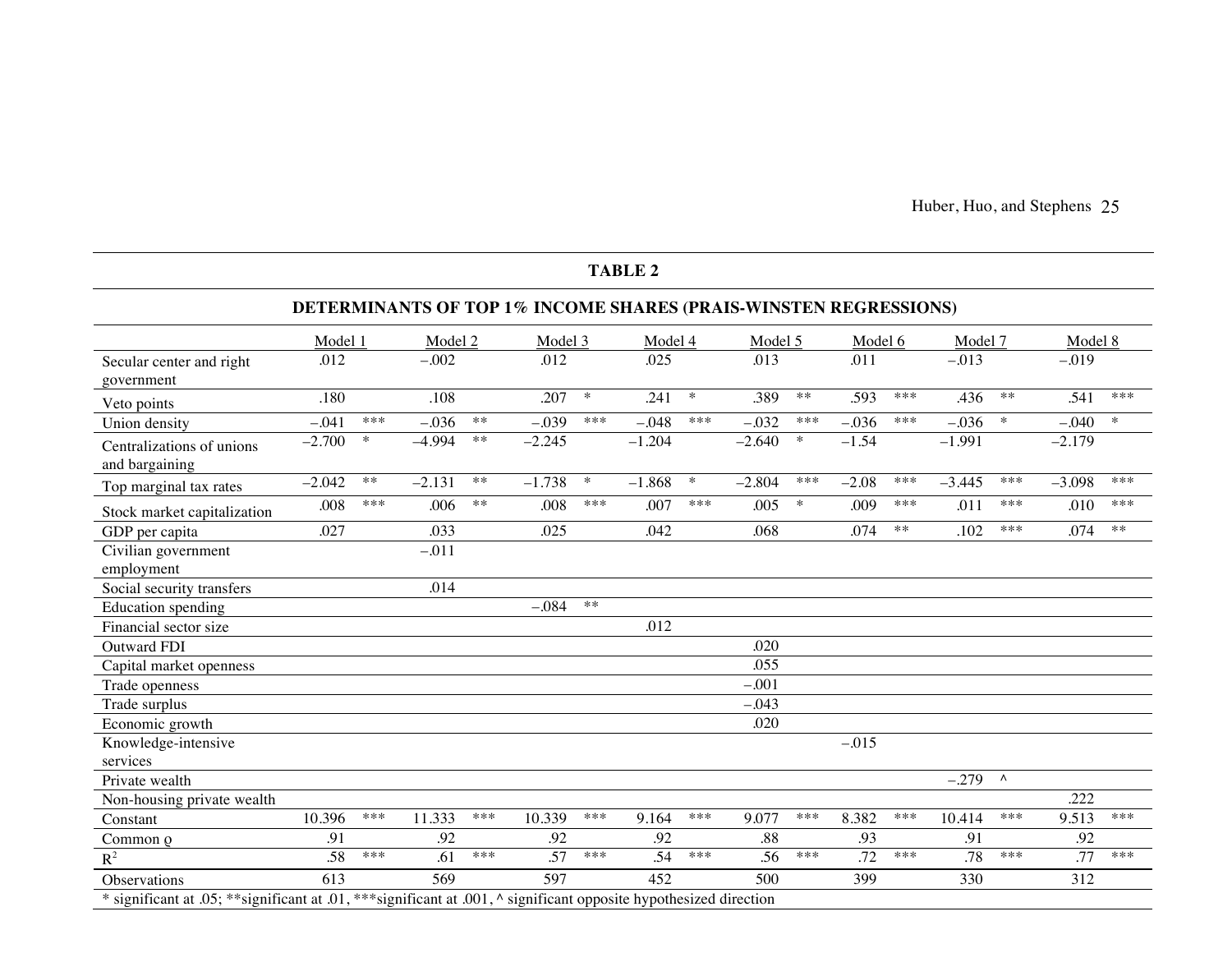# **TABLE 3**

# **DETERMINANTS OF TOP 1% INCOME SHARES (RANDOM EFFECTS)**

|                                                                                                                     | Model 1  |        | Model 2  |        | Model 3  |       | Model 3  |            |          | Model 5 |          | Model 6 | Model 7  |           | Model 8  |           |
|---------------------------------------------------------------------------------------------------------------------|----------|--------|----------|--------|----------|-------|----------|------------|----------|---------|----------|---------|----------|-----------|----------|-----------|
| Secular center and right                                                                                            | .056     | ***    | .065     | ***    | .041     | ***   | .078     | ***        | .059     | ***     | .091     | ***     | $-.029$  | $\Lambda$ | $-.018$  | $\Lambda$ |
| government                                                                                                          |          |        |          |        |          |       |          |            |          |         |          |         |          |           |          |           |
| Veto points                                                                                                         | .217     |        | $-.003$  |        | .112     |       | $-.223$  |            | $-.163$  |         | .043     |         | .077     |           | .308     | ***       |
| Union density                                                                                                       | $-.065$  | ***    | $-.029$  | $***$  | $-.061$  | ***   | $-.064$  | ***        | $-.046$  | $***$   | $-.063$  | ***     | $-.003$  |           | .012     |           |
| Centralizations of unions and                                                                                       | $-3.268$ | $***$  | $-3.841$ | $***$  | $-3.370$ | $***$ | $-2.452$ | $\ast\ast$ | $-1.769$ | $\ast$  | $-3.158$ | $***$   | $-5.127$ | $***$     | $-5.790$ | ***       |
| bargaining                                                                                                          |          |        |          |        |          |       |          |            |          |         |          |         |          |           |          |           |
| Top marginal tax rates                                                                                              | .636     |        | 1.373    | $\ast$ | .837     |       | .836     |            | .036     |         | $-.015$  |         | $-.868$  |           | 1.087    |           |
| Stock market capitalization                                                                                         | .012     | ***    | .012     | $***$  | .010     | ***   | .010     | ***        | .011     | ***     | .012     | ***     | .019     | ***       | .018     | ***       |
| GDP per capita                                                                                                      | .031     | $\ast$ | .073     | ***    | .059     | ***   | .065     | ***        | .129     | ***     | .057     | $\ast$  | .256     | ***       | .209     | ***       |
| Civilian government                                                                                                 |          |        | $-.228$  | ***    |          |       |          |            |          |         |          |         |          |           |          |           |
| employment                                                                                                          |          |        |          |        |          |       |          |            |          |         |          |         |          |           |          |           |
| Social security transfers                                                                                           |          |        | .035     |        |          |       |          |            |          |         |          |         |          |           |          |           |
| Education spending                                                                                                  |          |        |          |        | $-.427$  | ***   |          |            |          |         |          |         |          |           |          |           |
| Financial sector size                                                                                               |          |        |          |        |          |       | .106     |            |          |         |          |         |          |           |          |           |
| <b>Outward FDI</b>                                                                                                  |          |        |          |        |          |       |          |            | $-.046$  |         |          |         |          |           |          |           |
| Capital market openness                                                                                             |          |        |          |        |          |       |          |            | $-.081$  |         |          |         |          |           |          |           |
| Trade openness                                                                                                      |          |        |          |        |          |       |          |            | $-.013$  | $\ast$  |          |         |          |           |          |           |
| Trade surplus                                                                                                       |          |        |          |        |          |       |          |            | $-.016$  |         |          |         |          |           |          |           |
| Economic growth                                                                                                     |          |        |          |        |          |       |          |            | .049     |         |          |         |          |           |          |           |
| Knowledge-intensive services                                                                                        |          |        |          |        |          |       |          |            |          |         | $-.086$  | $\ast$  |          |           |          |           |
| Private wealth                                                                                                      |          |        |          |        |          |       |          |            |          |         |          |         | $-.672$  | $\Lambda$ |          |           |
| Non-housing private wealth                                                                                          |          |        |          |        |          |       |          |            |          |         |          |         |          |           | $-.190$  |           |
| Constant                                                                                                            | 8.473    | ***    | 8.207    | ***    | 10.437   | ***   | 6.839    | ***        | 6.325    | ***     | 9.305    | ***     | 6.951    | ***       | 3.909    | ***       |
| $R^2$ within                                                                                                        | .52      |        | .55      |        | .55      |       | .67      |            | .69      |         | .65      |         | .65      |           | .63      |           |
| $R^2$ between                                                                                                       | .52      |        | .38      |        | .52      |       | .48      |            | .45      |         | .48      |         | .60      |           | .40      |           |
| $R^2$                                                                                                               | .54      | ***    | .49      | ***    | .54      | ***   | .59      | ***        | .60      | ***     | .53      | $***$   | .69      | ***       | .63      | ***       |
| Observations                                                                                                        | 613      |        | 569      |        | 597      |       | 452      |            | 500      |         | 399      |         | 330      |           | 312      |           |
| * significant at .05; ** significant at .01, *** significant at .001, ^ significant opposite hypothesized direction |          |        |          |        |          |       |          |            |          |         |          |         |          |           |          |           |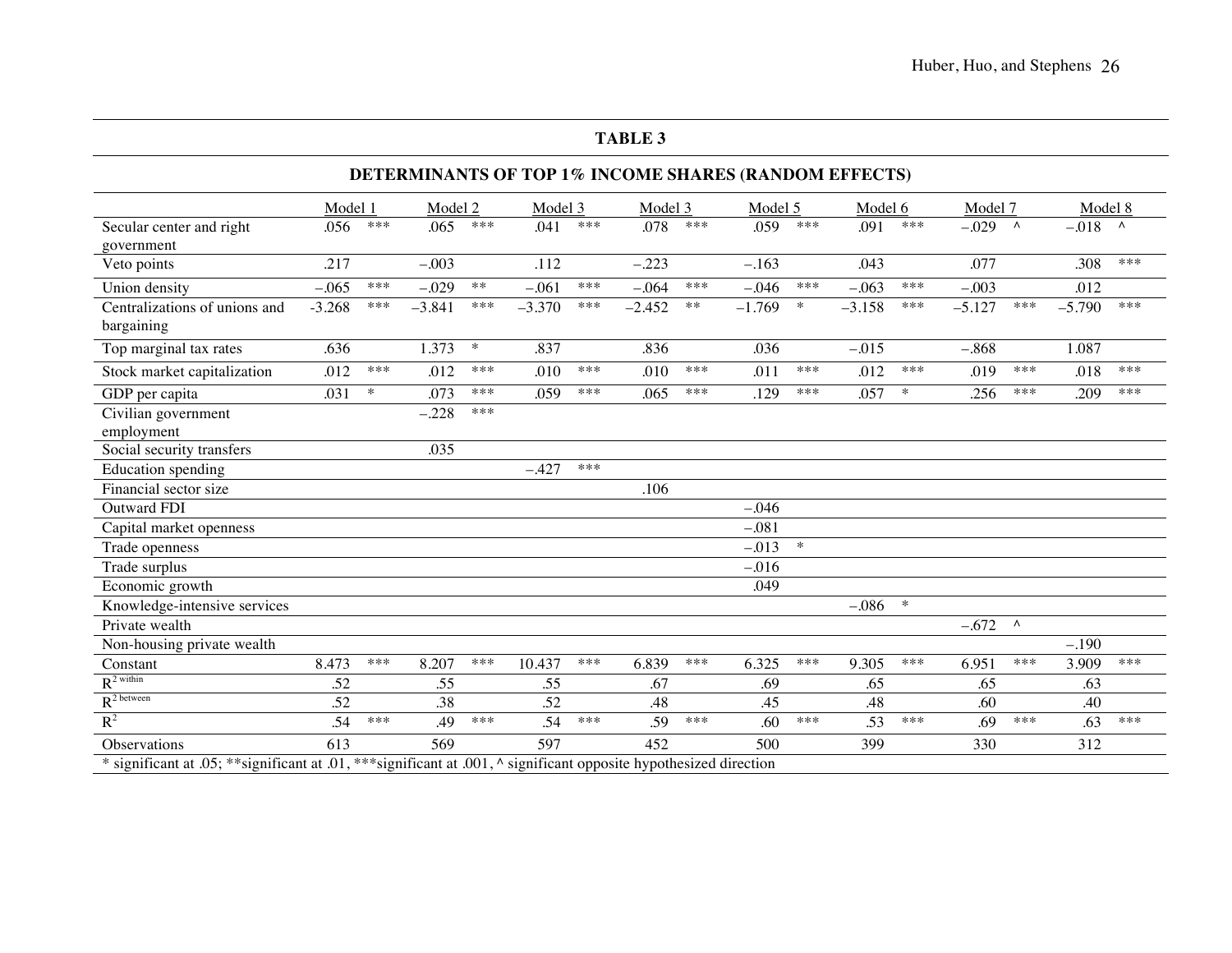Accordingly, the top 1% shares in the Continental countries remained relatively stable and at an intermediate range, between about 8% and 12%. Actually, the Continental countries started out in the 1960s with on average higher levels of income concentration than the liberal countries, with top 1% income shares of from close to 10% to close to 13%, compared to the liberal countries where top income shares were all below 10%. This is less surprising than it might seem if we keep in mind that union density levels in the United States and Canada were about 30%, in the Continental countries between 30% and 40%, but in the remaining liberal market economies 40% to 50%. The Mediterranean countries experienced a moderate rise in the top 1% income share, from low levels to still moderate levels of 8% to 10%. Portugal and Italy saw a clear decline in union density, though in Italy union density remained around 35%; in Spain union density remained more stable at a lower level, between 15% and 18%.

#### **FIGURE 3**

#### **ESTIMATED EFFECT OF A TWO STANDARD DEVIATION CHANGE IN THE INDEPENDENT VARIABLES ON INCOME SHARE OF THE TOP 1% OF INCOME EARNERS**



Stock market capitalization certainly explains the ups and downs in the top income shares, particularly in the liberal market economies. We clearly see the top income shares follow the upswing in the 1990s, the decline in the early 2000s, then the new bubble in the run-up to the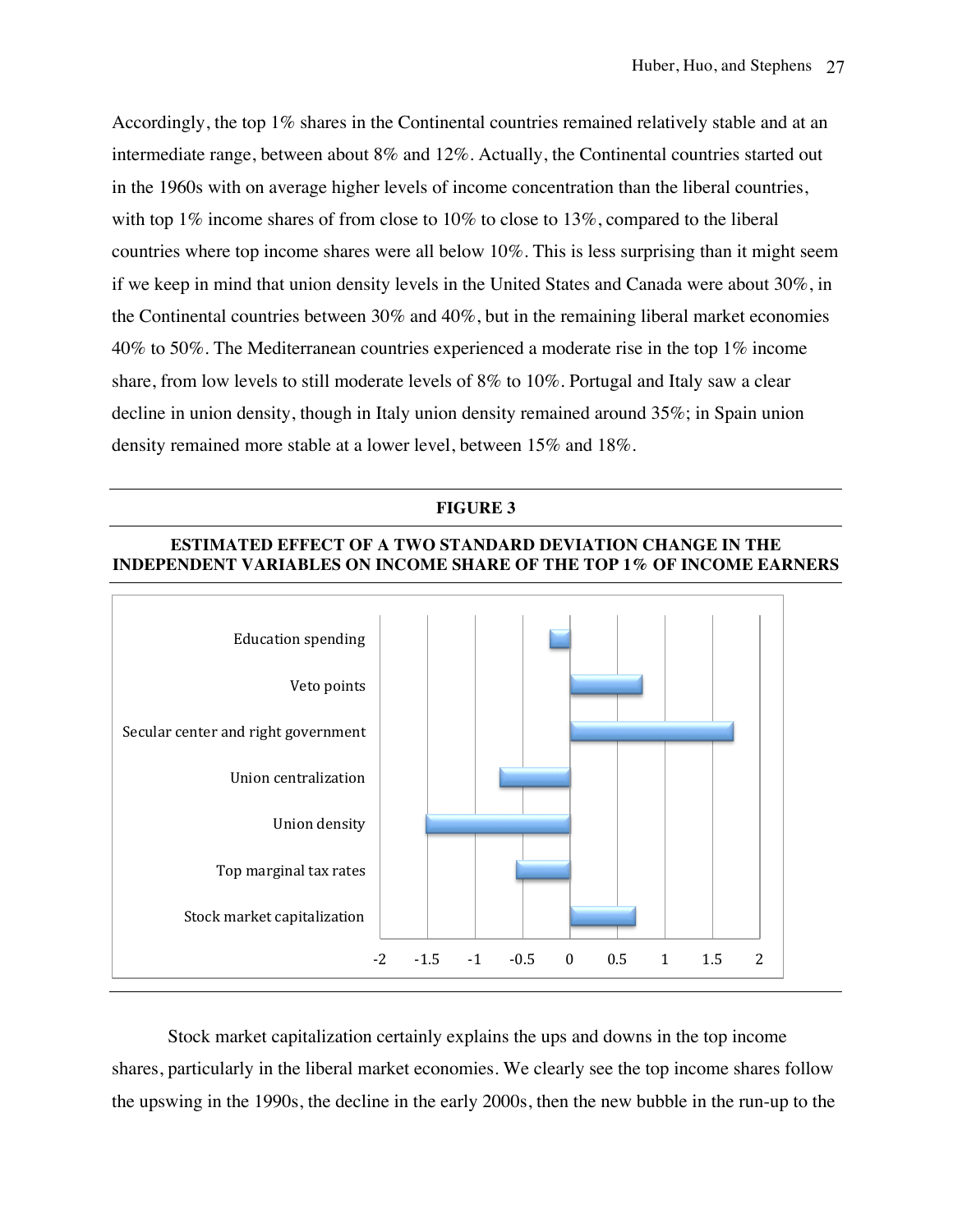2008 crisis and the decline thereafter. In most of the Continental and Nordic countries with their coordinated market economies, what we see is a trend towards greater reliance on stock markets to finance corporate investment rather than long-term close relations with major banks. This in turn drove up the value of the stock market and supported a trend toward rising top income shares. Nevertheless, the total value of the stock market remains between 50% and 100% of GDP in the Nordic and Continental countries (with the exception of Switzerland where it rose to over 200%) whereas it is at or above 100% in the liberal countries (except for New Zealand at about 50%). In the Mediterranean countries stock market capitalization also showed a moderate increase to levels somewhat below those of the Continental countries. The trend towards rising top 1% income shares would be much more pronounced if we had data that include capital gains.

Partisan government composition and top marginal tax rates show an interesting pattern. Top marginal tax rates are consistently highly significant in the Prais-Winsten estimations but secular center and right government is not. In the random effects estimations, the situation is reversed—secular center and right government is highly significant in all models except those with private wealth, whereas top marginal tax rates completely lose significance. We see the exact same pattern in the fixed effects estimations (Appendix Table A1). Given that center-right governments are particularly inclined to lower top marginal tax rates, it is not surprising that this variable absorbs the effect of the other in the random fixed effects estimation. Indeed, in these models secular center and right government emerges as substantively very important. A two standard deviation in secular center and right government raises the top 1% income share by 1.7 percentage points, the strongest substantive effect of all of our significant variables (Figure 3). Top marginal tax rates are substantively less important (Figure 3).

Veto points are significant in six of our Prais-Winsten models and one random effects model. Essentially, what veto points do is to make policy change difficult. Thus, the statistically positive and significant effect of veto points in the models with the economic and wealth variables means that veto points made it difficult for governments to change policy so as to catch up with changing economic conditions to stem the extent to which top income earners managed to channel the benefits of these economic changes to their own benefit. A concrete example of the "policy drift" mechanism highlighted here is the favorable tax treatment of hedge fund managers in the United States, whose high commissions are taxed at a low capital gains rate rather than a high marginal personal income rate. This favorable tax treatment, as Hacker and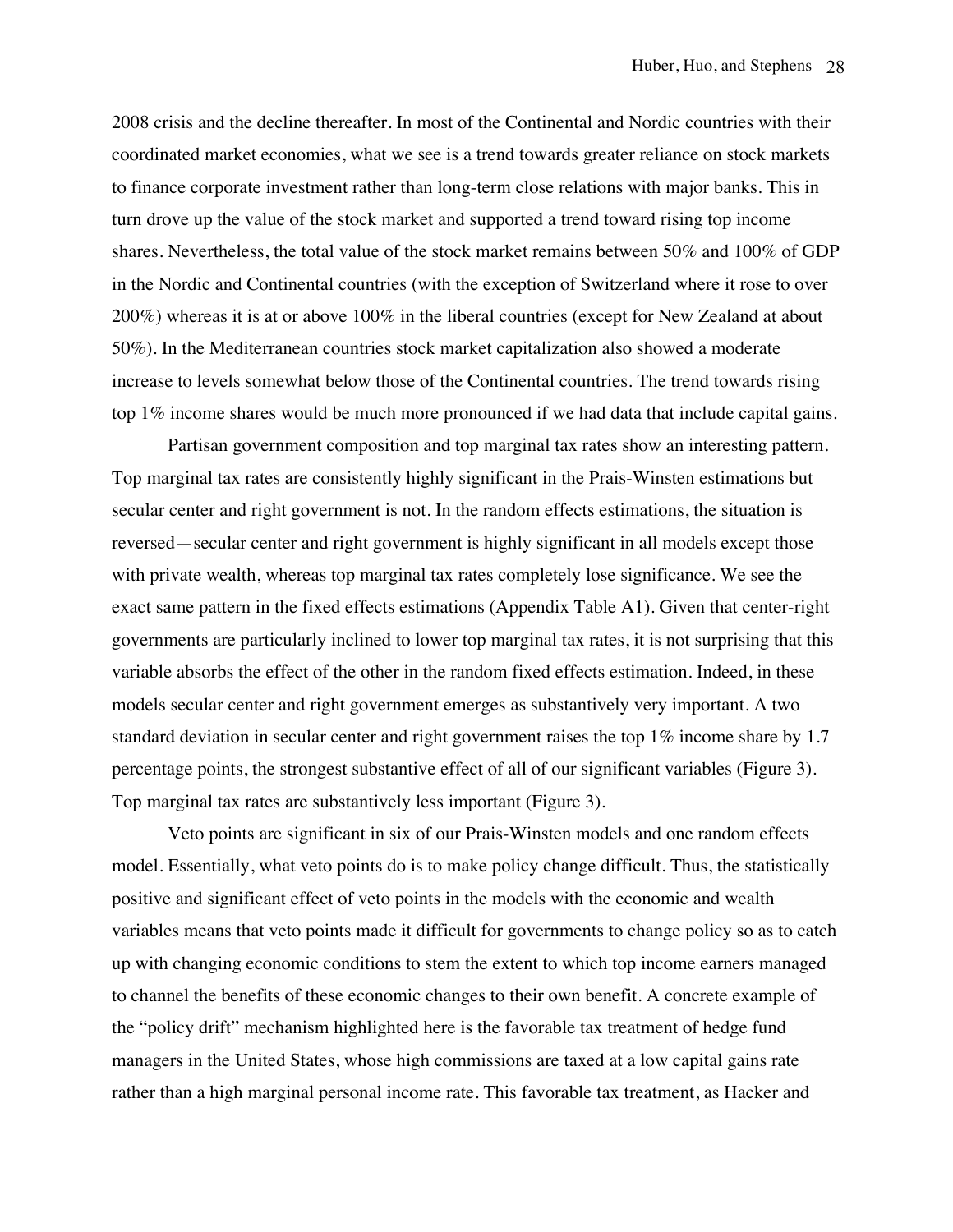Pierson (2010b: 170–1) point out, was put in place before the rise of hedge funds, but financial interests have successfully leveraged veto institutions to prevent the rules from being updated. One particular institutional obstacle to policy reform highlighted by the authors is the Senate's requirement of sixty votes to cut off debate on legislative proposals, which led to more than 1,000 motions to end filibuster during 1969–2009 (in contrast to only 56 motions filed in the fifty years before 1969). Our finding is also consistent with Enns et al.'s (2014) quantitative evidence that the Senate, by creating a "status quo bias," is an important source of rising top inequality. Substantively, veto points are roughly comparable in importance to stock market capitalization; a two standard deviation increase in veto points raises the share of the top 1% by some .7 percentage points.

The final one of our power distribution variables is union and bargaining centralization. This index indicates the capacity of unions to act in a coordinated manner; thus, at any level of union density, higher centralization enhances the political clout of unions. Centralization is significant and statistically negative in every random effects and fixed effects model and in three of the Prais-Winsten models. Thus, centralized unions and bargaining institutions serve as a break on the increase of top income shares. The substantive importance of union and bargaining centralization is comparable to that of veto points and stock market capitalization (Figure 3).

Public spending on education is statistically negative and significant in all three estimation procedures. Figure 3 shows that the substantive effect of education spending is the smallest of the variables in the graph. It is very robust as it is highly significant and much larger—more than four times larger—in the random effects and fixed effects regressions. As noted, Huber and Stephens (2014) find that education spending is related to the Gini index for market income. Since education spending declines after 1970 in the liberal countries, they interpret this find as support for hypothesis that the Goldin and Katz (2008) "race between education and technology" can be extended to other liberal countries in addition to the United States. Atkinson, Piketty, and Saez (2011: 58) rightly observed that most heads of household not only in the top 1% but also in the top 10% now have college education and thus the "skill-bias explanation has little to say directly about why the top percentile has increased relative to the top decile."

This ignores variation in skill—and credentials—among those that have tertiary education. It is well known that there is huge variation in the quality of tertiary education in the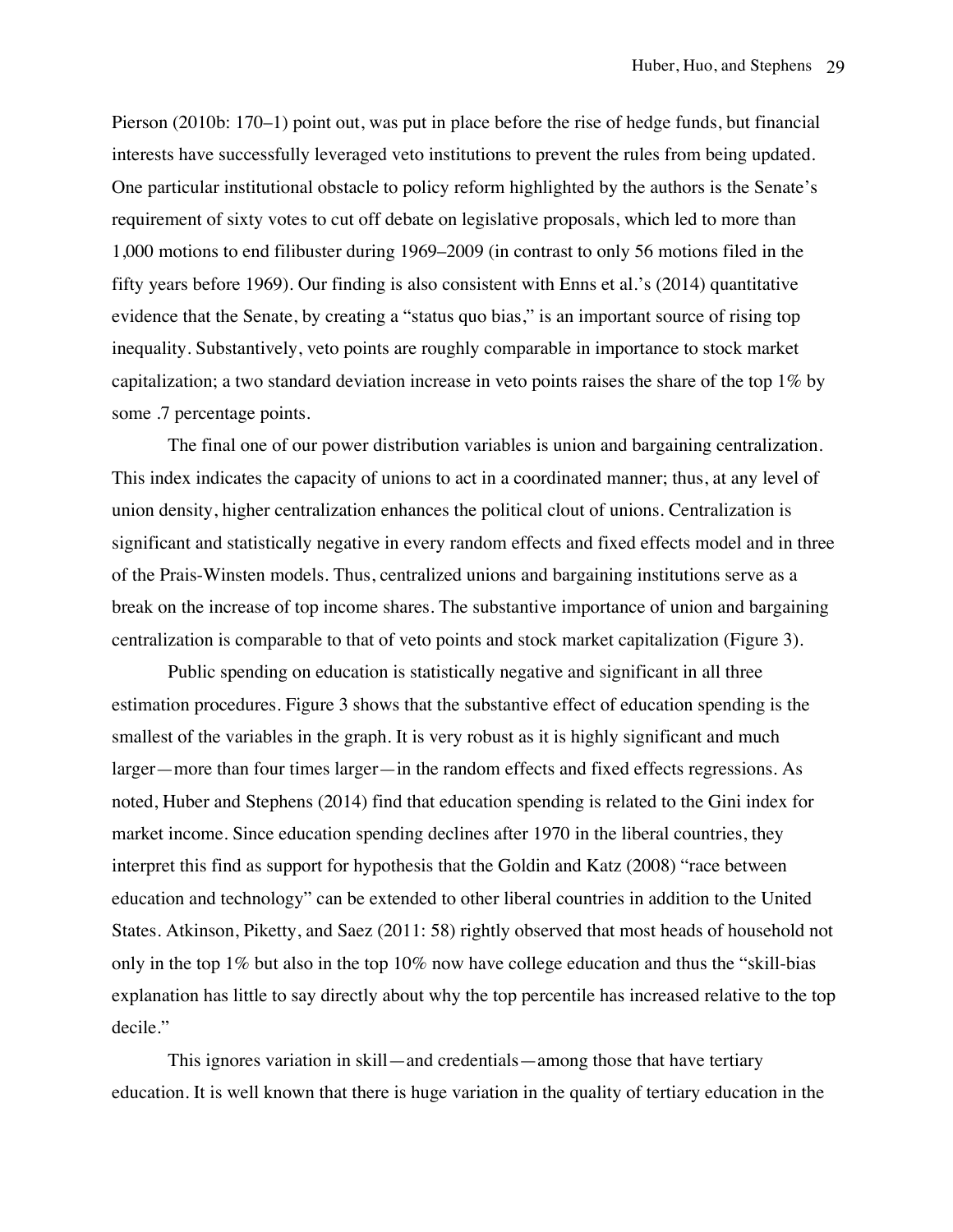United States. Like the United States, the other liberal countries, along with Japan, are characterized by high levels of private tertiary education spending, which plausibly is related to variations in the quality of tertiary education. Indeed, the correlation of top income shares with private tertiary education spending as a percentage of total tertiary education spending is moderately high (r=.51), as is the correlation between private tertiary education spending and secular center and right government (r=.59). Moreover, the returns to skill as measured by the OECD Survey of Adult Skills (OECDc) are lowest in the Nordic countries and highest in the Anglo-American countries (Hanushek et al. 2013: 38). The correlation coefficient for returns to skills in the Hanushek et al. (2013) study and the top 1% share is .69. Thus, it is a plausible interpretation that center and right government leads to less public education spending, more private tertiary education spending, more stratification among those who have tertiary education, thus to higher returns to skill and finally to higher top income shares.

Contrary to our expectations and to much comment in the media, the size of the financial sector has no significant effect on top income shares in any of our estimation procedures. Thus, the financialization of the economy, at least the way we have measured it, is not the engine driving the growth of the top 1% income shares. The same is true for our globalization and growth variables. None of them are significant in Prais-Winsten and only trade openness is significant and negative in the random effects estimation. These findings flatly contradict the economistic explanation of the rise of top income shares. That rise is not an effect of highly talented managers having a greater reach to display their talents, to make their economies accumulate trade surpluses and to make their economies grow.

Nor is the transition to the knowledge economy yielding particular rewards for the top income earners. Employment in knowledge-intensive services is not significant in the Prais-Winsten estimation and significant but negative in the random effects estimation. Thus, to the extent that we do see a statistically significant effect, greater employment in knowledgeintensive services restrains the share of the top 1%. This can be interpreted as a supply effect: The greater the supply of employees capable of working in knowledge-intensive services, the lower the income concentration at that top. And this supply, of course, is a result of public investment in education and thus of policy and partisan preferences and incumbency.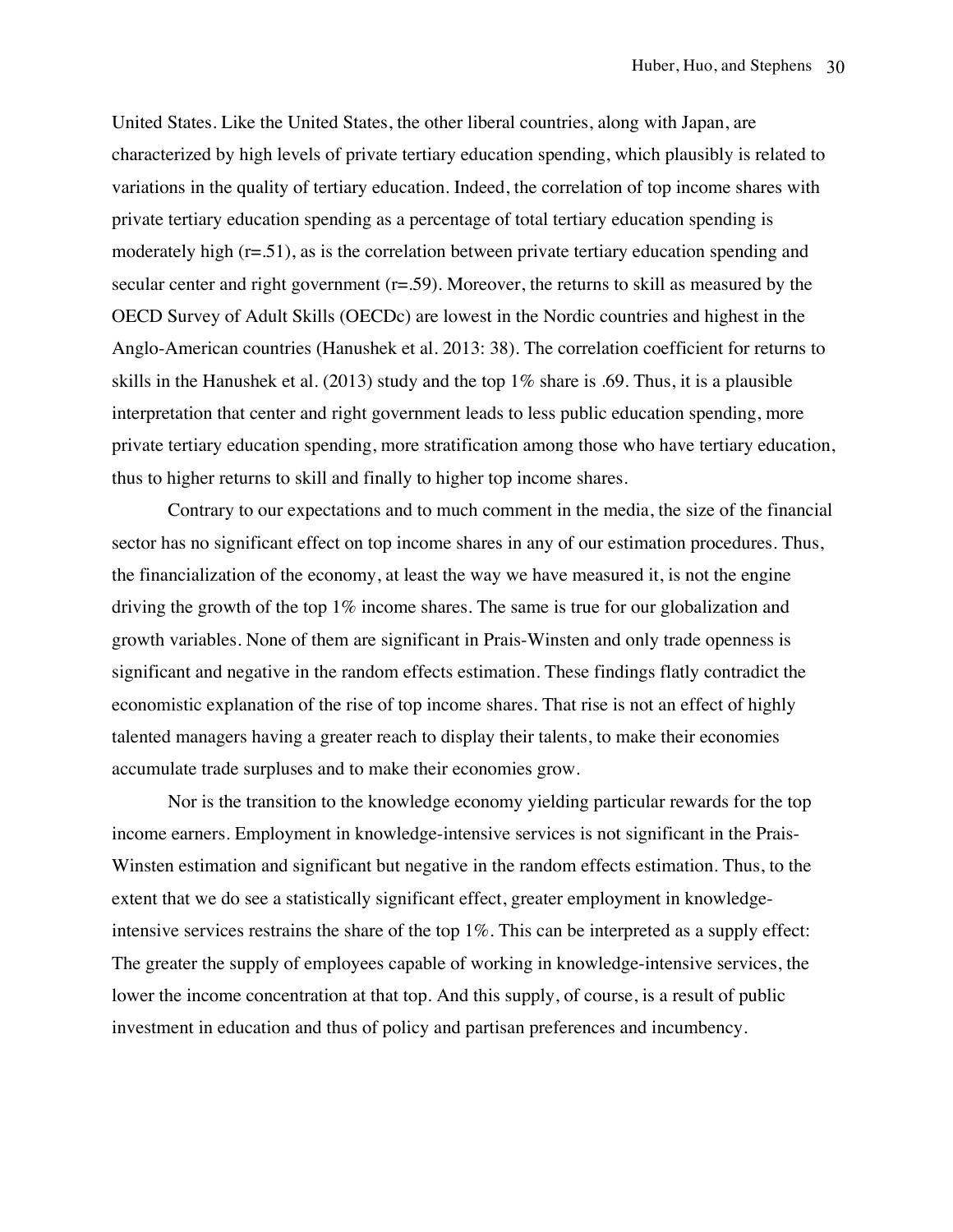#### **CONCLUSION**

Huber and Stephens (2014) find that changes in the economy, in particular the labor market, play a fundamental role in the rising *overall* inequality, as measured by Gini coefficients, in advanced industrialized countries, even though such inequality-driving economic forces may be countered by politics and policies. Rising *top* inequality, as measured by the income share of the top 1%, appears to be a different phenomenon. Analyzing top income share in eighteen OECD countries since the late 1970s, we find that the recent rising fortunes of the super-rich seem to be largely unrelated to the growth in economic prosperity. They do not rise with the growth in knowledge, economic output, market size, financialization, or even wealth accumulation (with housing assets either included or excluded from consideration). The only exception is the stock market, which provides one interface through which the income of the top 1%, in Anglo-Saxon countries in particular, becomes exposed to macroeconomic cycles.

Our results are completely consistent with the results of Piketty, Saez, and Stantcheva's (2014) analysis of the impact of top marginal tax rates on top income shares and CEO pay. They find that lower top marginal tax rates are associated with higher top income shares and, as noted previously, are not associated with higher growth rates. The latter result is consistent with their "compensation bargaining" scenario in which CEO high income is a result of aggressive bargaining and not pay for rising marginal productivity. In their view, it also indicates that the rise in top income shares comes at the expense of households further down in the distribution of income. The growth finding is consistent with our finding that top income shares are not related to growth. Where we are able to go beyond Piketty, Saez, and Stantcheva is that we are able to specify why top income shares rise steeply in some countries, modestly in others, and not at all in yet others.

Instead of an *economic* outcome, we find that extreme income at the very top seems to be a predominantly *political* phenomenon, made and unmade by governments, parties, and public policies. In contrast to the various economic factors commonly proposed by economists, we find that the rise of the top 1% is driven instead by various conditions that reflect a decline in the relative power and resources of labor in the political economic system, such as union density, union and bargaining centralization, secular-right government partisanship, and some crucial policies that secular-right governments favor, such as reductions of high top marginal income tax rates and of public spending on education. Prominent among these changing power relations is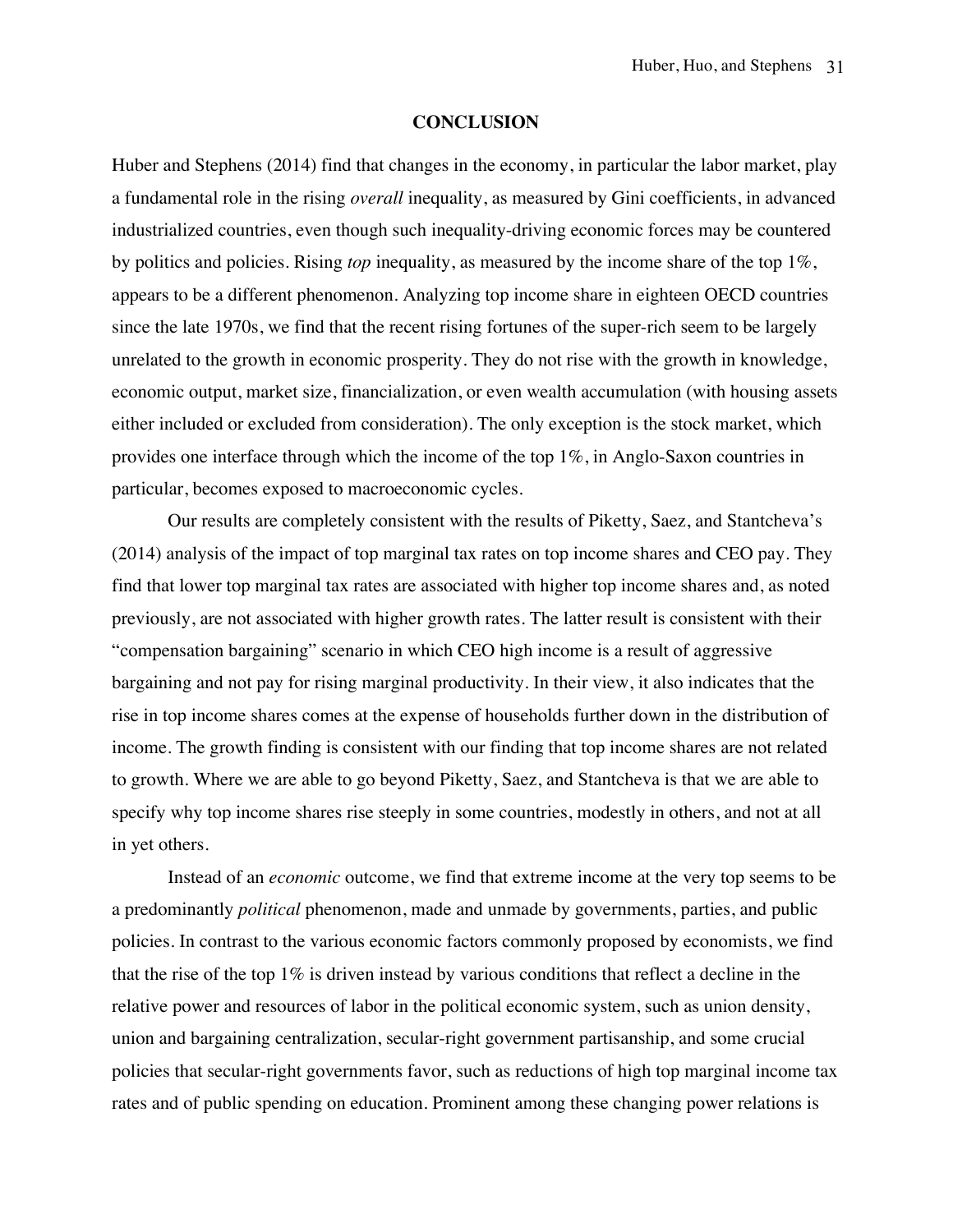the decline in union density, partly because of deindustrialization and partly because of direct political attacks on unions such as those by Reagan and Thatcher and the Nationals in New Zealand. Reagan and Thatcher were also leaders in slashing top marginal tax rates and thus encouraging more aggressive wage demands from top earners. Finally, most governments in liberal countries also underfunded public education and thus opened the way for higher returns to skills and greater stratification among people with tertiary education. Conversely, where labor's power and resources remain strong, income concentration at the top 1% is much more muted. The difference that can potentially be made by these various political conditions is not insubstantial: based on WTID data, over the past ten years the top  $1\%$  in the United States receives on average 17.64% of the nation's income, while the top 1% in Denmark receives only 5.95%.

Our finding on the strong impact of union density and, to a lesser extent, union and bargaining centralization, in restraining the income of the very top in society provides one interesting perspective through which the role of labor in affluent capitalist democracies can be reevaluated. Given the centrality of wage bargaining to union activities, the comparative political economy literature has long acknowledged the effect of unions on wage inequality through the prism of pay solidarity *across workers*, which delivers not only wage restraint for higher paid workers but also protection for lower paid workers. What we have found through this article is that the influence of unions on pay inequality in fact extends all the way through the firm hierarchy, to the very top of executive compensation, which is well above the range (as captured in the p90/p50 or p90/p10 ratio) over which income inequality data are conventionally collected and studied in the literature. Moreover, the impact of union strength is not only broader (in numbers of people affected) than conventionally understood but also dramatically larger in the amount of income share at stake, because the magnitude of income share is far greater at the top 1% than at the upper ceiling conventionally used in inequality studies, p90. Although WTID does not provide a direct measure for the income share of p90, it does provide data on the income share of the top 10–5%. Assuming that the top 10–9% earns as much as the next four percentiles above it, we can divide the share of the top 10–5% by five to arrive at an "upper bound" on the income share of p90. Based on this calculation, across the countries covered in our analysis one standard deviation in the income share of the top 1% is *more than sixteen times* that for the income share of p90 (the upper ceiling on the traditional range of analysis in comparative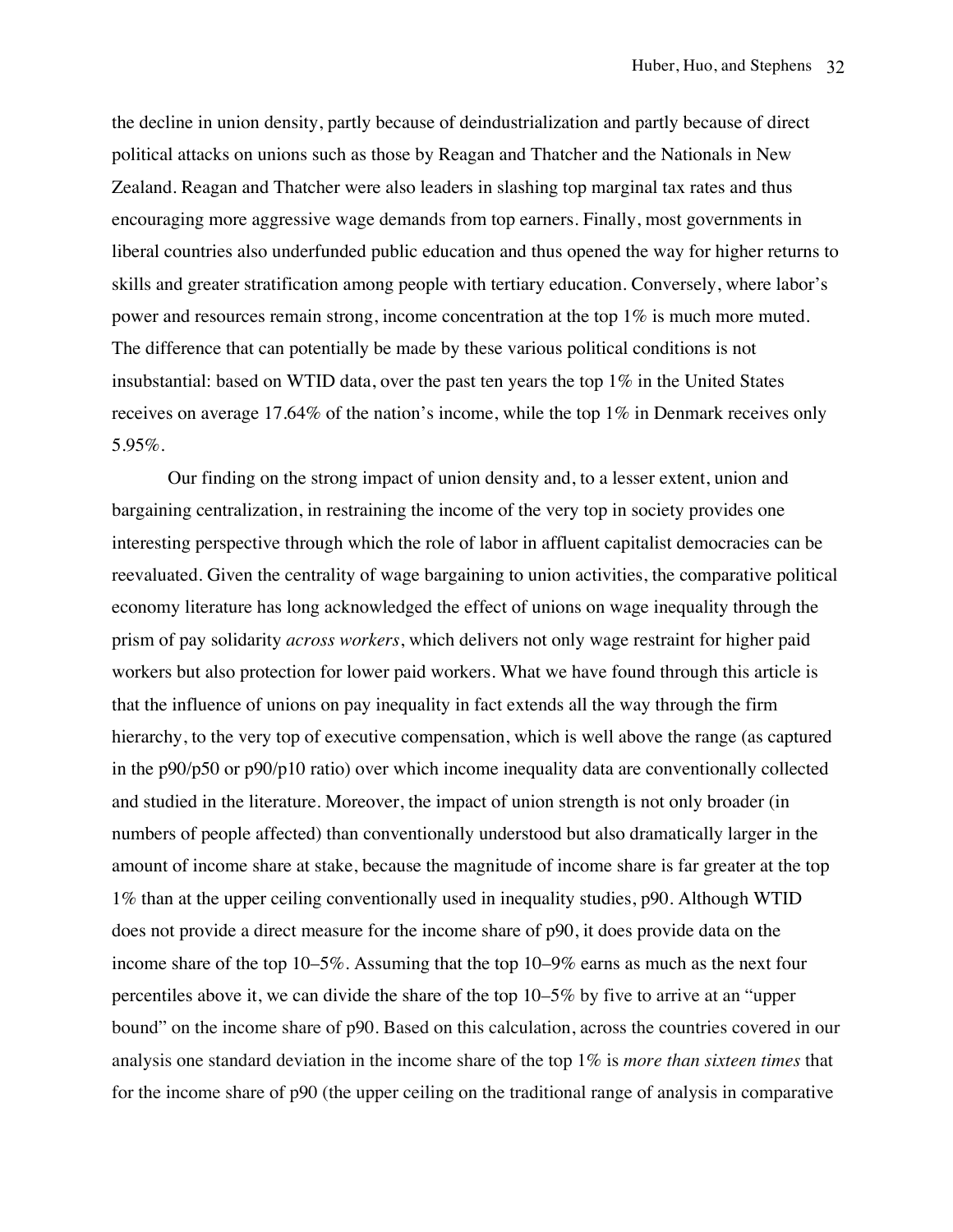political economy), which gives us an indication of the order of magnitude by which labor's real power in the political economy may be reevaluated. (Of course, in reality p90 will earn less than p91, p92, and onwards, so the real contrast with the top 1% can only be even starker.)

Our finding that a strong labor movement can shave income off the very top of society also highlights the contested nature of the relationship between labor and employers in affluent capitalist democracies. While classic PRT (Stephens 1979; Korpi 1983) postulates a contested relationship between labor and employers as a reflection of class struggle, the later Varieties of Capitalism literature (Hall and Soskice 2001) has sought to emphasize cooperation instead: where unions (and left parties) are strong, they cooperate with employers more. Nevertheless, management-labor cooperation on the *input* side (such as skill training) does not necessarily imply the lack of continuing fundamental conflict on the *output* side (such as dividing the firm's surplus). Because firm and worker input are complementary (machinery, financial capital, and labor), cooperation on the input margin is rationalizable. On the output margin, however, the two sides draw from the same pot of revenue for compensation, so competition is a more natural outcome. Therefore, a strong labor movement may not only *cooperate* more often with management in *production*; it may also, as our finding implies, *win* more often in the contest for the *share of the nation's income*, which reinforces the central message of classic PRT.

We end by highlighting two promising areas for future research: the self-reinforcing nature of top inequality, and the role of globalization. PRT suggests an interpretation of the selfreinforcing effect of the concentration of income and wealth. This theory argues that income and wealth are power resources that can be mobilized in the political process to influence outcomes.<sup>3</sup> In this view, the top income earners use their political resources to influence which parties get into government and which policies are pursued. Thus, lower levels of public education spending and high levels of private tertiary education spending and in turn high stratification in tertiary education and higher skill premiums are the outcomes of concentration of political resources at the top. As Hall (2003) has noted, it is difficult if not impossible to untangle this causal complexity with regression analysis. One would have to turn to comparative case studies to

1

 $3$  PRT is compatible with the cause process moving in both directions, from power resources to policy outcomes, which shape distributive outcomes, with the distributive outcomes then shaping power resources. Indeed, this type of feedback effect was central to some of the earliest statements of the theory (Stephens 1979), which argued that strong unions resulted in left government and left governments passed labor legislations enabling union organizing.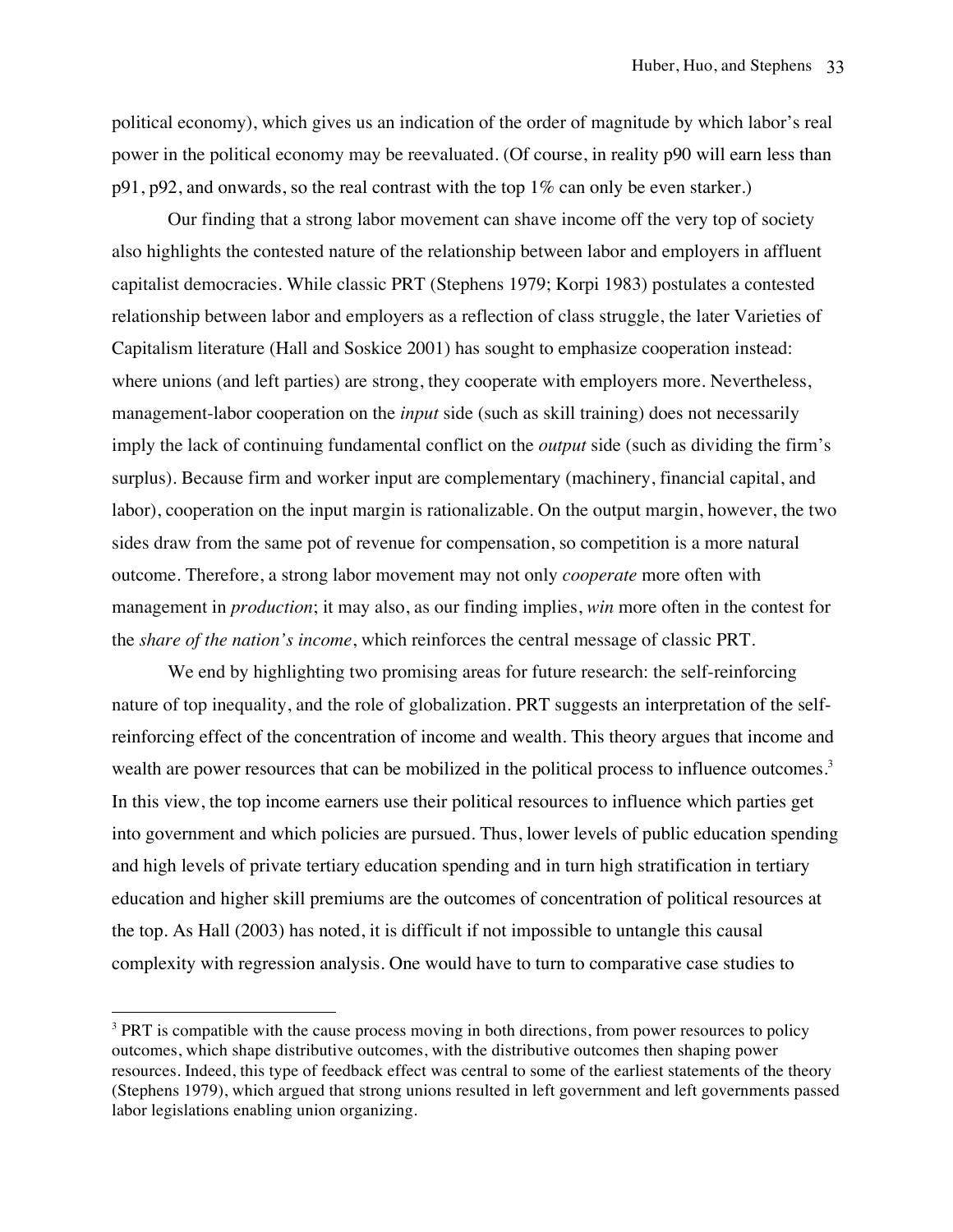uncover the actual causal processes at work, which is beyond the scope of this article. Hacker and Pierson (2010a) make the case for the power concentrations among the wealthy in the United States, and certainly the Thatcher-Major governments fit the argument for the United Kingdom.

We have shown that many important economic conditions have no *direct* relationship with the income share of the super-rich, which is instead a creation of politics and policy. However, we certainly do not rule out the possibility that these very political conditions may also create opportunities for economic forces to play an *indirect* role in top inequality. One good example of this possibility is globalization. The important role of union power and top marginal tax on the top 1% revealed in this article draws our attention to the literature on the impact of globalization on union density and taxation policy (Western 1998; Swank 1998; Brady, Beckfield, and Zhao 2007; Hays 2003; Scruggs and Lange 2002). To the extent that globalization erodes union power (for example through deindustrialization) and increases the pressure towards lowering top marginal taxes, globalization may have created a favorable "context" for the abovenoted self-reinforcing cycle of income, wealth, and power concentration in politics.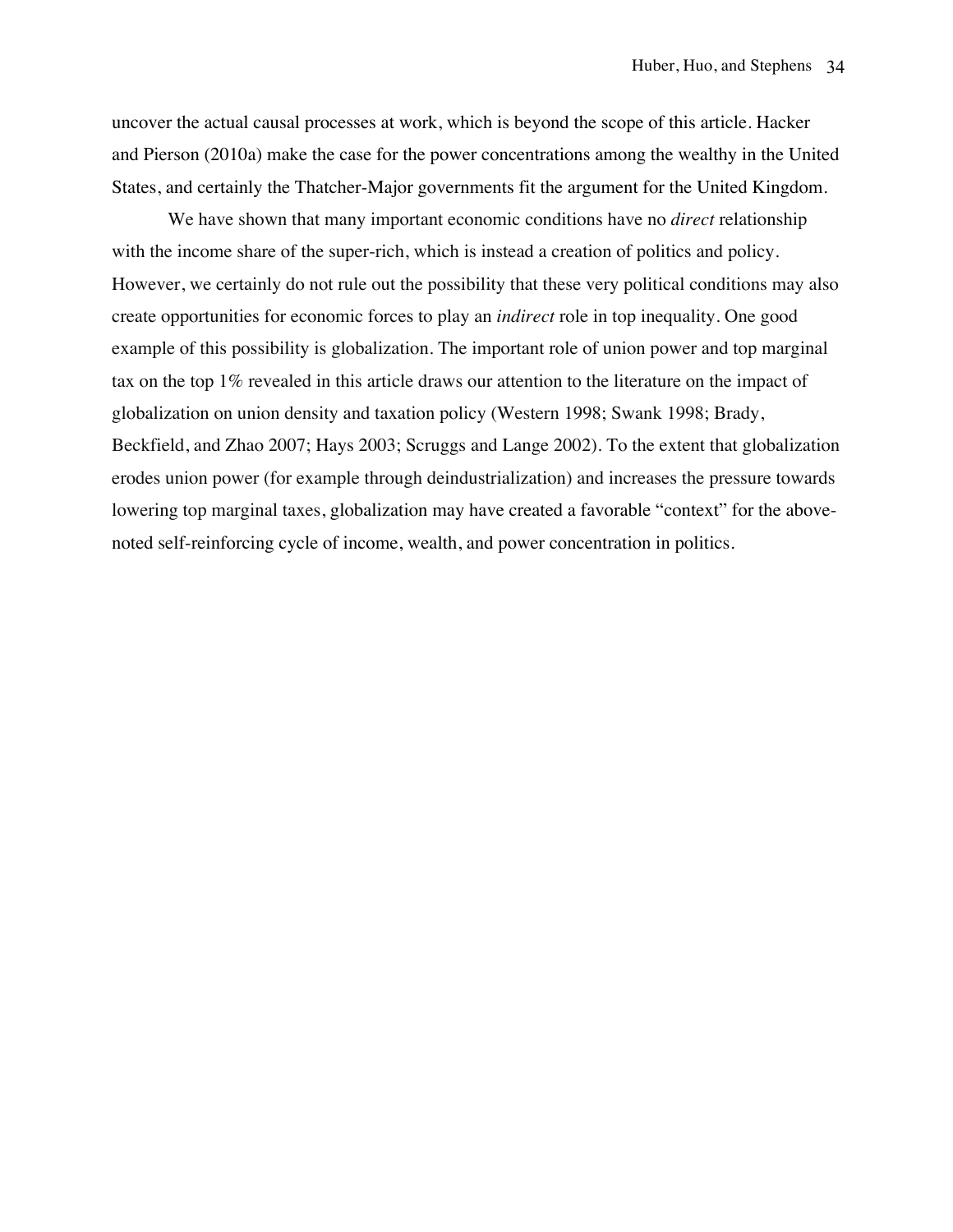Huber, Huo, and Stephens 35

# **APPENDIX A1**

#### **TABLE A1**

# **DETERMINANTS OF TOP 1% INCOME SHARES (FIXED EFFECTS)**

|                                                                                                                                                                                            | Model 1 |       |          | Model 2 |          | Model 3 |          | Model 4    |          | Model 5    |          | Model 6 |          | Model 7 | Model 8  |          |
|--------------------------------------------------------------------------------------------------------------------------------------------------------------------------------------------|---------|-------|----------|---------|----------|---------|----------|------------|----------|------------|----------|---------|----------|---------|----------|----------|
| Secular center and right<br>government                                                                                                                                                     | .068    | $***$ | .084     | ***     | .048     | $***$   | .097     | ***        | .134     | ***        | .122     | $***$   | .110     | $***$   | .123     | ***      |
| Union density                                                                                                                                                                              | $-.079$ | $***$ | $-.033$  | $**$    | $-.076$  | $***$   | $-.070$  | $***$      | $-.056$  | $***$      | $-.073$  | $***$   | $-0.012$ |         | $-.047$  | $\ast$   |
| Centralizations of unions and<br>bargaining                                                                                                                                                | $-3.72$ | $***$ | $-4.316$ | $***$   | $-3.701$ | $***$   | $-2.660$ | $\ast\ast$ | $-2.103$ | $\ast\ast$ | $-3.410$ | ***     | $-4.941$ | ***     | $-4.241$ | $***$    |
| Top marginal tax rates                                                                                                                                                                     | .760    |       | 1.455    | Λ       | 1.079    |         | .941     |            | .982     |            | .234     |         | .920     |         | 2.442    | $\wedge$ |
| Stock market capitalization                                                                                                                                                                | .012    | $***$ | .012     | $***$   | .010     | $***$   | .011     | $***$      | .014     | $***$      | .013     | $***$   | .025     | $***$   | .018     | $***$    |
| GDP per capita                                                                                                                                                                             | .008    |       | .052     | $\ast$  | .043     | $\ast$  | .042     | $\ast$     | .067     | $***$      | .051     |         | .061     |         | .009     |          |
| Civilian government<br>employment                                                                                                                                                          |         |       | $-.244$  | ***     |          |         |          |            |          |            |          |         |          |         |          |          |
| Social security transfers                                                                                                                                                                  |         |       | .018     |         |          |         |          |            |          |            |          |         |          |         |          |          |
| Education spending                                                                                                                                                                         |         |       |          |         | $-.441$  | ***     |          |            |          |            |          |         |          |         |          |          |
| Financial sector size                                                                                                                                                                      |         |       |          |         |          |         | .109     |            |          |            |          |         |          |         |          |          |
| <b>Outward FDI</b>                                                                                                                                                                         |         |       |          |         |          |         |          |            | $-.026$  |            |          |         |          |         |          |          |
| Capital market openness                                                                                                                                                                    |         |       |          |         |          |         |          |            | $-.091$  |            |          |         |          |         |          |          |
| Trade openness                                                                                                                                                                             |         |       |          |         |          |         |          |            | $-.038$  | $***$      |          |         |          |         |          |          |
| Trade surplus                                                                                                                                                                              |         |       |          |         |          |         |          |            | .033     |            |          |         |          |         |          |          |
| Economic growth                                                                                                                                                                            |         |       |          |         |          |         |          |            | .048     |            |          |         |          |         |          |          |
| Knowledge-intensive services                                                                                                                                                               |         |       |          |         |          |         |          |            |          |            | $-.139$  | ***     |          |         |          |          |
| Private wealth                                                                                                                                                                             |         |       |          |         |          |         |          |            |          |            |          |         | $-0.553$ | Λ       |          |          |
| Non-housing private wealth                                                                                                                                                                 |         |       |          |         |          |         |          |            |          |            |          |         |          |         | $-.034$  |          |
| Constant                                                                                                                                                                                   | 9.383   | $***$ | 8.722    | $***$   | 11.263   | $***$   | 6.642    | $***$      | 6.69     | $***$      | 10.068   | $***$   | 6.06     | $***$   | 5.331    | ***      |
| $R^2$ within                                                                                                                                                                               | .52     |       | .55      |         | .56      |         | .67      |            | .71      |            | .65      |         | .72      |         | .72      |          |
| $R^2$ between                                                                                                                                                                              | .48     |       | .36      |         | .49      |         | .52      |            | .40      |            | .45      |         | .12      |         | .03      |          |
| $R^2$                                                                                                                                                                                      | .51     | $***$ | .47      | ***     | .51      | $***$   | .58      | $***$      | .49      | ***        | .48      | $***$   | .44      | $***$   | .33      | ***      |
| Observations<br>* cignificant at 05, **cignificant at 01, ***cignificant at 001, A cignificant apparents hypothesized direction. Vete points were applited from this applying because they | 615     |       | 570      |         | 598      |         | 452      |            | 500      |            | 399      |         | 330      |         | 312      |          |

\* significant at .05; \*\*significant at .01, \*\*\*significant at .001, ^ significant opposite hypothesized direction. Veto points were omitted from this analysis because they vary very little through time.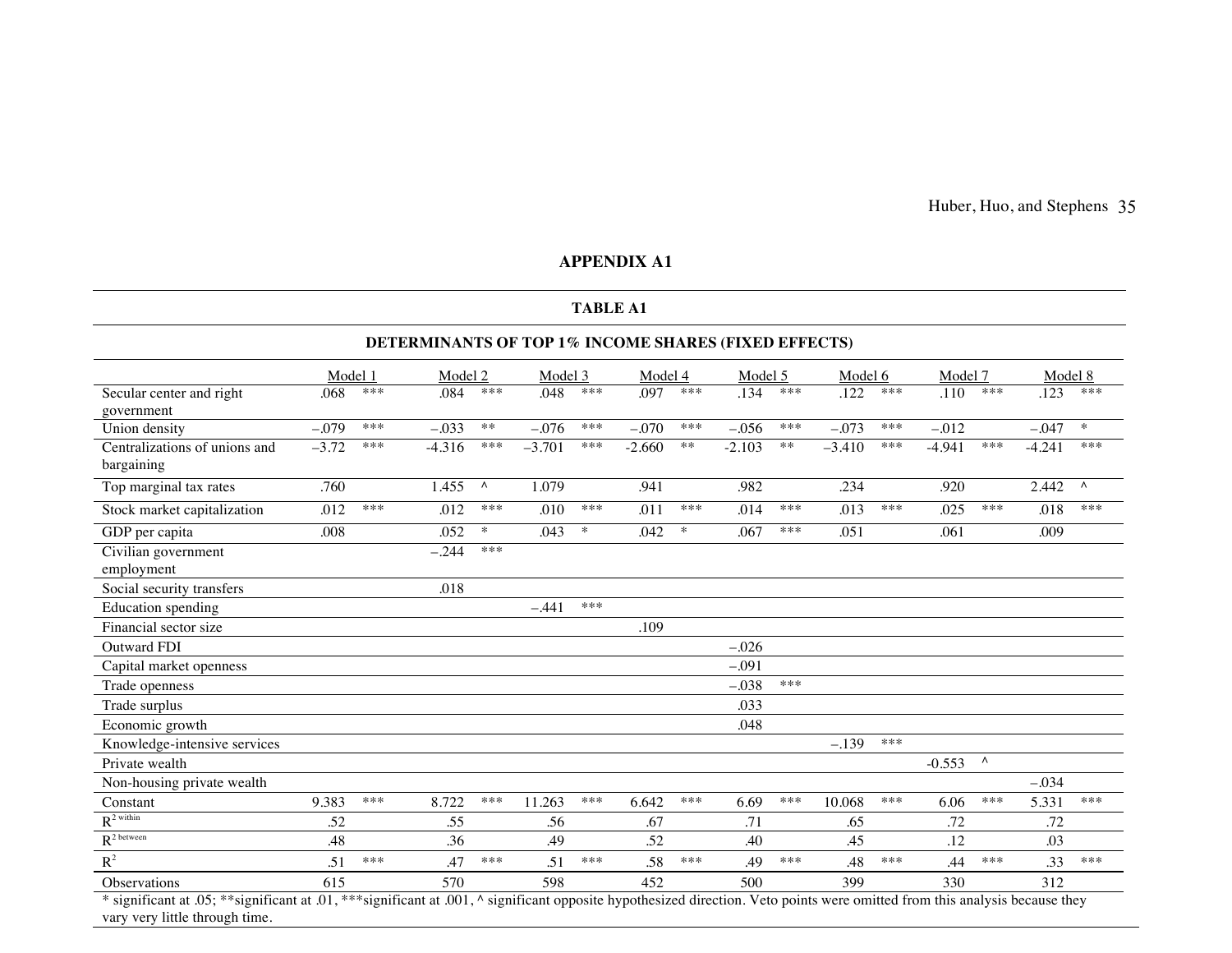## **REFERENCES**

- Abowd, John. 1989. "The Effect of Wage Bargains on the Stock Market Value of the Firm." *American Economic Review* 79 (4): 774–800.
- Acemoglu, Daron, and Andrew Newman. 2002. "The Labor Market and Corporate Structure." *European Economic Review* 46 (10): 1733–56.
- Achen, Christopher. 2000. "Why Lagged Dependent Variables Can Suppress the Explanatory Power of Other Independent Variables." Presented at the Annual Meeting of the Society for Political Methodology, UCLA.
- Addison, John, and Barry Hirsch. 1989. "Union Effects on Productivity, Profits, and Growth: Has the Long Run Arrived?" *Journal of Labor Economics* 7 (1): 72–105.
- Alvaredo, Facundo, Anthony B. Atkinson, Thomas Piketty, and Emmanuel Saez. 2013. "The Top 1 Percent in International and Historical Perspective." *Journal of Economic Perspectives* 27 (3): 3–20.
- Arundel, Anthony, Bengt-Åke Lundvall, Edward Lorenz, and Antoine Valeyre. 2007. "How Europe's Economies Learn: A Comparison of Work Organization and Innovate Mode for the EU-15." *Industrial and Corporate Change* 16 (6): 680–93.
- Atkinson, Anthony B. 2005. "Comparing the Distribution of Top Income across Countries." *Journal of the European Economic Association* 3 (2/3): 393–401.
- Atkinson, Anthony B., and Thomas Piketty, ed. 2007. *Top Incomes over the Twentieth Century: A Contrast between Continental European and English-Speaking Countries*. Oxford: Oxford University Press.
- \_\_\_\_\_. 2010. *Top Incomes: A Global Perspective*. Oxford: Oxford University Press.
- Atkinson, Anthony B., Thomas Piketty, and Emmanuel Saez. 2011. "Top Incomes in the Long Run of History." *Journal of Economic Literature* 49 (1): 3–71.
- Banning, Kevin, and Ted Chiles. 2007. "Tradeoffs in the Labor Union–CEO Compensation Relationship." *Journal of Labor Research* 28 (2): 347–57.
- Bartling, Björn, Ernst Fehr, and Klaus M. Schmidt. 2012. "Screening, Competition, and Job Design: Economic Origins of Good Jobs." *American Economic Review* 102 (2): 834–64.
- Beck, Nathaniel, and Jonathan Katz. 1995. "What to Do (and Not to Do) with Time-Series and Cross-Section Data." *American Political Science Review* 89 (3): 634–47.
	- \_\_\_\_\_. 1996. "Nuisance vs. Substance: Specifying and Estimating Time-Series-Cross-Section Models." *Political Analysis* 6 (1): 1–36.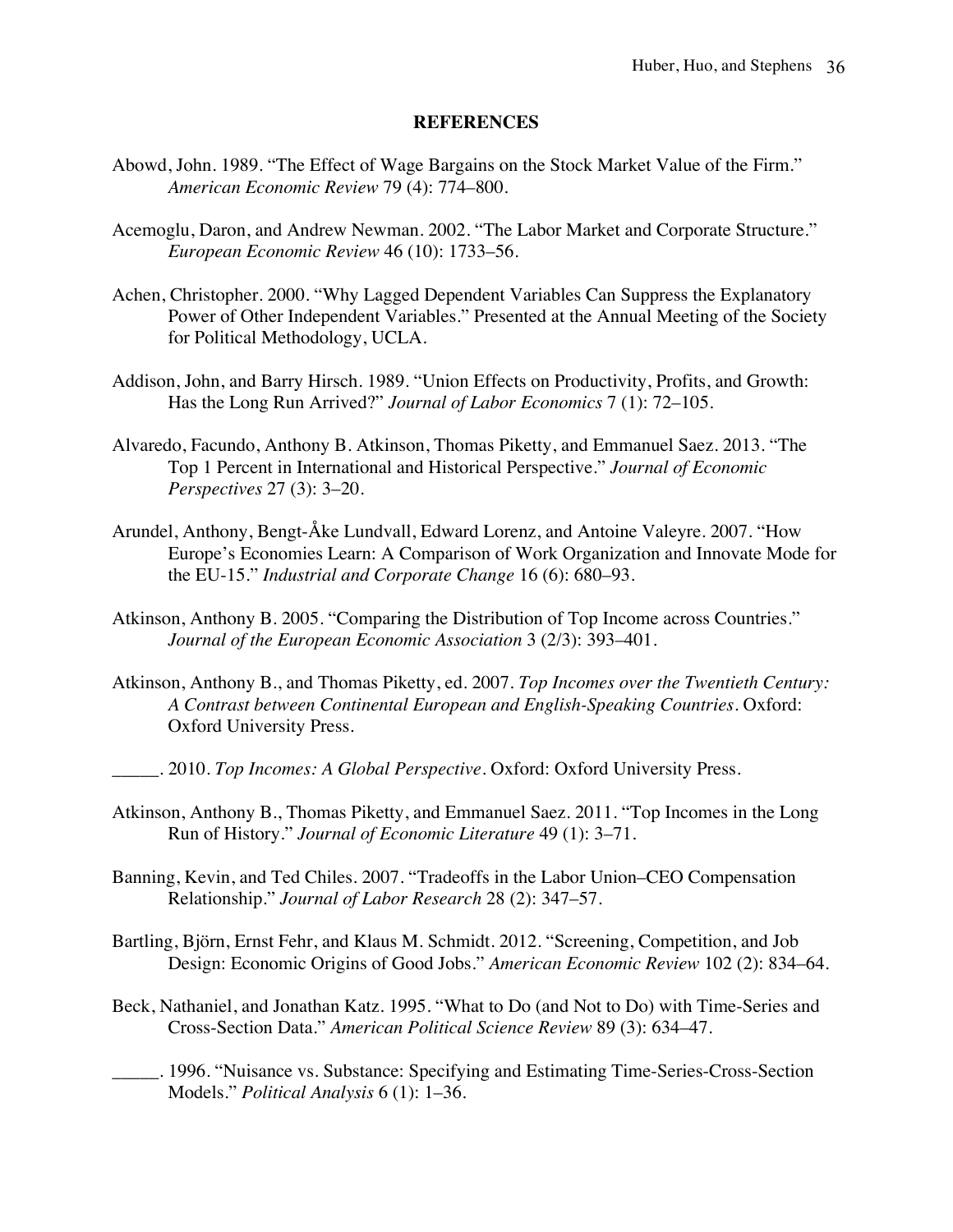\_\_\_\_\_. 2004. "Time-Series-Cross-Section Issues: Dynamics, 2004." Presented at the Annual Meeting of the Society for Political Methodology, Stanford University.

- Beck, Thorsten, Asli Demirgüç-Kunt, and Ross Levine. 2009. "Financial Institutions and Markets across Countries and over Time: Data and Analysis." World Bank Policy Research Working Paper No. 4943. World Bank.
- Bonnet, Odran, Pierre-Henri Bono, Guillaume Chapelle, and Etienne Wasmer. 2014. "Does Housing Capital Contribute to Inequality? A Comment on Thomas Piketty's *Capital in the Twenty-First Century*." Sciences Po Economics Discussion Paper No. 2014–07. L'Institut d'études politiques de Paris.
- Bradley, David, Evelyne Huber, Stephanie Moller, François Nielsen, and John D. Stephens. 2003. "Distribution and Redistribution in Postindustrial Democracies." *World Politics* 55 (2): 193–228.
- Brady, David, Jason Beckfield, and Wei Zhao. 2007. "The Consequences of Economic Globalization for Affluent Democracies." *Annual Review of Sociology* 33: 313–34.
- Brady, David, Evelyne Huber, and John D. Stephens. 2014. Comparative Welfare States Data Set, University of North Carolina and WZB Berlin Social Science Center.
- Card, David, and Thomas Lemieux. 2001. "Can Falling Supply Explain the Rising Return to College for Young Men? A Cohort-Based Analysis." *Quarterly Journal of Economics* 116 (2): 705–46.
- Chiles, Ted, and James Stewart. 1993. "Union Rent Appropriation and Ex Post Analysis." *Journal of Labor Research* 14 (3): 317–33.
- Čihák, Martin, Asli Demirgüç-Kunt, Erik Feyen, and Ross Levine. 2012. "Benchmarking Financial Development Around the World." World Bank Policy Research Working Paper No. 6175. World Bank.
- Clark, Kim. 1984. "Unionization and Firm Performance: The Impact on Profits, Growth, and Productivity." *American Economic Review* 74 (5): 893–919.
- DeAngelo, Harry, and Linda DeAngelo. 1991. "Union Negotiations and Corporate Policy: A Study of Labor Concessions in the Domestic Steel Industry during the 1980s." *Journal of Financial Economics* 30 (1): 3–43.
- DiNardo, John, Kevin Hallock, and Jörn-Steffen Pischke. 2000. "Unions and the Labor Market for Managers." IZA Discussion Paper No. 150. Forschungsinstitut zur Zukunft der Arbeit GmbH.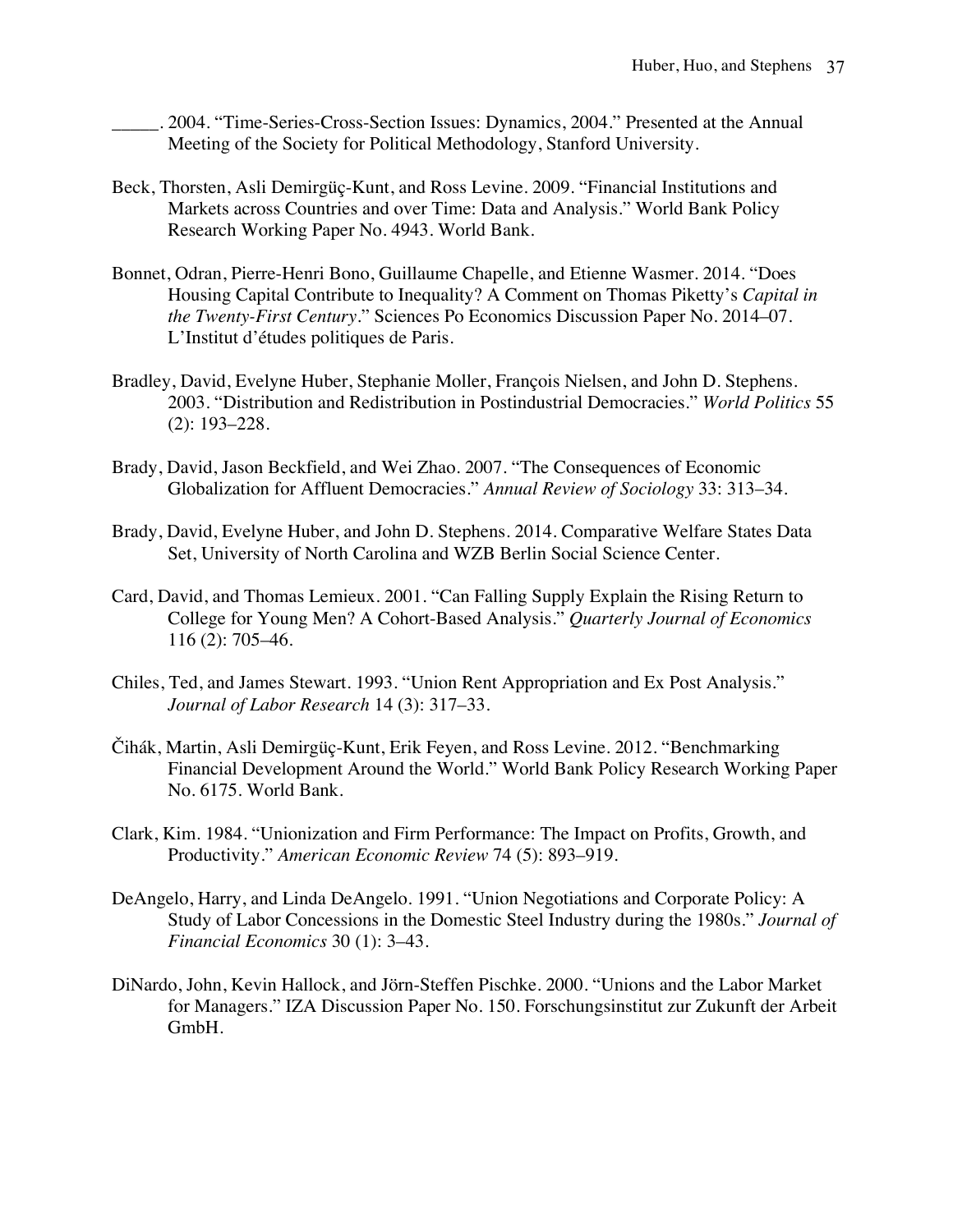- Enns, Peter, Nathan J. Kelly, Jana Morgan, Thomas Volscho, and Christopher Witko. 2014. "Conditional Status Quo Bias and Top Income Shares: How U.S. Political Institutions Have Benefited the Rich." *Journal of Politics* 76 (2): 289–303.
- Ertimur, Yonca, Fabrizio Ferri, and Volkan Muslu. 2011. "Shareholder Activism and CEO Pay." *Review of Financial Studies* 24 (2): 535–92.
- Esping-Andersen, Gøsta. 1990. *Three Worlds of Welfare Capitalism*. Princeton: Princeton University Press.
- EU KLEMS Growth and Productivity Accounts, March 2008 and November 2009 releases, http://www.euklems.net/ [accessed 4 April 2012]. Also accessed at http://ggdc.webhosting.rug.nl/ggdc/SimpleAggregates.mvc/IndustrySelect [accessed 9 February 2015].
- Fallick, Bruce, and Kevin Hassett. 1999. "Investment and Union Certification." *Journal of Labor Economics* 17 (3): 570–82.
- Feenstra, Robert C., Robert Inklaar, and Marcel P. Timmer. 2013. "The Next Generation of the Penn World Table." (available for download at www.ggdc.net/pwt)
- Fehr, Ernst, Holger Herz, and Tom Wilkening. 2013. "The Lure of Authority: Motivation and Incentive Effects of Power." *American Economic Review* 103 (4): 1325–59.
- Feldstein, Martin. 1995. "The Effect of Marginal Tax Rates on Taxable Income: A Panel Study of the 1986 Tax Reform Act." *Journal of Political Economy* 103 (3): 551–72.
- Ferrera, Maurizio. 1996. "The 'Southern Model' of Welfare in Social Europe." *Journal of European Social Policy* 6 (1): 17–37.
- Garicano, Luis. 2000. "Hierarchies and the Organization of Knowledge in Production." *Journal of Political Economy* 108 (5): 874–904.
- Garicano, Luis, and Esteban Rossi-Hansberg. 2006. "Organization and Inequality in a Knowledge Economy." *Quarterly Journal of Economics* 121 (4): 1383–435.
- Garrett, Geoffrey. 1998. *Partisan Politics in the Global Economy*. New York: Cambridge University Press.
- Goldin, Claudia, and Lawrence Katz. 2008. *The Race between Education and Technology*. Cambridge: Harvard University Press.
- Gomez, Rafael, and Konstantinos Tzioumis. 2013. "Unions and Executive Compensation." Centre for Economic Performance Discussion Paper No. 720. London School of Economics and Political Science.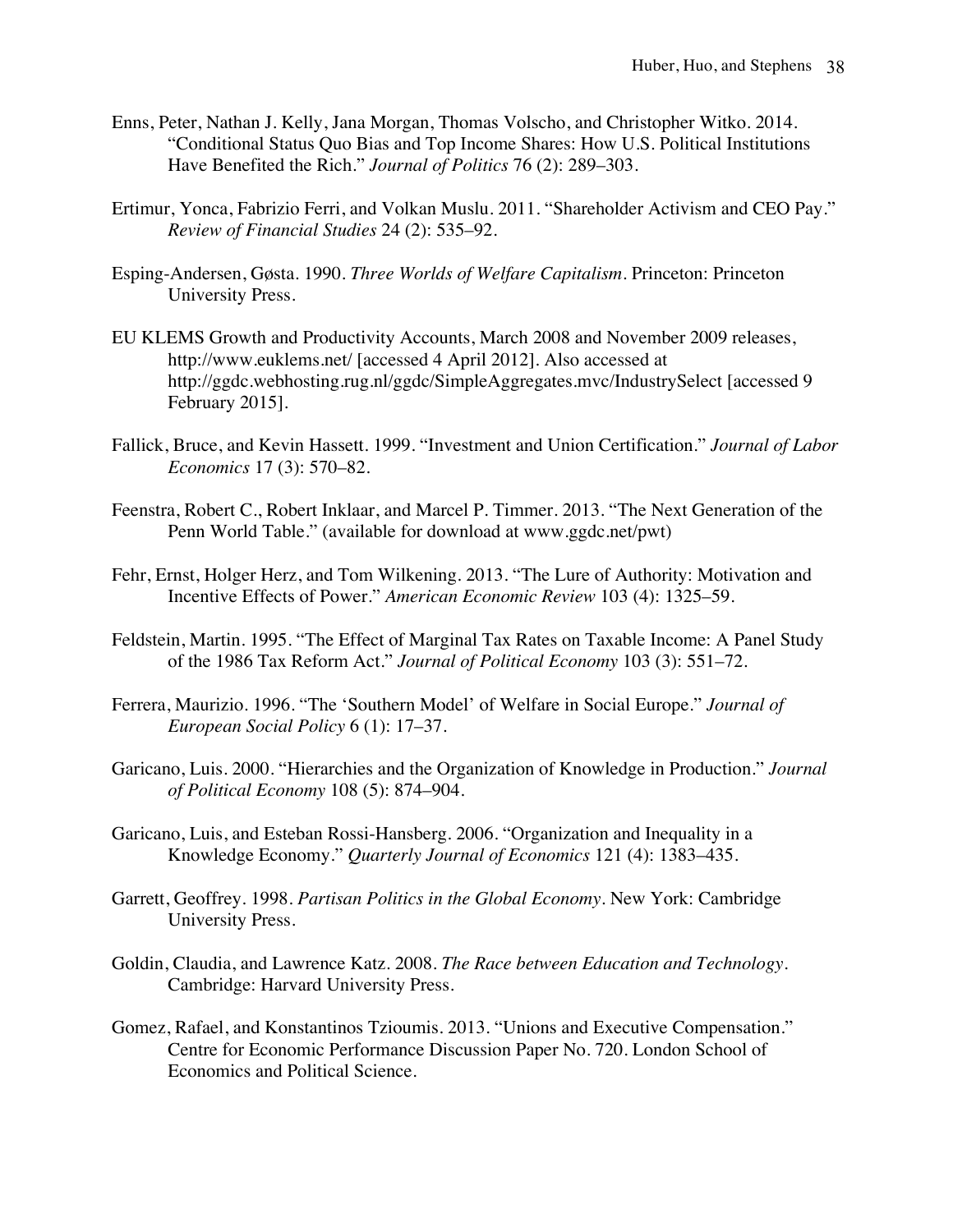- Gwartney, James, Robert Lawson, and Joshua Hall. 2014. *Economic Freedom of the World: 2014 Annual Report*. Vancouver, BC: Fraser Institute.
- Hacker, Jacob S., and Paul Pierson. 2010a. *Winner-Take-All Politics: How Washington Made the Rich Richer, and Turned Its Back on the Middle Class*. New York: Simon & Schuster.
- \_\_\_\_\_. 2010b. "Winner-Take-All-Politics: Public Policy, Political Organization, and the Precipitous Rise of Top Incomes in the United States." *Politics & Society* 38 (2): 152– 204.
- Hall, Peter. 2003. "Aligning Ontology and Methodology in Comparative Research." In *Comparative Historical Analysis in the Social Sciences*, eds. James Mahoney and Dietrich Rueschemeyer, 373–404. New York: Cambridge University Press.
- Hall, Peter, and David Soskice. 2001. "An Introduction to Varieties of Capitalism." In *Varieties of Capitalism: The Institutional Foundations of Comparative Advantage*, eds. Peter Hall and David Soskice, 1–70. New York: Oxford University Press.
- Hanushek, Eric, Guido Schwerdt, Simon Wiederhold, and Ludger Woessmann. 2013. "Returns to Skills around the World: Evidence from PIAAC." OECD Education Working Papers No. 101. OECD Publishing.
- Hays, Jude. 2003. "Globalization and Capital Taxation in Consensus and Majoritarian Democracies." *World Politics* 56 (1): 79–113.Hicks, Alexander. 1994. "Introduction to Pooling." In *The Comparative Political Economy of the Welfare State*, eds. Alexander Hicks and Thomas Janoski, 169–188. New York: Cambridge University Press.
- Huber, Evelyne, and John D. Stephens. 2001. *Development and Crisis of the Welfare State: Parties and Policies in Global Markets*. Chicago: University of Chicago Press.
- 2014. "Income Inequality and Redistribution in Post-Industrial Democracies: Demographic, Economic and Political Determinants." *Socio-Economic Review* 12 (2): 245–67.
- Huber, Evelyne, Charles Ragin, and John D. Stephens. 1993. "Social Democracy, Christian Democracy, Constitutional Structure, and the Welfare State." *American Journal of Sociology* 99 (3): 711–49.
- Immergut, Ellen. 1992. *Health Politics: Interests and Institutions in Western Europe*. New York: Cambridge University Press.

International Monetary Fund (IMF). *International Financial Statistics*. Washington DC: IMF.

Iversen, Torben. 1999. *Contested Economic Institutions: The Politics of Macroeconomics and Wage Bargaining in Advanced Democracies*. New York: Cambridge University Press.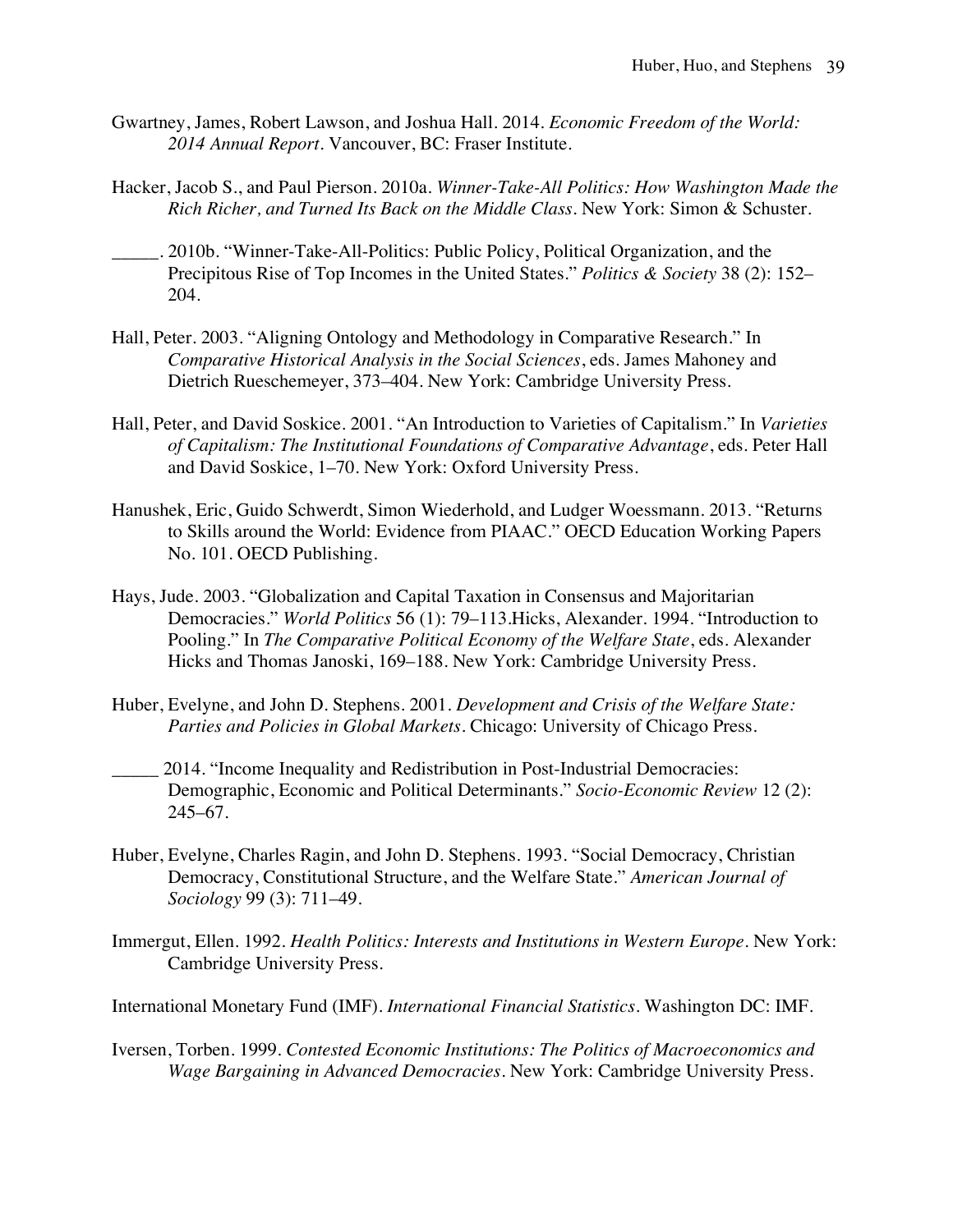- Jensen, Michael C., and Kevin J. Murphy. 1990. "Performance Pay and Top-Management Incentives." *Journal of Political Economy* 98 (2): 225–64.
- Joskow, Paul, Nancy Rose, and Andrea Shepard. 1993. "Regulatory Constraints on CEO Compensation." *Brookings Papers on Economic Activity: Microeconomics* 1: 1–58.
- Joskow, Paul, Nancy Rose, and Catherine Wolfram. 1996. "Political Constraints on CEO Compensation: Evidence from the Electric Utility Industry." *RAND Journal of Economics* 27 (1): 165–82.
- Kaplan, Steven, and Joshua Rauh. 2013. "It's the Market: The Broad-Based Rise in the Return to Top Talent." *Journal of Economic Perspectives* 27 (3): 35–56.
- Karcher, Sebastian, and David A. Steinberg. 2013. "Assessing the Causes of Capital Account Liberalization: How Measurement Matters." *International Studies Quarterly* 57 (1): 128– 37.
- Katz, Harry, Rosemary Batt, and Jeffrey Keefe. 2003. "The Revitalization of the CWA: Integrating Collective Bargaining, Political Action, and Organizing." *Industrial and Labor Relations Review* 56 (4): 573–90.
- Kenworthy, Lane. 2010. "Business Political Capacity and the Top-Heavy Rise in Income Inequality: How Large an Impact?" *Politics & Society* 38 (2): 255–65.
- Kenworthy, Lane, and Jonas Pontusson. 2005. "Rising Inequality and the Politics of Redistribution in Affluent Countries." *Perspectives on Politics* 3 (3): 449–71.
- Korpi, Walter. 1983. *The Democratic Class Struggle*. London: Routledge and Kegan Paul.
- Kristal, Tali. 2013. "The Capitalist Machine: Computerization, Workers' Power, and the Decline in Labor's Share with U.S. Industries." *American Sociological Review* 78 (3): 361–89.
- Lasswell, Harold D. 1936. *Politics: Who Gets What, When, How*. New York: Whittlesey House.
- LO (Landsorganisationen i Sverige). 2014. *Makteliten - i en klass för sig*. Stockholm.
- Lundvall, Bengt-Åke, and Edward Lorenz. 2011. "Social Investment in the Globalizing Learning Economy: A European Perspective." In *Towards a Social Investment Welfare State? Ideas, Policies and Challenges*, eds. Nathalie Morel, Bruno Palier, and Joakim Palme, 235–60. Bristol: The Policy Press.
- Mankiw, N. Gregory. 2013. "Defending the One Percent." *Journal of Economic Perspectives* 27 (3): 21–34.
- Organization for Economic Cooperation and Development (OECD)a. OECD Tax Database. Paris: OECD.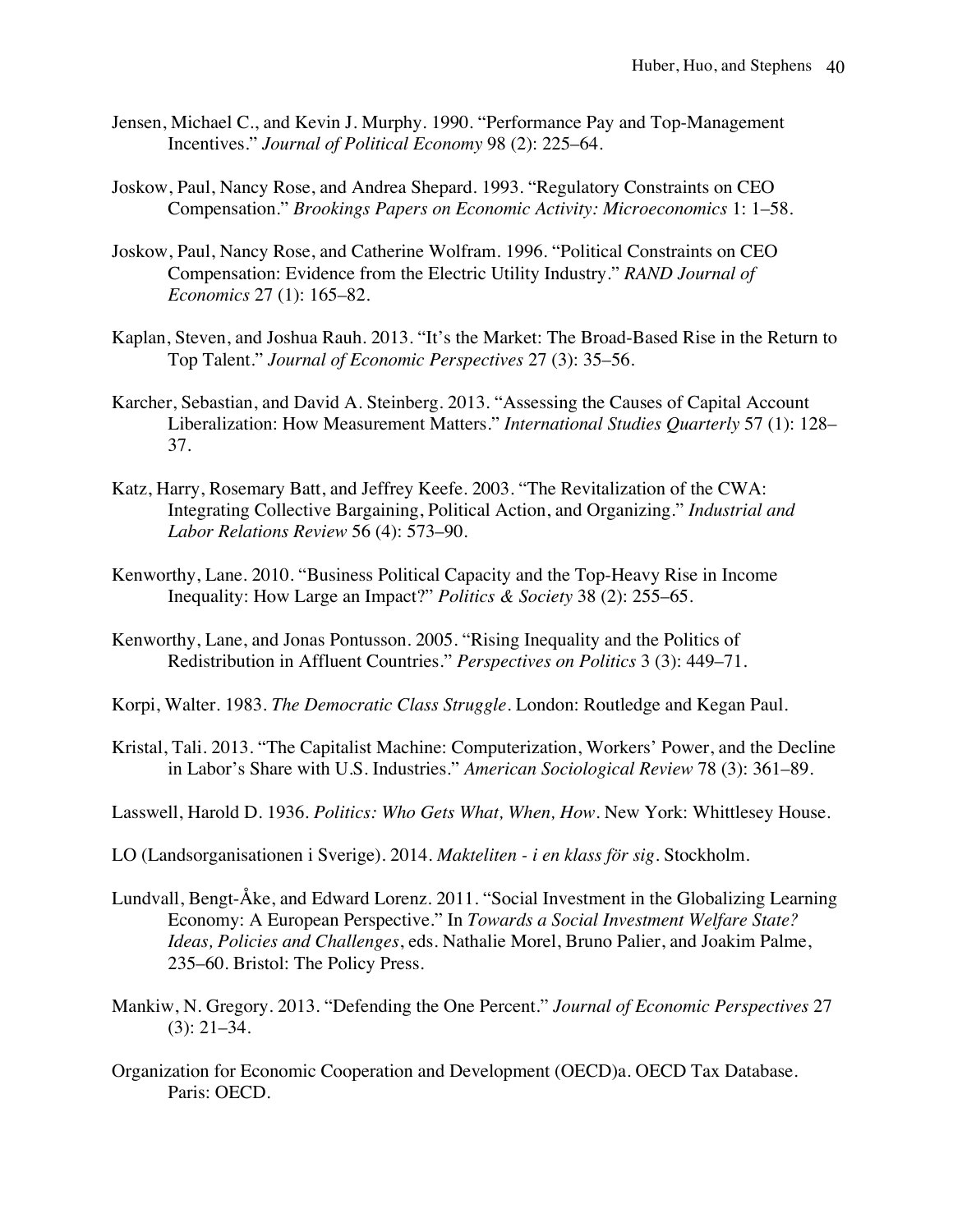- Organization for Economic Cooperation and Development (OECD)b. OECD STructual ANalysis (STAN) Database. Paris: OECD.
- Organization for Economic Cooperation and Development (OECD)c. The Survey of Adult Skills. Paris: OECD.
- Piketty, Thomas. 2001. *Les hauts revenus en France au XXe siècle: Inégalités et redistribution, 1901–1998*. Paris: B. Grasset.
- \_\_\_\_\_. 2003. "Inequality in France, 1901–1998." *Journal of Political Economy* 111 (5): 1004– 42.
- \_\_\_\_\_. 2014. *Capital in the Twenty-First Century*. Cambridge, MA: The Belknap Press of Harvard University Press.
- Piketty, Thomas, and Gabriel Zucman. 2014. "Capital is Back: Wealth-Income Ratios in Rich Countries 1700–2010." *Quarterly Journal of Economics* 129 (3): 1255–310.
- Piketty, Thomas, Emmanuel Saez, and Stefanie Stantcheva. 2014. "Optimal Taxation of Top Labor Incomes: A Tale of Three Elasticities." *American Economic Journal: Economic Policy* 6 (1): 230–71.
- Plümper, Thomas, Vera Troeger, and Philip Manow. 2005. "Panel Data Analysis in Comparative Politics: Linking Method to Theory." *European Journal of Political Research* 44 (2): 327–54.
- Pontusson, Jonas, David Rueda, and Christopher R. Way. 2002. "Comparative Political Economy of Wage Distribution: The Role of Partisanship and Labor Market Institutions." *British Journal of Political Science* 32 (2): 281–308.
- Roine, Jesper, Jonas Vlachos, and Daniel Waldenström. 2009. "The Long-Run Determinants of Inequality: What Can We Learn from Top Income Data?" *Journal of Public Economics* 93 (7–8): 974–88.
- Ruback, Richard, and Martin Zimmermann. 1984. "Unionization and Profitability: Evidence from the Capital Market." *Journal of Political Economy* 92 (6): 1134–57.
- Scheve, Kenneth, and David Stasavage. 2009. "Institutions, Partisanship, and Inequality in the Long Run." *World Politics* 61 (2): 215–53.
- Scruggs, Lyle, and Peter Lange. 2002. "Where Have All the Members Gone? Globalization, Institutions, and Union Density." *Journal of Politics* 64 (1): 126–53.
- Soskice, David. 2014. "*Capital in the Twenty-First Century*: A Critique." *British Journal of Sociology* 65 (4): 650–66.